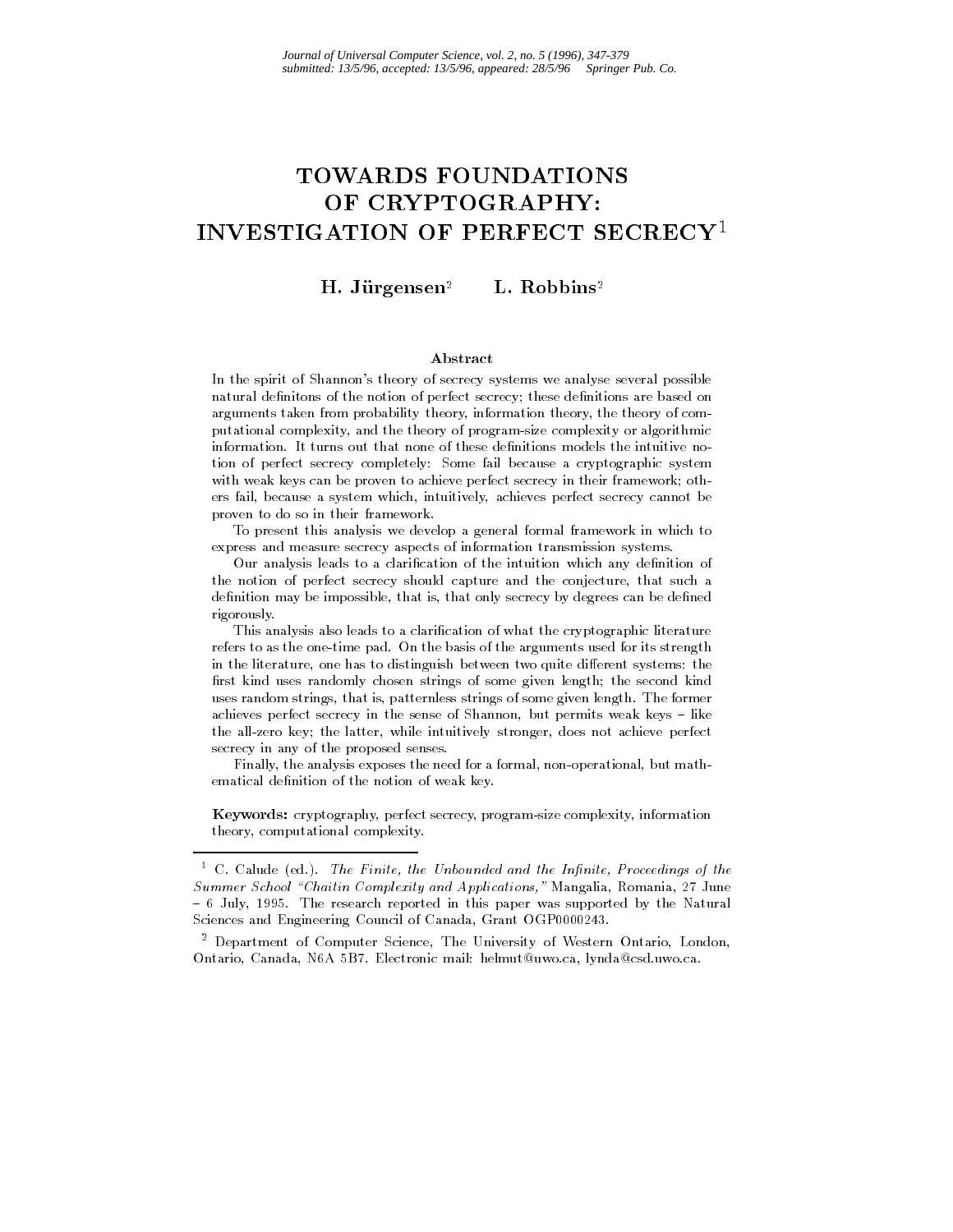#### 1. Introduction

Security systems for information processing are used to protect information against unauthorized access – passive access like mere reading of the information, or active access like modication of the information. Protocols and cryptographic systems are among the main components of such security systems. Protocols define how system components are to be used; cryptographic systems achieve information hiding. In this paper, we analyse the limitations, in principle, of cryptographic systems. We do not address other aspects of security systems except to explain how certain issues in cryptography can be adequately treated as protocol issues.

The first general formal analysis of cryptographic systems was developed by Shannon [38]. Shannon's model is based on probability theoretic and information theoretic considerations. Some modications of that model were proposed in [23] and [28]. The present paper is intended to be a continuation of this very basic work towards a rigorous mathematical foundation of cryptography.

In the following discussion we assume the well-known model of information transmission consisting of a source  $S$  sending information to a recipient  $R$  via a channel  $C$  as illustrated in Fig. 1.1. Before actual transmission, the information is encoded using an encoder  $\gamma$  and, before reception, it is decoded using a decoder  $\delta$ . During transmission, the encoded information may undergo changes due to faults in the channel or environmental conditions; such faults are modelled by a source N of noise. Moreover, the information may be overheard or even altered during transmission by a hostile participant, the adversary  $A$ . In this model,  $S$ and R may, but need not be distinct physical entities, and C may represent any kind of physical channel. We consider only discrete channels which operate in discrete time steps and which use discrete signals.



Fig. 1.1. The information processing and transmission model.

The purposes of the encoding  $\gamma$  and the decoding  $\delta$  include the following:

- translation between the alphabets used by  $S, C$ , and  $R$ ;
- reduction of the effect of noise on  $C$ ;
- adaptation of the information rates at which  $S, C$ , and  $R$  operate;
- information compression;
- information security.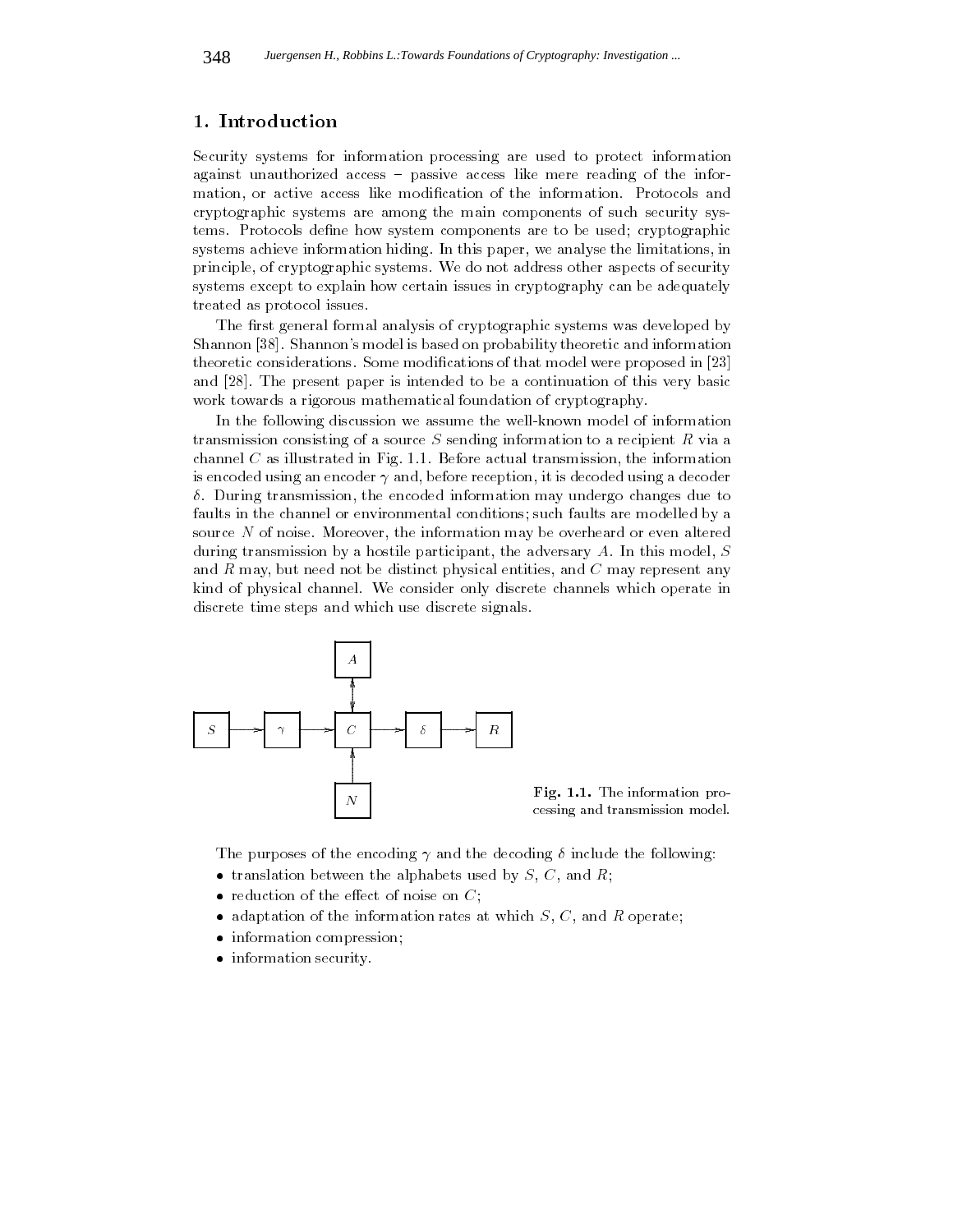In this paper, we consider only the aspect of information security  $-$  specifically, that of secrecy.<sup>3</sup> For the other points mentioned we refer to [26] where the basic requirements of  $\gamma$  and  $\delta$  are discussed and where further references can be found.

Intuitively, a system should be deemed to achieve perfect secrecy if it is impossible for the adversary to gain unauthorized access to the information being transmitted. This is the motivation for Shannon's definition of perfect secrecy [38]: A system achieves perfect secrecy if the a posteriori message probabilities are the same as the a priori message probabilities, that is, if by receiving the encoded message, the cryptogram, the adversary learns nothing about the message. We re-examine this definition and some of its variants found in the cryptographic literature keeping its intended meaning in mind.

It seems natural to require that any definition  $S$  of *perfect secrecy* should have to satisfy the following two conditions:

- (1) No system with any cryptographic weaknesses should be said to achieve perfect secrecy according to S.
- (2) If a system is cryptographically unbreakable then it should be said to achieve perfect secrecy according to S.

Moreover, an assertion of perfect secrecy should be *proven* according to the definition S.

In this paper, we argue that Shannon's probability-based definition of perfect secrecy does not meet these conditions: It seems not to capture the cryptographic idea of perfect secrecy exactly, because it does not satisfy the first of the two conditions. We show that also other obvious candidates for such a definition, based on information theoretic arguments or on notions from computational or program-size complexity theory, miss some part of these requirements. We also show, in particular, that one type of argument often employed in textbooks on cryptology to prove that the so-called one-time pad achieves perfect secrecy is mathematically incorrect.

Depending on the context, the one-time pad is sometimes described as a randomly chosen string of key symbols or as a random string of key symbols. This distinction seems to be irrelevant, but is, in fact, crucial  $-$  as we point out in this paper. In the former case, the key string is chosen at random from the set of all strings of a given length; then the proof of perfect secrecy is obtained as a simple consequence of Shannon's definition as shown in Section 4 below; this case, however, includes situations which are, intuitively, not secure at all; in particular, this case does not exclude the usage of so-called weak keys. In the latter case, the key string satisfies certain randomness properties  $-$  like containing no patterns; then the proof of perfect secrecy or unbreakability is commonly based on the intuitive argument that a random string, applied as a key to a message, which is a non-random string, will result in a random string as the cryptogram; thus the adversary would have no clue regarding the message when a cryptogram is received; this argument is mathematically incorrect.<sup>4</sup>

 $^\circ$  -Other aspects of security include robustness against forging, modifying, substituting or withholding messages.

 $\frac{1}{2}$  See, for example, [37], p. 14, [2], pp. 243-246. Also [1], pp. 110-111 seems to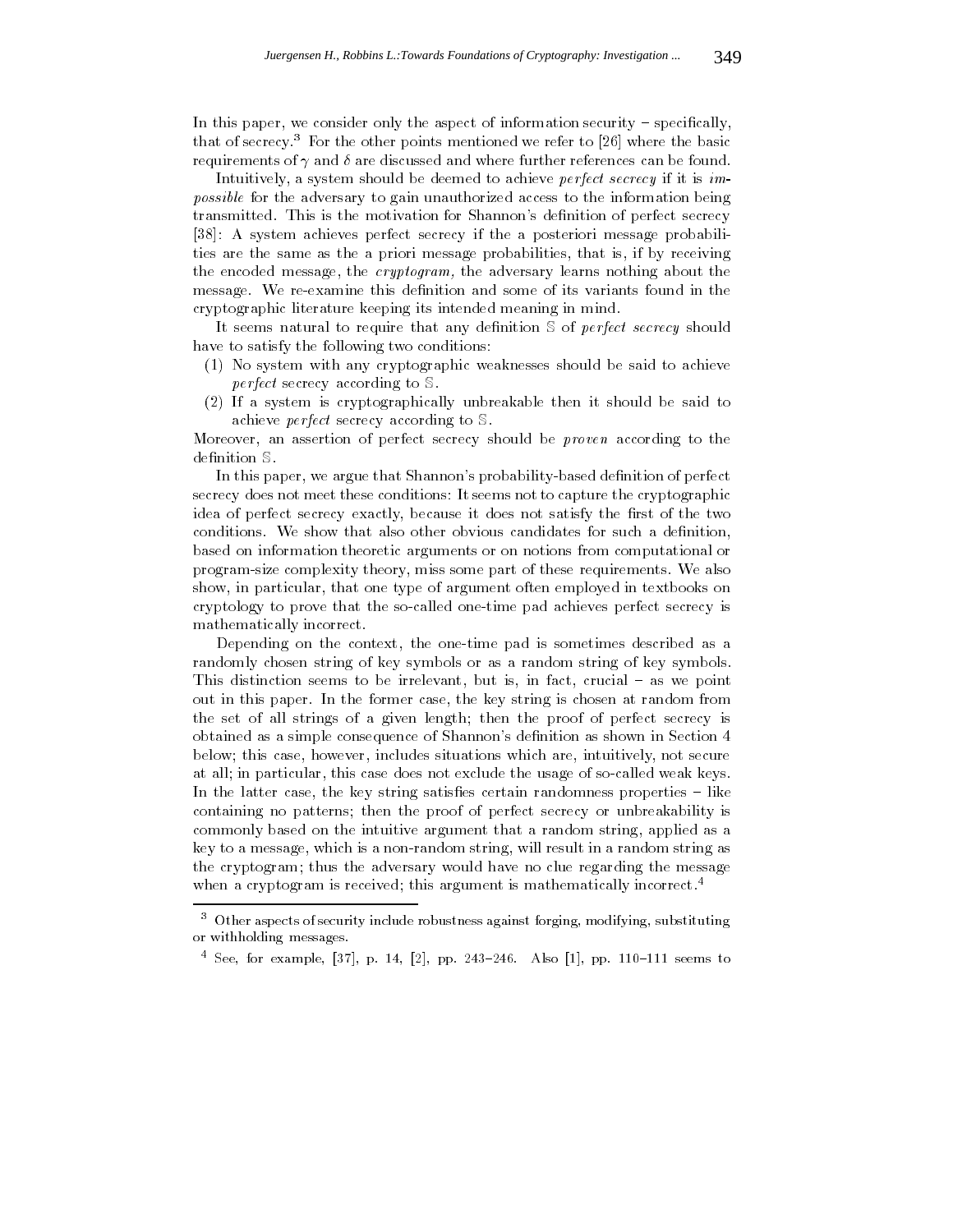To avoid misunderstandings: we do not at all claim that the one-time pad or Vernam cipher is weak; it isn't. We show here that there is, so far, no acceptable general mathematical framework in which

this cryptographic system can be proven to achieve perfect secrecy and

 all systems with weaknesses can be proven not to achieve perfect secrecy. The problem is with the *definition* of *perfect secrecy*, not with the one-time pad.

As mentioned, the problem with Shannon's definition of perfect secrecy is that cryptographic systems with weaknesses can be proven to achieve perfect secrecy in that sense. These theoretical weaknesses result from the presence of weak keys .

Intuitively, a key is weak, if cryptograms obtained with it can be read by the adversary comparatively easily. For example, a key that happens to leave messages largely unchanged should be considered weak. Most cryptographic systems have weak keys and, if they are known, one avoids using them.<sup>5</sup>

Therefore, one could argue that the problem can be easily avoided by not using the weak keys, that is, in essence by excluding these keys from the key space defining the cryptographic system. This would be a mathematically acceptable solution if there were a rigorous definition of the notion of weak key. Such a definition does not exist. In fact, the definitions of these two notions, weak key and perfect secrecy, seem to hinge on each other in a vicious circle. Mathematically, it seems impossible to define one without the other. Hence, for a mathematical model of secrecy systems, we cannot simply ignore the existence of weak keys as a matter of how the system is used, but have to cope with them within our definitional framework. In fact, we believe that our work may ultimately lead to a proper definition of weakness in keys.

Moreover, it turns out that, with the weak keys excluded, the one-time pad can no longer be proven to achieve perfect secrecy; this is a rather counterintuitive consequence of Shannon's definition.

As a consequence of these considerations, we examine whether it is possible at all to arrive at a cryptographically acceptable rigorous definition of perfect secrecy. We show evidence that allows us to argue that such a definition may not be possible and that secrecy, in a rigorous mathematical sense, can only be achieved by degrees in general.

We consider four different approaches to a mathematical definition of perfect secrecy  $-$  x-perfect secrecy where x is one of the letters p, i, c, and r  $-$  based on probability theory, information theory, computational complexity theory, and program-size complexity theory, respectively. In each case we expose the limitations of that notion in comparison to the two general conditions any definition of perfect secrecy ought to satisfy. To emphasize the similarity of the approaches and to clarify their differences we develop a general mathematical framework in

have this argument in mind. Sometimes, the argument seems to be mixed as in [37], pp. 14{15, or [34], p. 342.

<sup>5</sup> See, for example, [6] for the RSA system; [17], p. 372, [30], [24], p. 220, [4] for the U.S. American data encryption standard, the DES.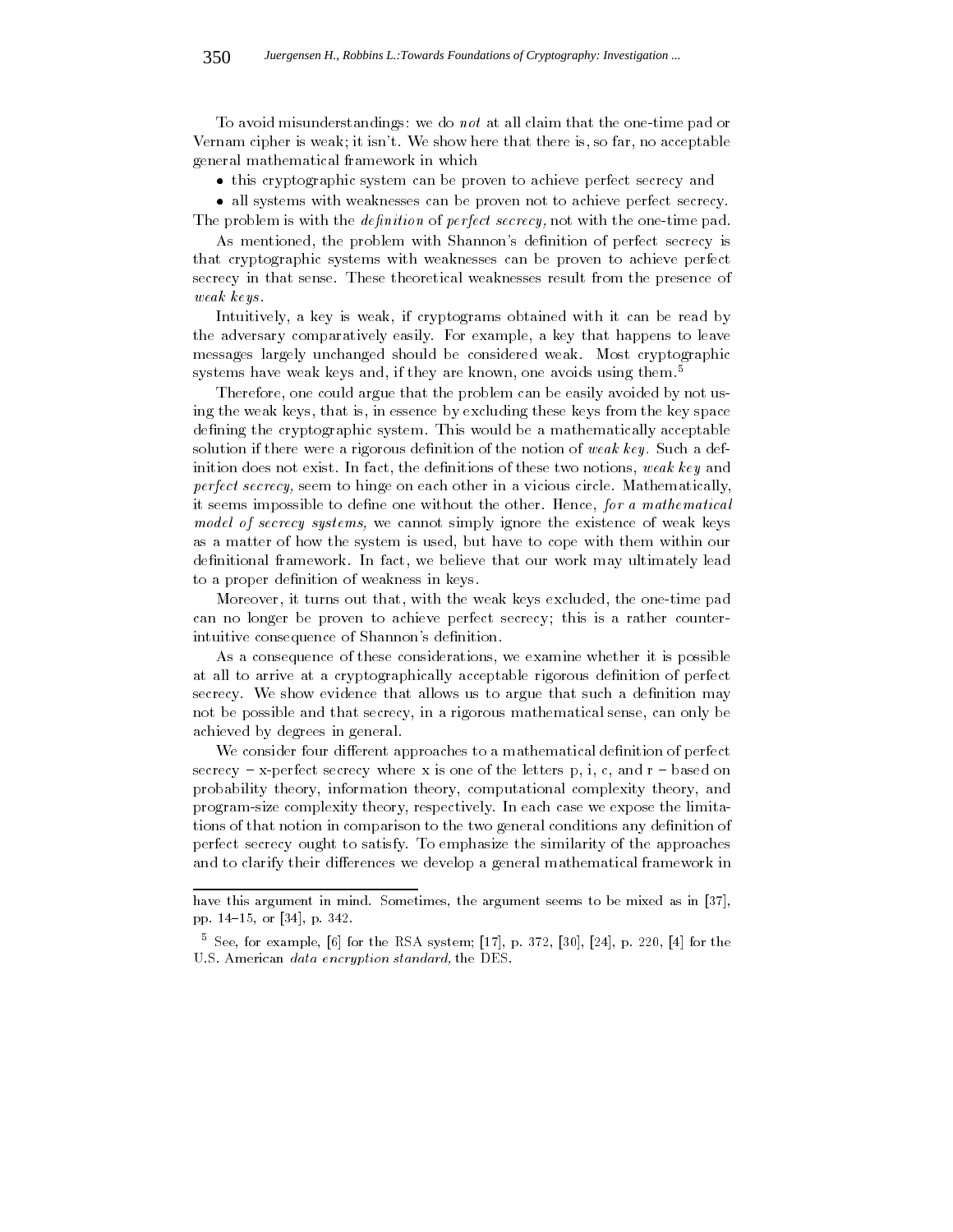which the strengths of cryptographic systems can be expressed and evaluated from these four points of view and many others in a uniform manner.

Our paper is structured as follows. In Section 2 we review some basic notions and notation. In Section 3 we develop a general framework in which to express various aspects of cryptographic systems in a uniform fashion; the key notions introduced there are those of passive and active access potential, adversary, and cryptanalyst. Within this framework, we express Shannon's probability-theory based approach to secrecy systems [38] in Section 4; we then show that, among the cryptographic systems which can be *proven* to achieve perfect secrecy, there are some which permit the usage of cryptographically very weak keys. In Section 5, we examine Shannon's information theoretic approach to secrecy and point out some of its limitations. This is followed byavery brief discussion of secrecy from the point of view of computational complexity in Section 6. In Section 7, we examine the second notion of one-time pad, mentioned above, from the point of view of program-size complexity. We exhibit an error in the usual argument employed to prove that it is unbreakable. Summarizing, in Section 8, we argue the impossibility of a satisfactory definition of perfect secrecy; moreover, we show that even a natural definition of degree of secrecy may be very difficult to obtain.

All this does not mean that the one-time pad is not secure to use. It just means that there is no proof of its strength because there is no convincing definition of perfect secrecy.

In this paper we only consider private-key cryptographic systems. In Section 3 we briefly indicate how public-key systems fit into the same framework. In the context of this paper and at this level of generality, the distinction between public and private key, albeit very important in practice, is of no consequence.

Some thoughts expressed in this paper may be highly controversial because they challenge long-standing beliefs in cryptology. They grew out of an attempt to put the often cryptic explanations of perfect secrecy in textbooks on cryptology onto a firm mathematical basis. We found  $-$  to our surprise  $-$  that such a firm basis may not be achievable.

### 2. Notation and Basic Notions

In this section we introduce the notation to be used and we review some basic notions.

R denote the sets of integers and reals, respectively. Let  $\mathbb B$  denote the set  $\{0, 1\}$ of Boolean values. Occasionally, we identify  $\mathbb B$  with the field  $GF(2)$  with two elements; the operation of exclusive or in <sup>B</sup> corresponds to addition in GF(2).

An *alphabet* is a non-empty, finite set. In the sequel, we assume without special mention that all alphabets used in this paper contain at least the two distinct elements 0 and 1. Let  $X$  be an alphabet. Then  $X^*$  denotes the set of all strings (or words) over  $X$ , including the empty string  $\varepsilon$ . Let  $X^+ = X \setminus \{\varepsilon\}$ . By  $X^{\omega}$  we denote the set of *infinite strings* (or  $\omega$ -words) over X. Let  $X^{\infty} = X^* \cup X^{\omega}$ . For  $w \in X^{1}$ , let  $|w| \in \mathbb{N}_0 \cup \{ \infty \}$  be the *tength* of w. For  $n \in \mathbb{N}_0$ , let  $X^{1}$  be the set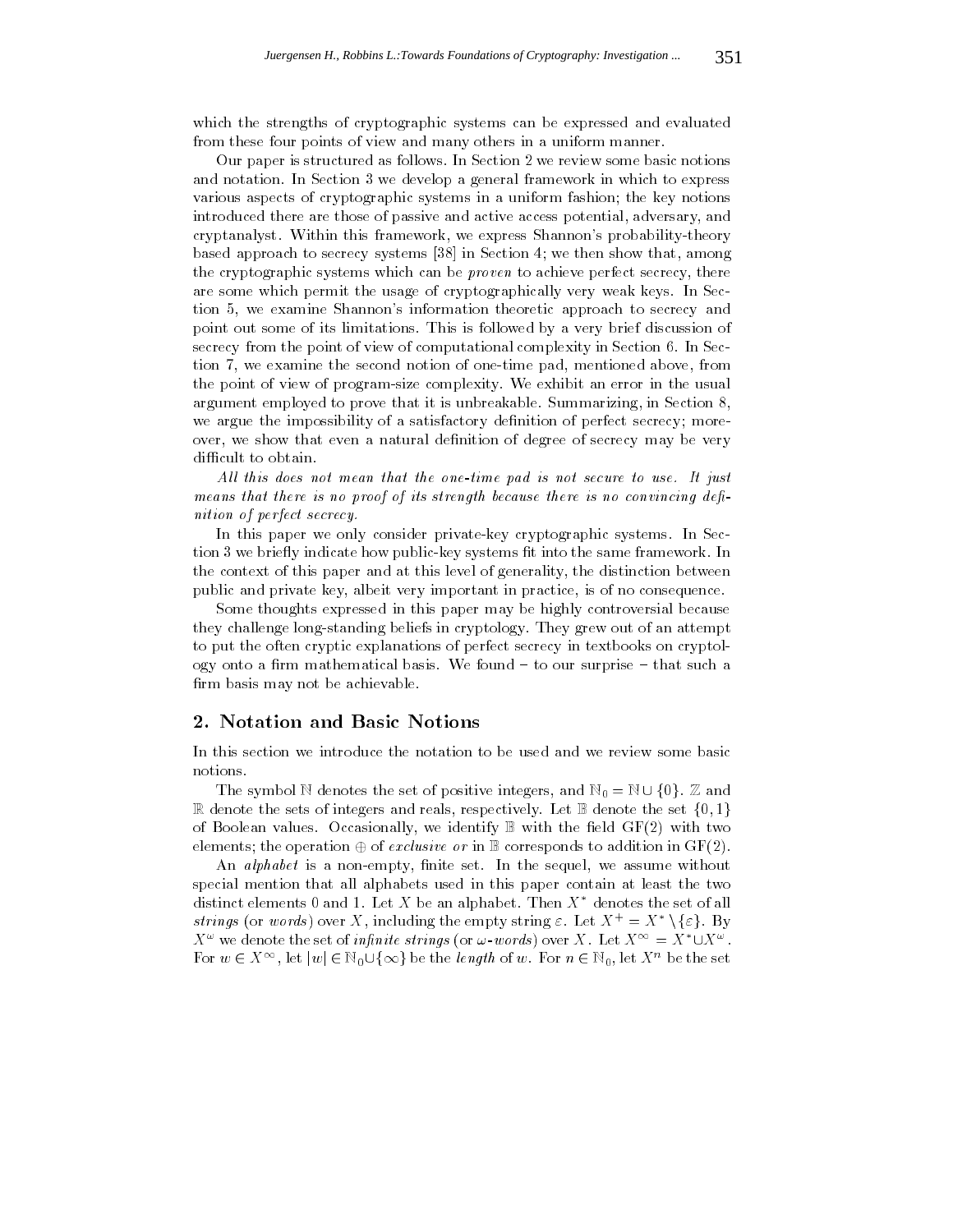of all strings of length n over X. For a string  $u \in X^{\infty}$  and  $n \leq |w|$ , let  $\text{pref}_n(u)$ be the prefix of length n over  $\Lambda$ . For a string  $u \in \Lambda$  and  $n \leq |w|$ , let pref<sub>n</sub>(u)<br>be the prefix of length n of u, that is,  $|\text{pref}_n(u)| = n$  and  $u \in \text{pref}_n(u)X^{\infty}$ .

 $\mathbf{L}$  and arbitrary, but the arbitrary, but the unit of under one under one under one under one under one under one under  $\mathbf{L}$ <sup>v</sup> <sup>=</sup> v1v2 vm with ui; vj 2 <sup>X</sup> for <sup>i</sup> = 1; 2; : : :;n and <sup>j</sup> = 1; 2; : : :;m. Assume that  $u \neq v$ . We extend  $\lt$  to  $X^*$  as follows:

(1) If  $n < m$  then  $u < v$ ; if  $m < n$  then  $v < u$ .

(2) If  $n = 1$  if n  $n = 1$  if  $n = 1$  if  $n = 1$  if  $n = 1$  if  $n = 1$  if  $n = 1$  if  $n = 1$  if  $n = 1$  if  $n = 1$  if  $n = 1$  if  $n = 1$  if  $n = 1$  if  $n = 1$  if  $n = 1$  if  $n = 1$  if  $n = 1$  if  $n = 1$  if  $n = 1$  if  $n = 1$  if  $n = 1$  if  $n$  $\overline{a}$  is an and uk then  $w+1$  for  $w+1$  then  $w+1$  then  $w+1$  $v < u$ .

This order on  $\Lambda$  is called the quasi-lexicographic order on  $\Lambda$ . For  $n \in \mathbb{N}$ , let  $str(n)$  be the nth string with respect to the quasi-lexicographic order. In particular,  $str(1) = \varepsilon$ .

If S is a set then  $|S|$  is its cardinality, 2. Is the set of all subsets of S, and ids is the identity mapping of S. For sets S and T,  $S<sup>T</sup>$  denotes the set of all mappings of  $T$  into  $S$ .

For sets  $S, I$ , and R and a partial mapping  $\varphi$  of  $S \times I$  into R,  $\lambda s.[\varphi(s,t)]$  $\frac{1}{1}$  is  $\frac{1}{1}$  is  $\frac{1}{2}$  into  $\frac{1}{2}$  into R when t  $\frac{1}{2}$ adapted to the situation as required. To indicate that  $\varphi$  is a partial mapping, we write  $\varphi : S \times I \to R$ . The notation  $\varphi : S \times I \to R$  implies that  $\varphi$  is a total mapping.

If  $\alpha$  is a relation,  $\alpha \geq \beta$  , then, for set  $\beta$   $\infty$  ,

$$
\alpha(s) = \{ t \mid t \in T, (s, t) \in \alpha \}
$$

and, for t 2 T , 2 T

$$
\alpha^{-1}(t) = \{ s \mid s \in S, (s, t) \in \alpha \};
$$

moreover,

$$
dom \alpha = \{ s \mid s \in S, \exists t \in T (s, t) \in \alpha \}
$$

and

$$
\text{im}\alpha = \{t \mid t \in T, \exists s \in S \ (s, t) \in \alpha\}.
$$

The sets domination and image of , respectively. The image of , respectively. The image of , respectively. The image of  $\mathcal{R}$ 

Let  $S$  be a set. Then Seq $S$  denotes the set of finite sequences (tuples) of elements in S, including the empty sequence ( ). For sequence  $\mathbf{r}$  is  $\mathbf{r}$  be the theory of  $\mathbf{r}$ last element of s, when  $s \neq ($ ), and the empty sequence ( ), when  $s = ($  ). For s 2 Sequence obtained from sequence obtained from sequence obtained from sequence obtained from sequence obtained from sequence obtained from sequence obtained from sequence obtained from sequence obtained from sequence o e to s as the last element. Thus  $\text{last}(\text{app}(s, e)) = e$ .

Let S be a set. An *outer measure* [22] on S is a mapping  $\sigma : 2^S \to \mathbb{R} \cup {\infty}$  }  $\cdots$   $\cdots$   $\cdots$   $\cdots$ satisfying the following conditions:

(a)  $\sigma(\emptyset) = 0$ .

(b) If  $S \subseteq S \subseteq S$  then  $\sigma(S) \leq \sigma(S)$ .

(c) If  $(S_i)_{i\in I}$  is a family of subsets of S with  $I \subseteq \mathbb{N}$ , then

$$
\sigma(\bigcup_{i \in I} S_i) \le \sum_{i \in I} \sigma(S_i).
$$

Note that (c) implies that  $\sigma(S) \geq 0$  for all  $S \subseteq S$ . Examples of outer measures include cardinality and probability. As usual, we assume that  $\mathcal{N} = \mathcal{N} + 1 + 1 + \mathcal{N} + 1 + 1 + \mathcal{N} + 1 + 1 + \mathcal{N} + 1 + 1 + \mathcal{N} + 1 + 1 + \mathcal{N} + 1 + 1 + \mathcal{N} + 1 + 1 + \mathcal{N} + 1 + 1 + \mathcal{N} + 1 + 1 + \mathcal{N} + 1 + 1 + \mathcal{N} + 1 + 1 + \mathcal{N} +$  $\infty$  for all  $x \in \mathbb{R}$ .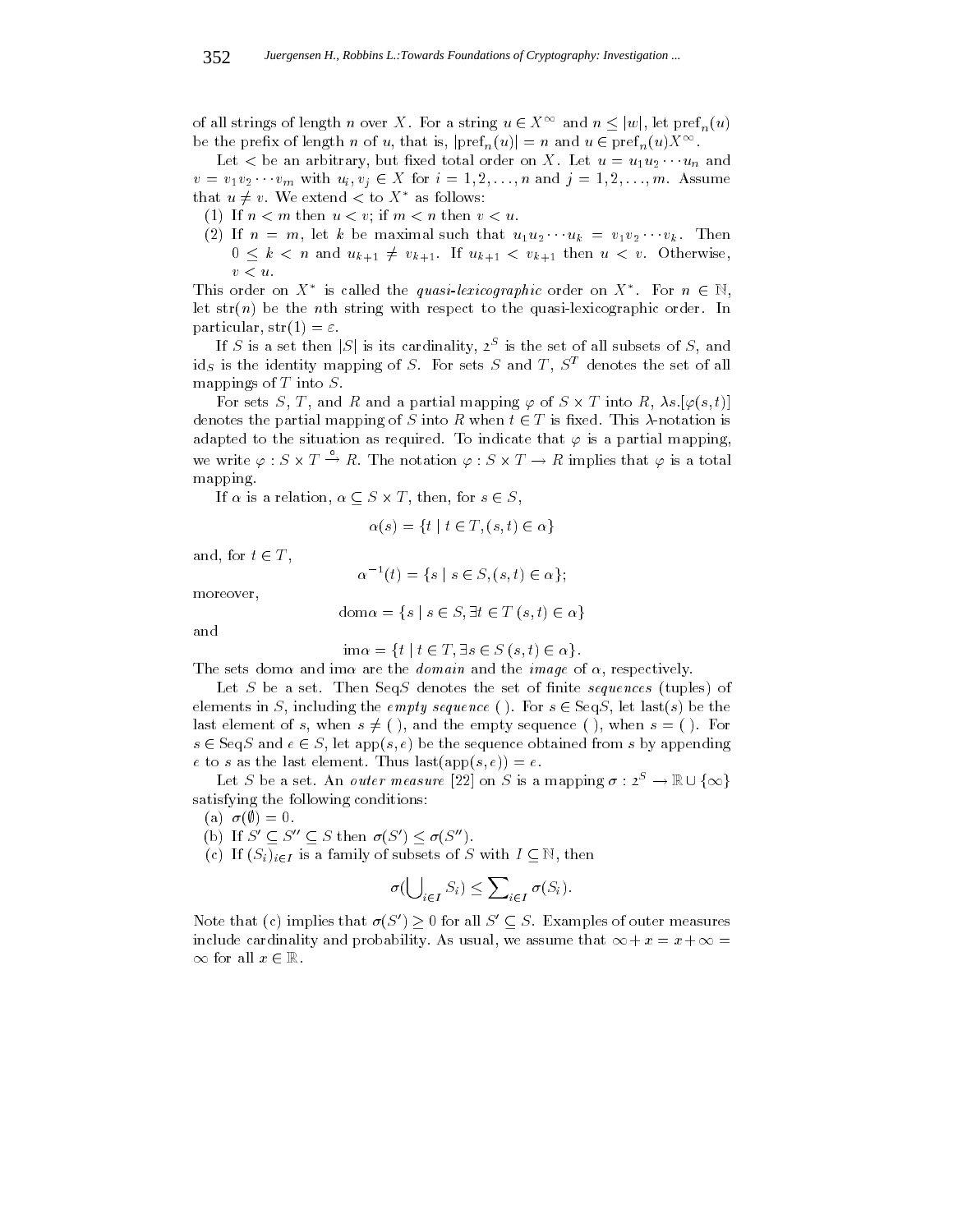Let S be a finite, non-empty set and let  $p$  be a probability on S. The entropy of the probability space  $S = (S, p)$  is given by  $H(S) = \sum_{s \in S} -p(s) \log p(s)$ . One sets  $0 \log 0 = 0$  using the fact that  $\lim_{x \to +0} x \log x = 0$ . All logarithms are taken at base 2 in this paper. The entropy can be interpreted as the average  $\mathbf{v}$  and about the outcome of an experiment in S or as the average of an experiment in S or as the average of average of an experiment in S or as the average of an experiment in S or as the average of average of avera information contained in S. If  $\alpha$  is a product space, S. If  $\alpha$  is a product space, S. If  $\alpha$  $S_1 = (S_1, p_1)$  and  $S_2 = (S_2, p_2)$  then one defines the conditional entropy of  $S_1$ given  $s_2 \in S_2$  as  $H(S_1 \mid s_2) = \sum_{s_1 \in S_1} -p(s_1 \mid s_2) \log p(s_1 \mid s_2)$ . Thus  $H(S_1 \mid s_2)$  is the average uncertainty about the outcome of an experiment in  $S_1$  when the outcome in  $S_2$  is known to be  $s_2$ . Finally,  $H(S_1 | S_2) = \sum_{s_2 \in S_2} p(s_2) H(S_1 | s_2)$ is the conditional entropy of  $S_1$  given  $S_2$ .

Depending on the context, we consider sets as abstract entities or as represented sets. A represented set is a subset of  $X^{\infty}$  for a suitable alphabet X. When notions like *computability* or *recursivity* are involved, we assume that all sets in question are represented. When using partial recursive functions, in this paper, we only consider such partial recursive functions that map finite strings onto nite strings. An extension of the results of this paper to innite strings<sup>6</sup> is possible and requires some careful topological and measure theoretic considerations (see [41] and  $[13]$ ).

#### 3. Cryptographic Systems

In this section we introduce the notion of a cryptographic system. The formalism is influenced by the work in [28] and [27]. Our definitions are much more general than required for any implementation of a cryptographic system. They are meant to provide the general uniform conceptual framework for the restricted and more realistic definitions in subsequent sections, according to the respective focus of the analysis.

Definition 3.1 An information transmission system is a quintuple

 $(M, K, E, \gamma, \delta)$ 

such that M, K, and E are sets, I want there is a partial mapping of  $\mathbb{R}^n$ a particle mapping of E  $\alpha$  into M with the following properties:

- (1) For every m 2 M there is k 2 K such that (m) w/ 2 domain (
- (2) For every m 2 M and every k 2 K, if  $\chi$  if  $\chi$  if  $\chi$  if  $\chi$  if  $\chi$  if  $\chi$  if  $\chi$  if  $\chi$ dom $\delta$  and  $\delta(\gamma(m,k), k) = m$ .
- (3) For every exist m 2  $\sim$  2  $\sim$  1 M and k 2 K such that (m; k) 2  $\sim$  1 dom and  $\gamma(m, k) = e$ .

The set M is said to be the set of messages, K is the set of keys, and E is the set of encoded messages. The mapping  $\gamma$  is the encoding and the mapping  $\delta$  is the decoding.

An information system  $(M, K, E, \gamma, \delta)$  is said to be *finite* when M and K are finite.

 $^{\circ}$  This generalization is of extreme interest as it models the situation when the beginning or the end of a message are unknown.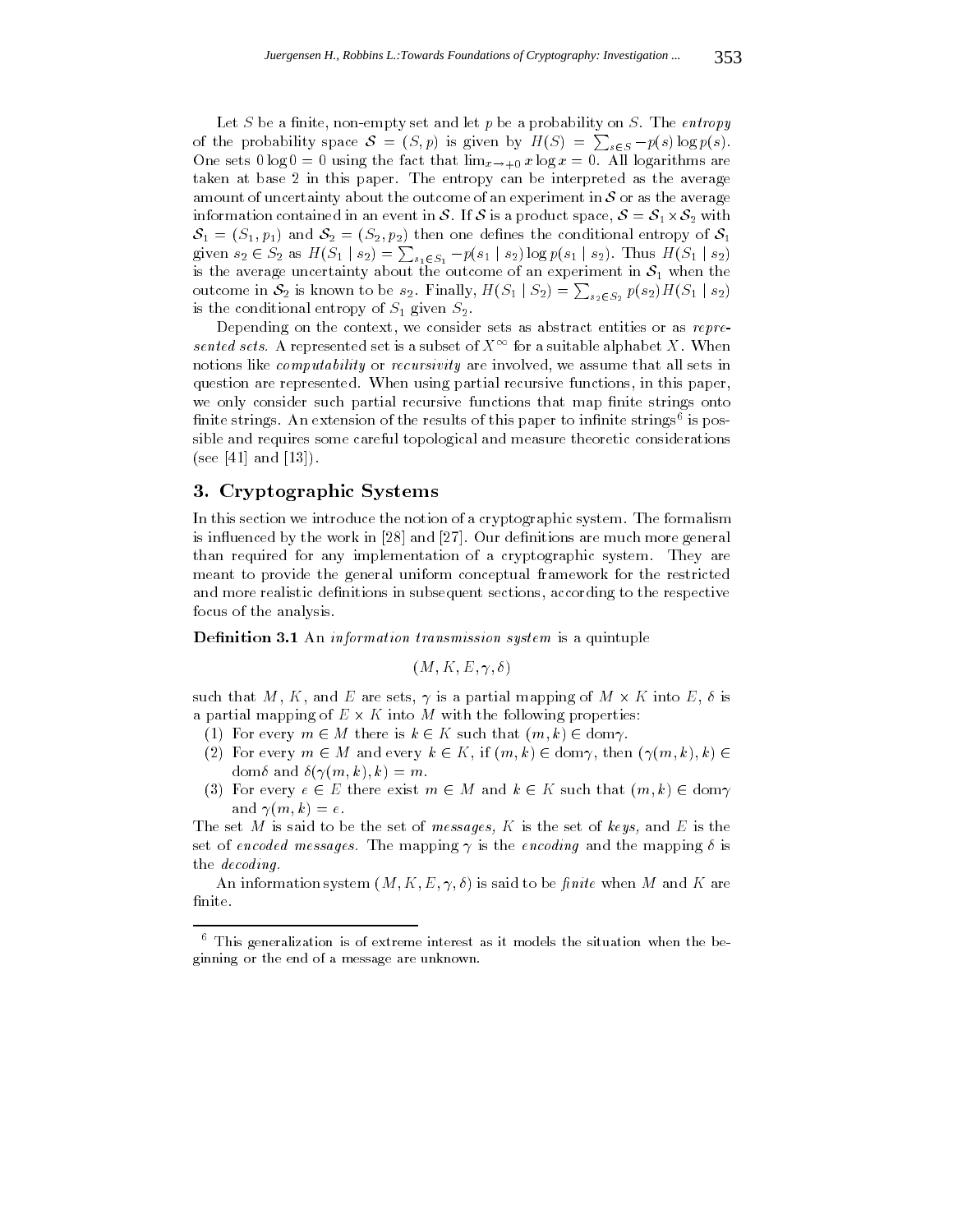In Definition 3.1, we do not specify how  $M, K$ , and  $E$  are represented, nor do we make any assumptions about computational or secrecy properties of  $\gamma$  and  $\delta$ . Condition (1) guarantees that every message can be encoded. Condition (2) ensures that a message encoded using a key  $k$  can be recovered from the encoding using that key again. By condition  $(3)$ ,  $E$  is precisely the set of encoded messages.

The term key seems to suggest cryptography; in our general framework, however, a key is just a parameter determining which encoding and decoding to select. For example, in electronic file transmission, the key may just indicate whether a conversion of binary to ASCII is to be applied prior to transmission; of course the recipient then has to know whether to apply the inverse conversion or not. Thus, per se the term key has no implications for secrecy.

We use the terms encoding and decoding in their general meanings of mapping; in cryptography, these mappings are usually called encryption and decryption, respectively, and the term code is reserved for a very special cryptographic technique (see [29], for example). On the other hand, in coding theory, these terms usually imply certain special algebraic properties (see [26], for example).

In Definition 3.1, the encoding  $\gamma$  and the decoding  $\delta$  use the same keys. To decode a  $\gamma(m,\kappa),\;v$  uses the key  $\kappa.$  This is not really a restriction. Suppose there is a set  $K_{\gamma}$  of keys for the encoding  $\gamma$  and set  $K_{\delta}$  for the decoding  $\delta$ ; then, to achieve the goal of information transmission, there must be a mapping of  $\mathcal{N}$  into  $\mathcal{N}$  into  $\mathcal{N}$  and  $\mathcal{N}$  and  $\mathcal{N}$  and  $\mathcal{N}$  and  $\mathcal{N}$  and  $\mathcal{N}$  and  $\mathcal{N}$  and  $\mathcal{N}$  and  $\mathcal{N}$  and  $\mathcal{N}$  and  $\mathcal{N}$  and  $\mathcal{N}$  and  $\mathcal{N}$  and  $\mathcal{N}$  and  $\mathcal{N}$ such that (m; k)  $\mathcal{N}$  and  $\mathcal{N}$  f(k)  $\mathcal{N}$  f(k) iii)  $\mathcal{N}$  and consider the consider to  $\mathcal{N}$  $\kappa = (\kappa_{\gamma}, \kappa(\kappa_{\gamma})) \in \Lambda$ . Denne  $\gamma$ :  $M \times \Lambda \to E$  and  $\sigma : E \times \Lambda \to M$  by  $\gamma$   $(m, \kappa) =$  $\lim_{\alpha \to \infty} \frac{1}{\alpha}$  and  $\alpha$  (equallely equality to the correctively. Then  $\lim_{\alpha \to \infty} \frac{1}{\alpha}$  is  $\frac{1}{\alpha}$  is an information transmission system in the sense of Definition 3.1.

Thus, whether the encoding and decoding use the same or different keys is not a matter of the system itself, but of how it is used, that is, it is a protocol matter. In particular, this shows that *public-key cryptographic systems* fall into the realm of Definition 3.1. This means that, at the level of generality assumed in this paper, we do not need to distinguish between public-key and private-key cryptographic systems.

**Example 3.1** Let  $X = \{0, 1\}, M \subseteq X^{\infty}, K \subseteq X^{\infty}$ , and for  $m \in M$  and  $k \in K$ let  $(i,j)$  2 domain if and only if  $[i,j]$  . Let  $j$  and binary operation the binary operation on  $X$  given by

$$
a \oplus b = \begin{cases} 0, & \text{if } a = b, \\ 1, & \text{if } a \neq b. \end{cases}
$$

 $\sim$  is in the clearly with B theorem is the exclusive-order  $\sim$  or operation; which is the exclusive-order  $\sim$ X is identied with GF(2) then is the addition in this eld. We extend to  $\bigcup_{i\in\mathbb{N}}\mathbb{U}\{\omega\}$   $X^i\times X^i$  componentwise. For  $(m,k)\in\text{dom}\gamma,$  let

$$
\gamma(m,k)=m\oplus k
$$

Of course, there may be a key  $\kappa$  which is equivalent to  $\kappa$ , that is  $\lambda m$   $|\gamma(m, \kappa)| =$  $\lambda m.[\gamma(m, k')]$  and  $\lambda e.[\delta(e, k)] = \lambda e.[\delta(e, k')]$ . But this is not essential for the analysis in this paper.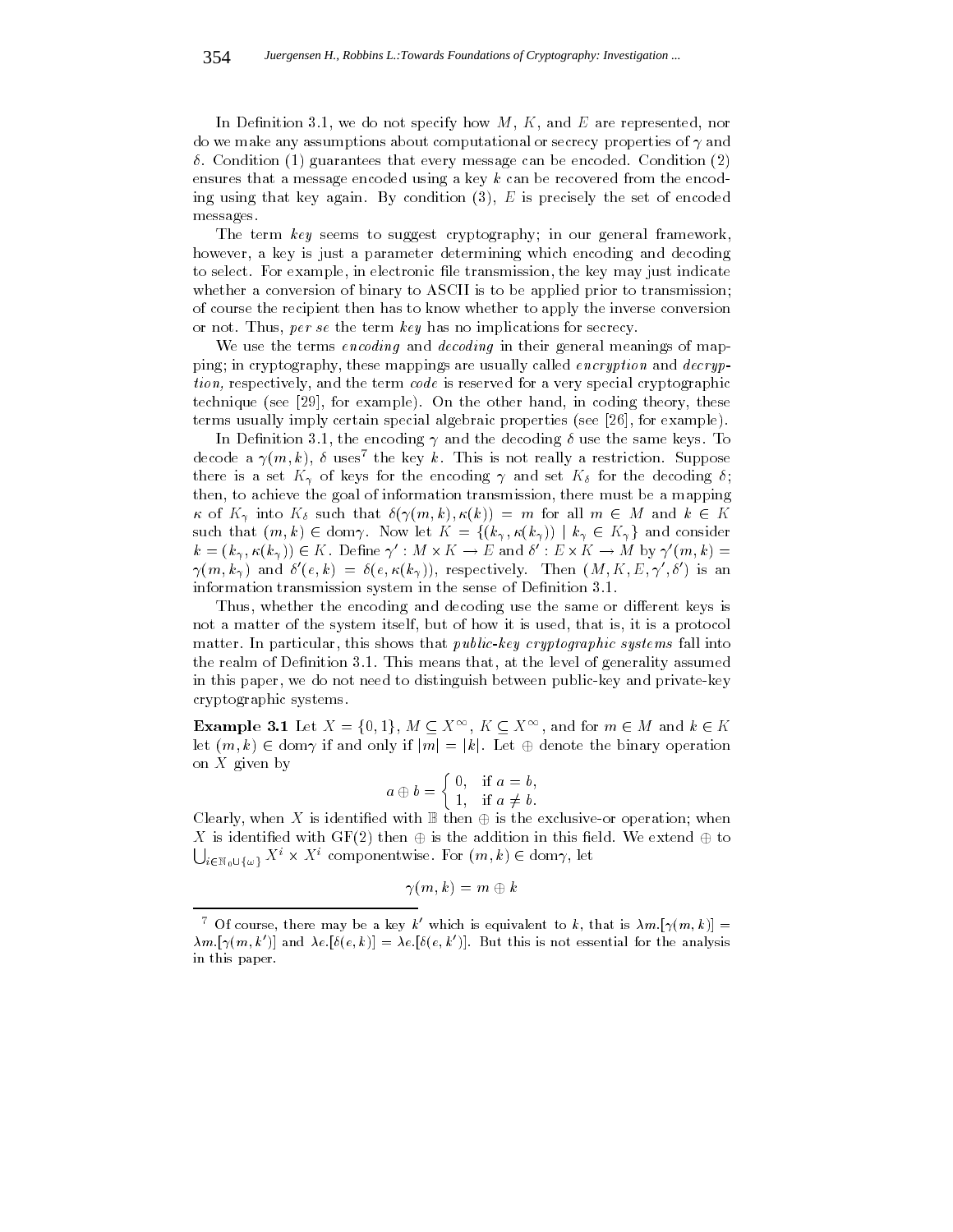$E = \gamma(M,K) = \{e \mid \exists m \in M \exists k \in K \ (|m| = |k| \land e = m \oplus k)\}.$  $E = \gamma(M, K) = \{e \mid \exists m \in M \exists k \in K \ (|m| = |k| \land e = m \oplus k)\}.$ <br>Then  $|\gamma(m, k)| = |m| = |k|$ . Thus, we need  $(e, k) \in \text{dom}\delta$  if and only if  $|e| = |k|$ . In this case, let

$$
\delta(e,k)=e\oplus k.
$$

 $T_{\text{max}}$ , for (m),  $T_{\text{max}}$  2 dominates, then, then, then

 $\delta(\gamma(m, k), k) = m$ 

as required. With appropriate choices of M and K, this system  $(M, K, E, \gamma, \delta)$ is the one-time pad.

An adversary to an information transmission system has the potential of unauthorized information access, which would affect encoded messages. We distinguish between *passive access*, the decoding of encoded messages, and *active* access, the withholding, modication, or substitution of encoded messages. For the purposes of this paper, an adversary is characterized by the potential for these types of access. We describe both, active and passive access potentials, by relations.

**Definition 3.2** Let  $\mathfrak{I} = (M, K, E, \gamma, \delta)$  be an information transmission system. A passive access potential of  $\mathbf{F}$  is a relation p  $\mathbf{F} = \mathbf{F}$  , where a relation  $\mathbf{F}$  is a p implies that there is a key known  $\mathcal{N}$  and  $\mathcal{N}$  and  $\mathcal{N}$  and  $\mathcal{N}$  and  $\mathcal{N}$  and  $\mathcal{N}$  are  $\mathcal{N}$  $A_{p}(\mathfrak{I})$  be the set of passive access potentials of  $\mathfrak{I}.$ 

In the sequence of (e) instead of (e) instead of (e) instead of (e) instead of (e)  $\lambda$  p; this is to be because of (e) is to be a proper control of (e) is to be a proper control of (e) is to be a proper control of (e) is read as m given e.

**Lemma 3.1** The set  $A_p(\mathfrak{I})$  of passive access potentials of an information transmission system <sup>I</sup> is a complete lattice with respect to union and intersection; moreover, it is closed under taking subsets.

Let  $\mathfrak{I} = (M, K, E, \gamma, \delta)$  be an information transmission system. Because of Lemma 3.1, the relation

$$
\alpha_{\rm p}^{\rm full} = \bigcup_{\alpha_{\rm p} \in A_{\rm p}(\mathfrak{I})} \alpha_{\rm p}
$$

is a passive access potential. It is the maximal element of  $A_p(\mathfrak{I})$ . We call it the full passive access potential of  $\mathfrak I$ .

 $S$  approximately 2  $\sim$   $\sim$   $p$  ( $\sim$  ). Then  $I$  (m j  $\sim$  )  $\sim$   $\sim$   $p$  is interested to express that that that that an adversary, upon seeing e transmitted, could determine  $m$  as the message having been sent. In particular, the relation  $\alpha_{\text{p}}^{\text{max}}$  describes the *a priori* knowledge available about messages and corresponding encoded messages from the very definition of the information transmission system under considertion, because

$$
\alpha_{\rm p}^{\rm full} = \{ (m \mid e) \mid \exists k \in K \; \gamma(m,k) = e \}.
$$

If no other information is available then, intuitively, the size of the sets  $\alpha_{\rm p}^{\rm full}(e)$ with  $e \in E$  could be a criterion for *passive access security*. When  $\alpha_p^{\text{max}}(e)$  is large for every e 2 E, then an adversary has too much choice among the many messages *m* with  $(m \mid e) \in \alpha_p$ .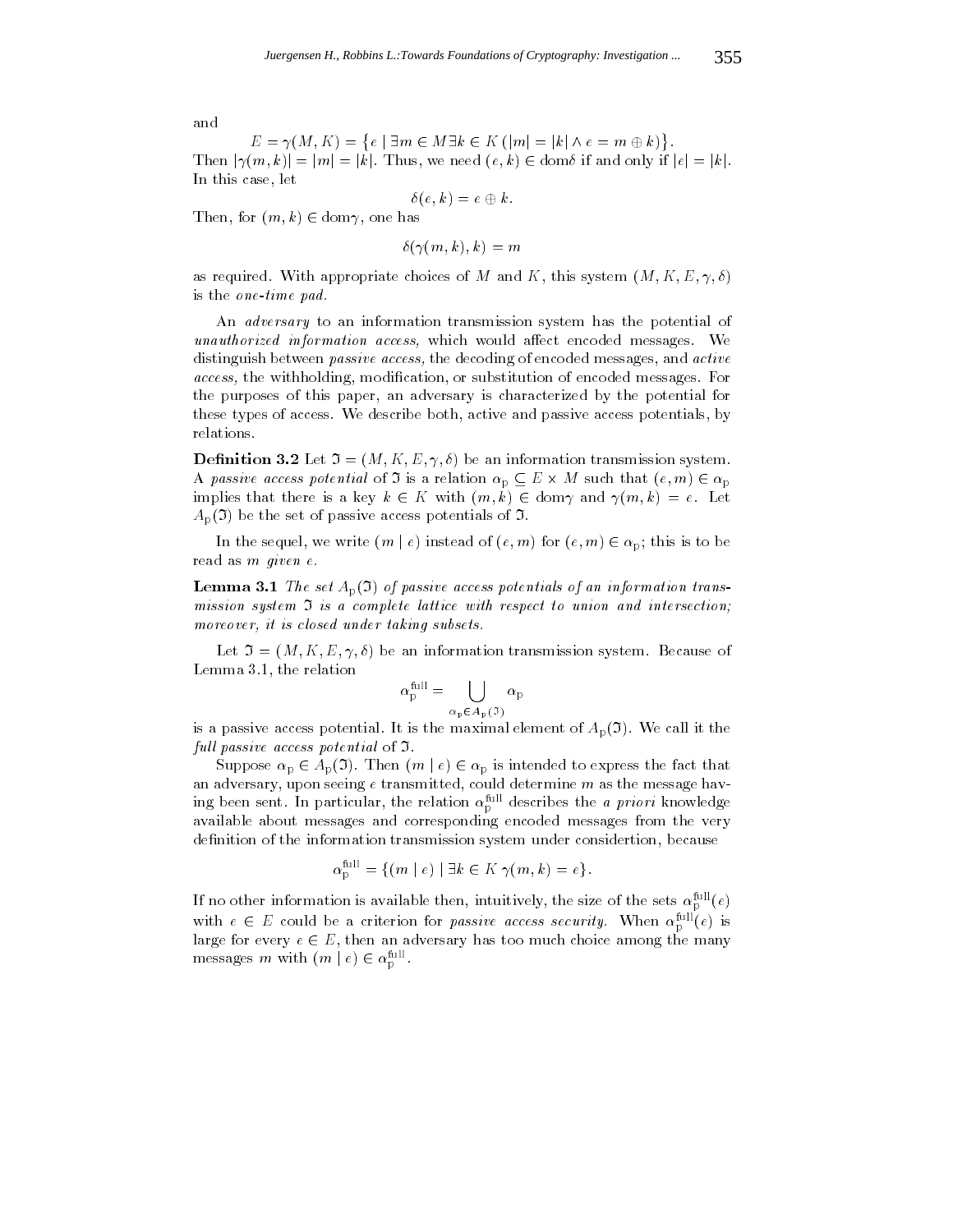Additional considerations may lead one to consider a proper subset  $\alpha_p$  of  $\alpha_{\rm p}$  as the passive access potential of a typical adversary. This might reflect limitations of the cryptanalytic resources available to the adversary; it could also reflect a special interest or expectation of the adversary - expecting messages about financial transactions and ignoring everything else, for example. Again intuitively, passive access security decreases when sets  $\alpha_p(e)$  are small, but nonempty for many examples if increases if  $\mathbb{P}(\mathcal{F})$  is increases if  $\mathcal{F}(\mathcal{F})$  is increases if  $\mathcal{F}(\mathcal{F})$ e 2  $\sqrt{2}$  and  $\sqrt{2}$  by the message corresponding to a given encoded to a given encoded to a given encoded message is nearly unique and, therefore, the adversary can assume that it is the true message with some condence; the latter says, that the adversary does not know any message at all to associate with an encoded message e.

**Definition 3.3** Let  $\mathfrak{I} = (M, K, E, \gamma, \delta)$  be an information transmission system. A passive access measure is an outer measure  $\mu$  on E. A unicity measure is a mapping v of E into the set of outer measures on M.

We use a passive access measure  $\mu$  and a unicity measure  $\nu$  as follows to measure the security of an information transmission system  $\mathfrak{I} = (M, K, E, \gamma, \delta)$ with respect to unauthorized passive information access. Let  $\alpha p \in \mathcal{A}_p(\mathbf{v})$  be a passive access potential; it describes the information a given adversary could access in principle on the basis of intercepting encoded messages.

By  $\mu$  we measure the size of the set dom $\alpha_{\rm p}$  of all encoded meassages  $e$  for which  $\alpha_{p}(e)$  is non-empty. If  $\mu$  (dom $\alpha_{p}$ ) is 0 then the adversary described by  $\alpha_{p}$ cannot obtain any original messages from encoded messages - in the sense of  $\mu$ . On the other hand, if  $\mu$  (dom $\alpha_{\rm p}$ ) is large, then, in the sense of  $\mu$ , then there are many encoded messages for which the adversary can obtain some originals. The former case means security; the latter case indicates potential insecurity.

 $B$  , we measure the size of the sets p(e) for e 2 E, that is (e)(p)(p(e)). We distinguish three cases. If  $v(e)(\alpha_p (e)) = 0$  then - in the sense of  $v(e)$  the adversary cannot recover any original message from the encoded message e. If  $v(e)(\alpha_{p}(e))$  is very large then the adversary, given e, will not be able to determine which among the many messages in  $\alpha_p(e)$  is the true original one. Finally, if  $v(e)(\alpha_{p}(e))$  is non-zero, but small – for example, smaller than some pre-determined threshold  $-$ , then the adversary may be able to determine the original message from  $e$  with some confidence. The first case indicates absolute secrecy of  $e$ ; the second case indicates a certain level of secrecy for  $e$ ; the last case indicates the potential for lack of secrecy.

From the point of view of the system users,  $\mu$  (dom $\alpha_{\rm p}$ ) should be 0 or at least very small; this would imply that p(e)  $\frac{1}{2}$  is all or nearly all expected in all each  $\frac{1}{2}$  expected in a  $\frac{1}{2}$  expected in a  $\frac{1}{2}$  expected in a  $\frac{1}{2}$  expected in a  $\frac{1}{2}$  expected in a  $\frac{$ measured by . For those e 2 <sup>E</sup> with p(e) 6= ;, the value of (e)(p (e)) should be 0 or very large. The adversary would wish to face the opposite situation:  $\mu$ (dom $\alpha_{\rm p}$ ) as large as possible and  $v(e)(\alpha_{\rm p}(e))$  non-zero, but small, for as many e 2 E as possible. The contract of the contract of the contract of the contract of the contract of the contract of the contract of the contract of the contract of the contract of the contract of the contract of the contrac

In particular, we can use the cardinality as outer measure. Other outer measures are considered in Sections 4 and 5 below. Let  $\mu_{\|\cdot\|} = \lambda x. [\|x\|]$  be this passive access measure. Moreover, let  $v_{\vert \cdot \vert} = \lambda e$ . [ $\lambda x$ . [|x|]]; thus v assigns, to every extending as the outer measure on M. Then just as the outer measure on M. Then just as the outer measure on  $M$  is the outer measure on  $M$  is the outer measure on  $M$  is the outer measure on  $M$  is the outer measur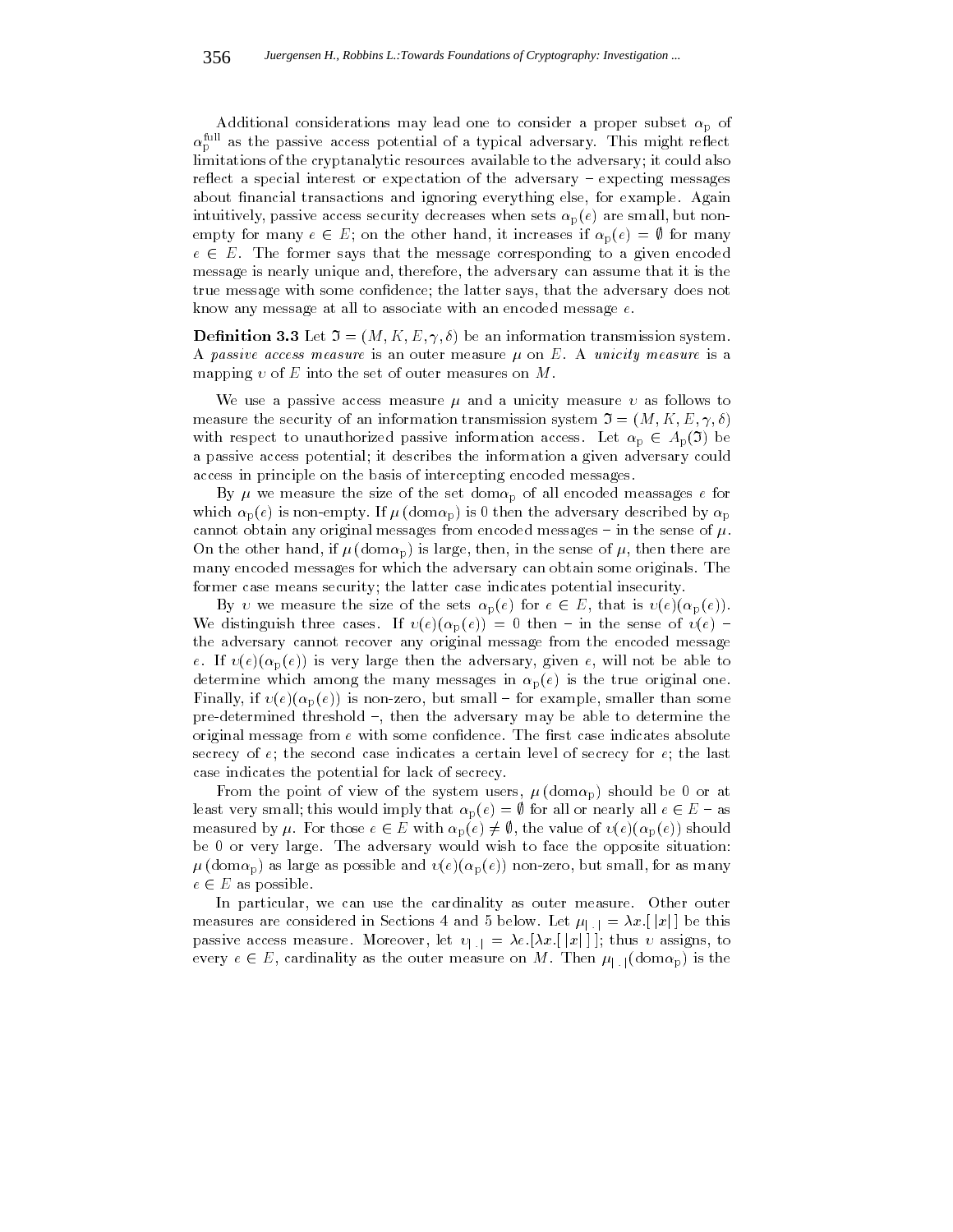number of encoded messages e  $2$  and  $2$  p for some messages e  $2$  p for some mass  $2$ that is, the number of encoded messages which the adversary is able to read in principle. Moreover, for each interval is the number of possible messages in the number of possible messages in  $\frac{1}{\sqrt{2}}$  M that the adversary could determine from the point of view of view of view of view of view of view of view of view of view of view of view of view of view of view of view of view of view of view of view of v security, the best situation is when  $\mu_{\text{L},\text{l}}(\text{dom}\alpha_{\text{p}})$  is as small as possible; then the adversary can read only very few encoded messages. Moreover, whenever  $\alpha_p(e) \neq \emptyset$  then there should be a very large number of messages such that  $\mathcal{L} = \mathcal{L} \left( \mathcal{L} \right)$  is, it is, it is, it is, it is, it is, it is, it is, it is, it is, it is, it is, it is, it is, it is, it is, it is, it is, it is, it is, it is, it is, it is, it is, it is, it is, it is, it is,

 $\mathbb{P}(\sqrt{N})$  and  $\mathbb{P}(\sqrt{N})$  and  $\mathbb{P}(\sqrt{N})$  and  $\mathbb{P}(\sqrt{N})$  and for all extreme  $\mathbb{P}(\sqrt{N})$ instance, with the system of Example 3.1 using  $M = K = E = X$  for some  $n \in \mathbb{N}$ . Then, for every  $e \in E$  and every  $m \in M$  there is a (unique)  $k \in K$  such 2 N. Then, for every e 2 E and every m 2 M there is a (unique) k 2 K such and that  $m \oplus \kappa = e$ , hence  $\alpha_{\rm p}^{\rm cm}(e) = m$ . Without any other information than e, the cryptanalyst has no clue as to which  $m$  to choose. This is one of the reasons for the strength of a cryptographic system like this one, the one-time pad.

Unauthorized active information access occurs when an adversary sends an encoded message to the recipient which differs from the original; in fact, a message may even be sent when no original exists. We model active access also by a relation.

 $\mathcal{L} = \{L_{\mathcal{L}} \mid \mathcal{L}_{\mathcal{L}} \}$  , and the anti-dimensional transmission system. Let  $\mathcal{L} = \{L_{\mathcal{L}} \mid \mathcal{L}_{\mathcal{L}} \}$ represent the absence of an (encoded) message. For simplicity, we now also refer to the elements of  $E_{\mathbf{Q}}$  as encoded messages. At time  $t \in \mathbb{N}_0$  a sequence st 2 September 1 September 1 September 1 September 1 September 1 September 1 September 1 September 1 September 1 September 1 September 1 September 1 September 1 September 1 September 1 September 1 September 1 September 1 including time t. Initially, the adversary has not seen anything; we represent this by  $s_0 = ($ ). If the adversary has seen  $s_t$  and, at time  $t + 1$ , the encoded message et  $1 \leq R$  is observed, then st $\mathfrak{t}+1$  and  $\mathfrak{t}+1$  and  $\mathfrak{t}+1$ ). Based on what the v adversary has seen at any given time, he or she may taken certain actions. This motivates the following definition of active information access potential.

**Definition 3.4** Let  $\mathfrak{I} = (M, K, E, \gamma, \delta)$  be an information transmission system.  $A_n$  active access potential of  $\mathcal{L}$  is a relation a<sub>d</sub>  $\mathcal{L}$  such that, for all  $e \in E$  and for all  $e \in E$  square, if last(s) = e then  $(s, s) \in \mathbb{Z}$  a. Let  $H_a(\mathbf{v})$  be the set of active access potentials of I.

Again, for (s; e)  $\alpha$  a, we write (s; e); this indicate  $\alpha$ ; (s); (); this is to be read as e given s.

If any  $\alpha$  is the active access potential of an adversary, then  $($  i  $)$   $\in$  and  $\alpha$ intended to mean that the adversary, having seen the sequence s of encoded messages, could send the encoded message e to the recipient. The requirement that (e j s)  $\lambda$  whenever last (s) and the adversary can always let  $\lambda$  and always let  $\lambda$ the encoded message pass unchanged.

In particular, Denition 3.4 includes the case of  $\chi$  includes the case of  $\chi$ as a possibility. In such a case, the adversary could send  $e$  to the recipient, pretending this originates with the sender, without there having been a message  $\diamond$ . This means that the adversary could simply withhold the encoded message  $last(s)$ .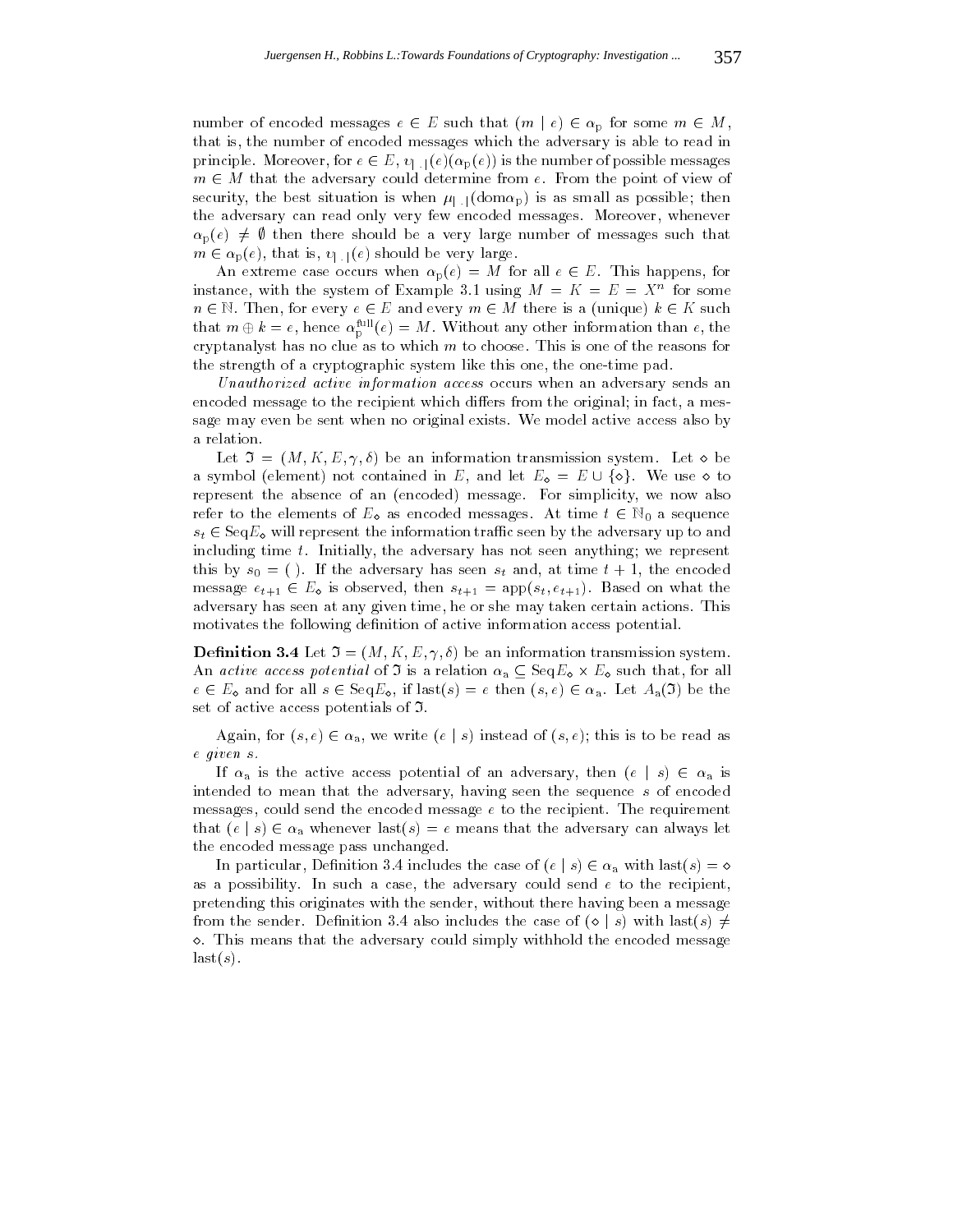In principle, unauthorized active information access does not imply that the adversary knows the original messages. It may be sufficient for the adversary just to observe the message traffic  $-$  or its absence  $-$  to decide what to send to the recipient.

Unauthorized active information access could be considered as noise on the transmission channel. Instead of the correct  $\gamma(m, k)$  or  $\diamond$ , the recipient gets some e 2 E such that (e j s) 2 <sup>a</sup> and last(s) = (m; k) or last(s) = .

**Lemma 3.2** The set  $A_a(3)$  of active access potentials of an information transmission system is a complete lattice with respect to union and intersection. Its minimal element is the relation

$$
\alpha_{\mathbf{a}}^{\min} = \{ (e \mid s) \mid e \in E_{\mathbf{a}}, s \in \text{Seq}E_{\mathbf{a}}, \text{last}(s) = e \}.
$$

The active access potential  $\alpha_{\overline{a}}^{rms}$  indicates that the adversary cannot remove, change, or insert encoded messages, that is, the encoded messages are simply passed on to the recipient. The other extreme is

$$
\alpha_{\mathbf{a}}^{\max} = \bigcup_{\alpha_{\mathbf{a}} \in A_{\mathbf{a}}(\mathfrak{I})} \alpha_{\mathbf{a}} = \{ (e \mid s) \mid s \in \text{Seq}E_{\mathbf{a}}, e \in E_{\mathbf{a}} \}.
$$

An adversary with  $\alpha_{\rm a}^{\rm max}$  could send any encoded message at any time without considering the observed traffic.

**Definition 3.5** Let  $\mathfrak{I} = (M, K, E, \gamma, \delta)$  be an information transmission system. An adversary for  $\mathbf{r}$  is a part (p) and  $\mathbf{r}$  is said to adversary is said to adversary in the same  $\mathbf{r}$ be *passive* if  $\alpha_a = \alpha_a^{n \dots}$ . Otherwise, the adversary is said to be *active*.

We have, so far, avoided to introduce or use terms like  $c$ ryptogram,  $c$ ryptanalyst, or cryptanalysis as these terms tend to imply specific implementations of information transmission systems in which the adversary's access potentials are limited by specific cryptographic techniques and in which the adversary realizes the access potentials by cryptanalytic techniques. Cryptographic techniques are used primarily to reduce the passive access potential of an adversary in terms of the chosen passive access measure  $\mu$  and the chosen unicity measure  $\nu$ .

In contrast to passive access, in the context of cryptographic techniques, active access is mainly controlled through protocols, that is, which messages to send in which order and how to apply the cryptographic techniques. In this paper, we focus exclusively on passive access.8 Therefore, in the rest of this paper, an *aaversary* is a *passive aaversary*, and we write  $\alpha_{\rm p}$  instead of  $(\alpha_{\rm p}, \alpha_{\rm a}^{......})$ .

**Definition 3.6** Let  $\Im$  be an information transmission system. A *cryptanalyst* for  $\bullet$  is a triple (p)  $\mu$  ; ) where p  $p$   $\in$  ap $\mu$ ( $\bullet$ ) is a particle access potential,  $\mu$  is a a passive access measure, and v is a unicity measure such that  $v(e)(m) > 0$ implies (m j e) 2 p.m.

<sup>-</sup> Fundamental issues concerning protocols are analysed in [36]. -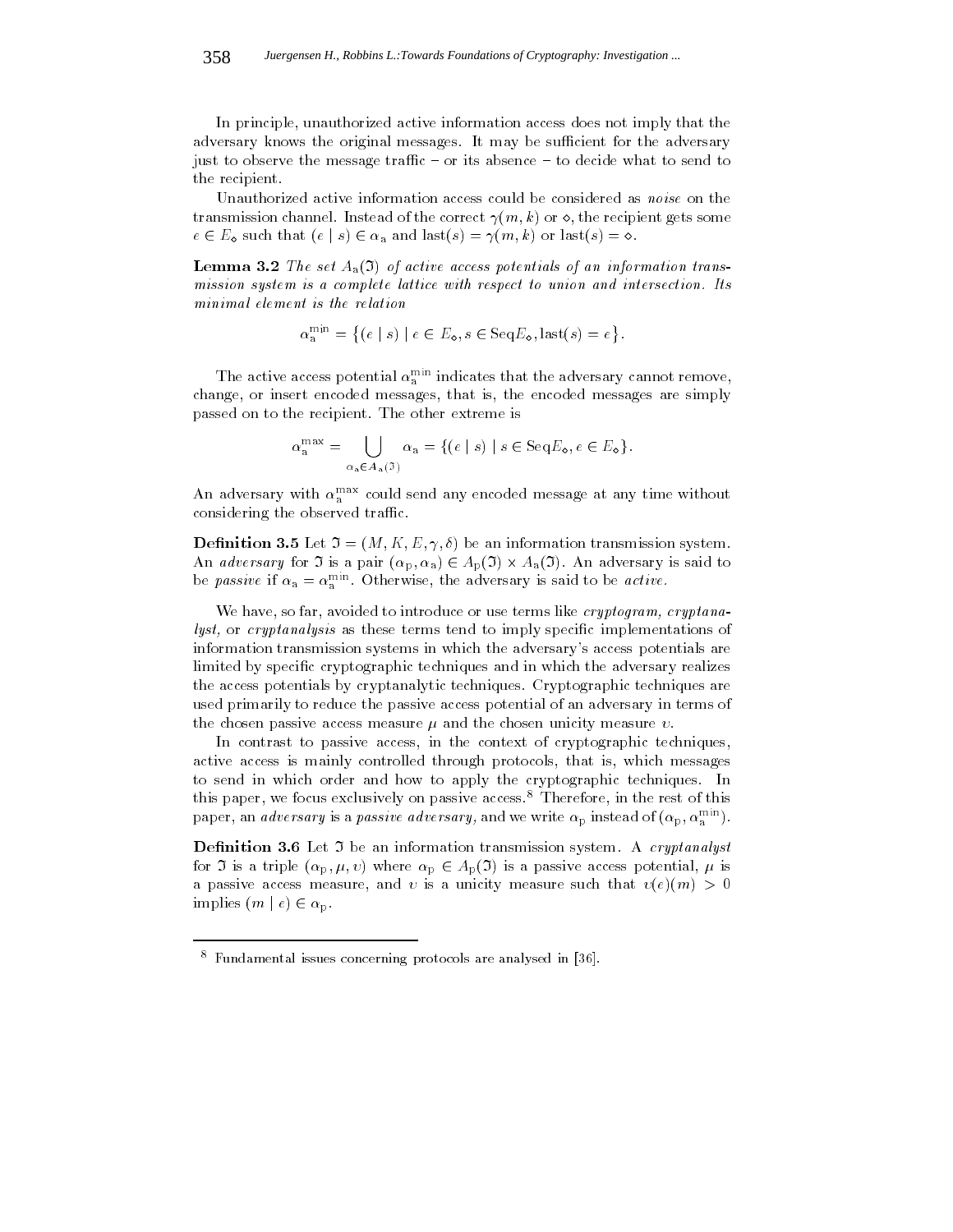With this definition of a cryptanalyst as a triple  $(\alpha_{p}, \mu, \nu)$ , we capture the following intuition. In  $\alpha_{\rm p}$  we express, what is cryptanalysable in principle given the respective assumptions about the resources available to the adversary;  $\mu$  and  $v$  measure the secrecy achived by the system.

In the sequel, by *cryptanalyst* we usually refer to Definition 3.6, but sometimes we use the term in the more colloquial sense of a person - an adversary { attempting unauthorized reading of encoded messages; this latter process is referred to as *cryptanalysing* or *cryptanalysis*. The encoded messages are called cryptograms. The term unbreakable is used to convey the intuitive notion of cryptanalysis being impossible absolutely and without exception. Similarly, we often use the term adversary in its intuitive rather than its formal sense when no confusion is possible.

In cryptography, one usually makes a few basic assumptions:

- $\bullet$  The adversary knows the complete information transmission system  $\mathfrak{I}$ . Thus, if an adversary p 2  $\sim$   $p(x)$  knows or can obtain the key k in use,  $p(x)$ then (m i p for any m  $2$  e  $\lambda$  and  $\lambda$  e  $\lambda$ and  $\gamma(m, k) = e$ . In principle, the adversary could obtain arbitrary large subsets of  $\alpha_{\rm p}$ .
- The adversary's resources for cryptanalysis are at least as powerful as the resources available to the sender and the recipient for information transmission.
- Unauthorized access to transmitted information may have a value which is time-dependent, that is, such access may be very valuable for the adversary and very costly for the sender or the recipient; and this value or cost may  $change - typically decrease - over time.$
- $\bullet$  Encoding and decoding  $-$  encryption and decryption  $-$  are computable. Cryptanalysis is also an algorithmic process. All three processes have costs: To facilitate communication, the cost of encoding and decoding should be small; to strengthen secrecy, the cost of cryptanalysis should be large. The cost analysis has to take into account the available resources.
- Some information available to the sender or the recipient has to be kept secret from the adversary. This information is part of the key.

These assumptions address two kinds of issues: First, they address how to assess the strength of a given system; for instance, the first assumption takes the very pessimistic view that the adversary can know everything in principle, this only mitigated by the fact that the resources available may be bounded. On the other hand, they also address how to use the system; for example, the last assumption points to protocol issues, that is, how to deal with keys.

In keeping with Shannon's model, we exclude protocol issues from consideration, that is, we assume that protocols are used correctly throughout.

In subsequent sections of this paper, we equip information transmission systems with additional structure which entails more structure for passive and active access potentials and for adversaries.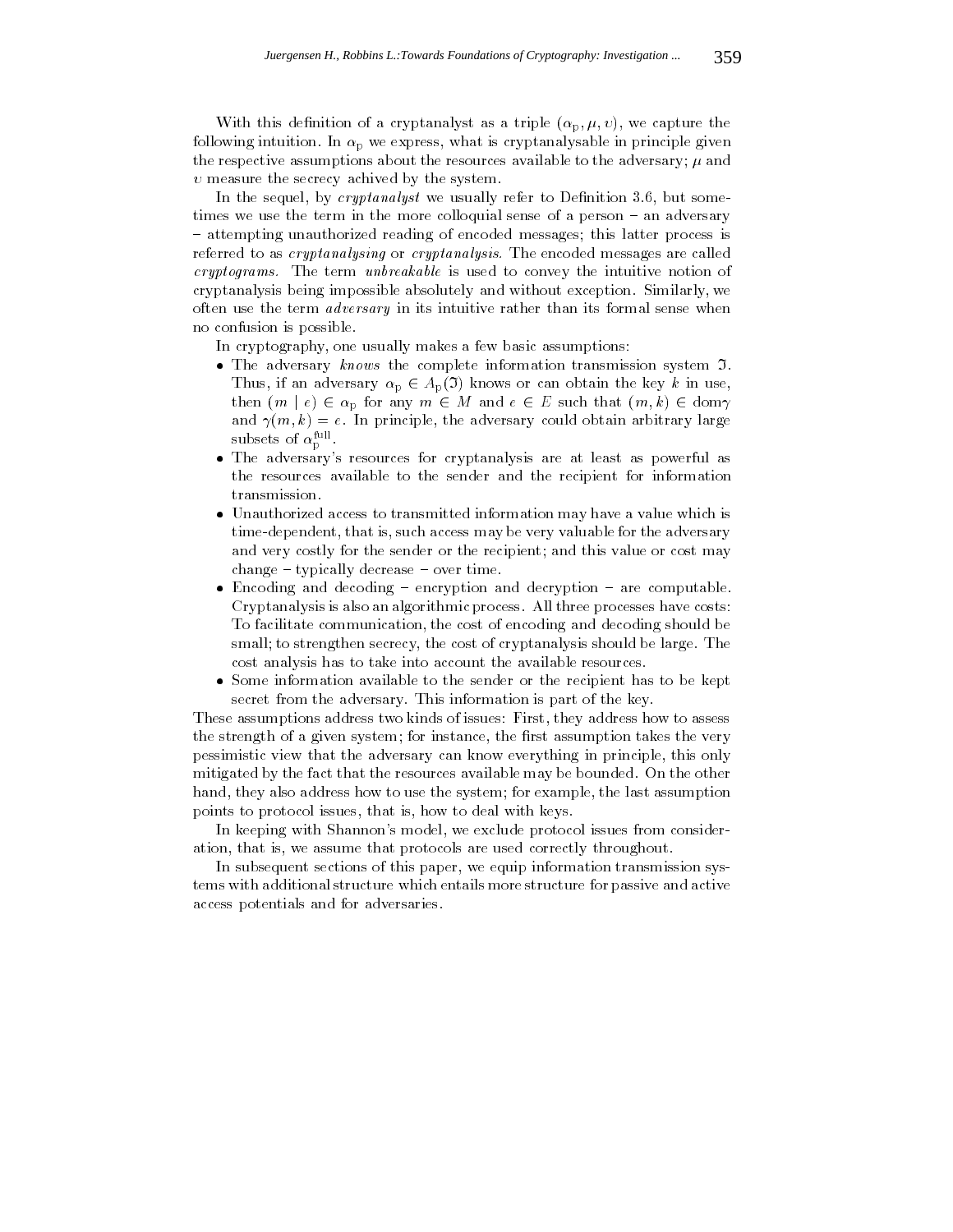## 4. Probabilistic Aspects

Cryptanalysts are not easily discouraged by large numbers. As is well known, in a true cryptanalytic situation, the fact that  $\vert a^{\leftarrow}_p(e)\vert$  is large for all  $e\in E$  means very little. Using cardinality as the unicity measure is unrealistically optimistic.

**Example 4.1** Consider the alphabet<sup>9</sup>

$$
X = \{A, B, \ldots, Z, a, b, \ldots, z, \ldots\} \cup \{,\}
$$
  

$$
\cup \{., !, ?, ", ", ', ', ; , :, -, 0, 1, 2, 3, 4, 5, 6, 7, 8, 9\}
$$

 $\bigcup \{., !, ?, ", *, ', ', ;, :, -, 0, 1, 2, 3, 4, 5, 6, 7, 8, 9\}$ <br>of symbols usually occuring in English printed text. Here  $\bigcup$  denotes the space character. Thus  $|X| = 74$ . Let  $M \subseteq X^*$  be the set of strings over X which are  $\alpha$  and  $\alpha$  and  $\alpha$  the set  $\alpha$  make each matrix  $\alpha$  make the  $\alpha$  matrix which which we have a length which which we have a length which we have a length which we have a length which we have a length which we have a is divisible by 3, we add one or two characters  $\mathbf{u}$  to the end of the text. Thus  $M \subseteq (X^{\circ})$  . Let  $K$  be the set of permutations of  $X^{\circ}$ . For  $m = m_1 m_2 \cdots m_{3n} \in$ m and k 2 K, let

 $(1 \times 1 \times 1 \times 1 \times 2 \times 3)$   $(1 \times 3n - 2 \times 3n - 1 \times 3n)$ 

Then  $E = \gamma(M, K) \subseteq (X^*)$ . Let

$$
\delta(e,k) = k^{-1}(e_1e_2e_3)\cdots k^{-1}(e_{3n-2}e_{3n-1}e_{3n})
$$

for each  $\epsilon$  is an information transformation trans-trans-trans-trans-trans-transmission system. For every message  $m \in M$ , there are  $74$  ! possible encoded messages. If  $e = \gamma(m, k)$  then, without any detailed analysis, one can only state that  $|\alpha_{\rm p}| \left( e \right) | \leq |\Lambda|$ , that is, any key could have been used to get e. This is discouraging, but deceivingly so  $-$  as the history of cryptography shows (see [29]).

The cryptanalyst utilizes the fact that  $M$  consists of grammatically correct English texts. Thus, only a key k such that  $\delta(e, k)$  is a correct English text could have been used. Utilizing knowledge about correct English texts, one can eplore the space of the 747! Reys that could have been used much more emclently than by just trying every key, one after the other.

While  $74^\circ$ ! is a formidable number  $-$  it is more than<sup>2</sup>  $2^\circ$   $2^\circ$   $2^\circ$   $-$  and trying out all keys would take for ever { at the rate of one nsec per key it would take more than  $32,000,000$  years  $-$  breaking this system is really quite easy. The cryptanalyst uses the known properties of M.

Based on centuries-old cryptographic experience and in the spirit of Example 4.1, one adds probabilistic considerations to information transmission systems.

 $^\circ$  -finis is not intended to be real cryptographical example  $-$  in classical cryptography many of the symbols listed would be omitted from the start. It is meant to clarify a point.

 $^\circ$  - 1 nis is really a very rough estimate; but for our argument the details do not matter.  $^\circ$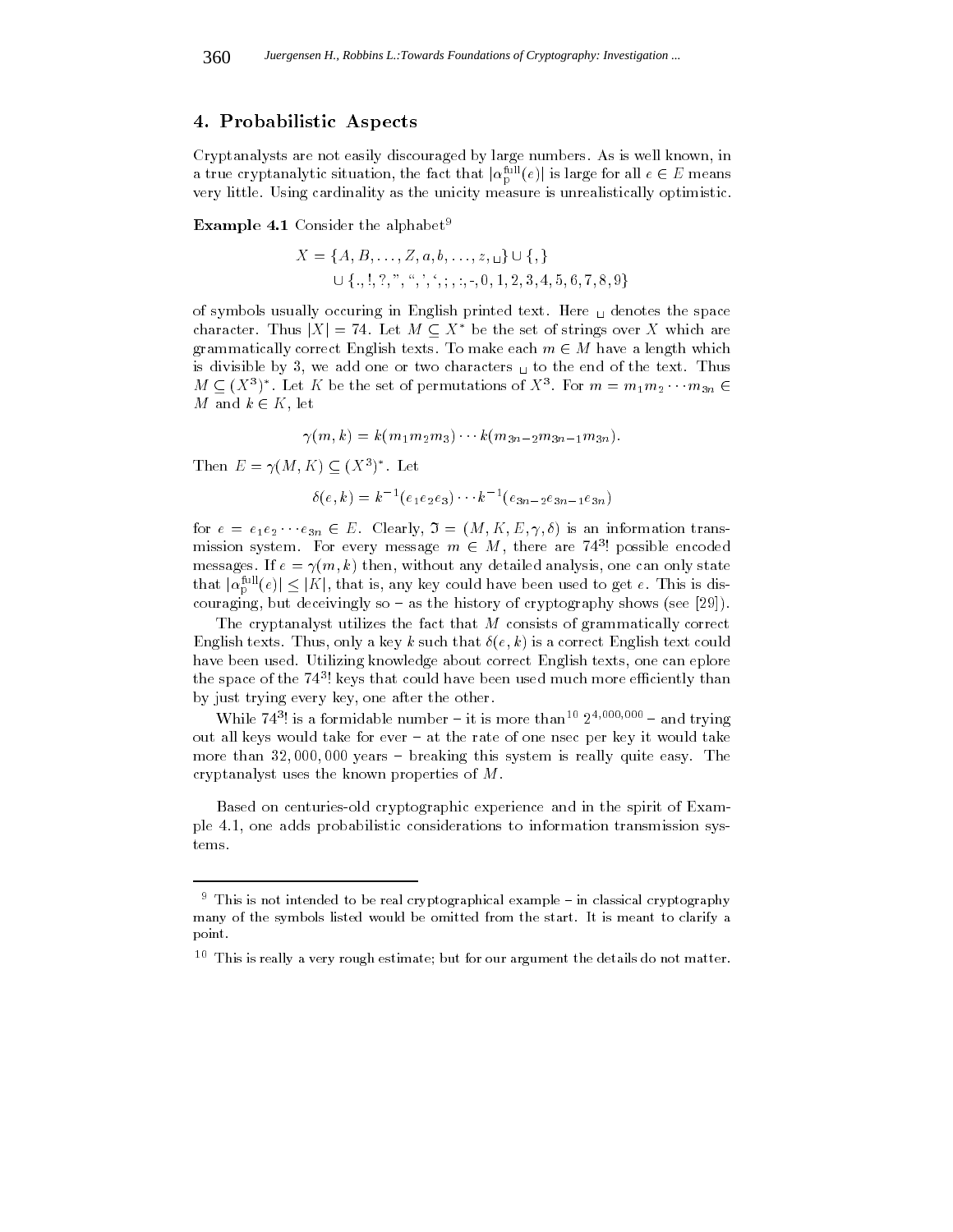**Definition 4.1** A *p*-information transmission system is a quintuple

$$
(\mathcal{M},\mathcal{K},\mathcal{E},\gamma,\delta)
$$

such that M, K and E are discrete probability spaces  $(M, p_M)$ ,  $(K, p_K)$  and  $(E, p_E)$ , respectively, and  $(M, K, E, \gamma, \delta)$  is an information transmission system.  $\mathcal{L}$  and  $\mathcal{L}$  are  $\mathcal{L}$  and  $\mathcal{L}$  are the form of  $\mathcal{L}$ 

$$
p_E(e) = \sum_{\substack{m \in M, k \in K \\ \gamma(m,k)=e}} p_{M \times K}(m, k).
$$

To keep matters simple we assume, in this chapter, that  $M$  and  $K$  are countable.<sup>11</sup> Then also  $E$  is countable.

More over, it is common to assume that  $M$  and  $\mathcal{N}$  are independent. This common that  $\mathbf{1}$ assumption is reasonable, as sender and recipient have to agree on a key before it is known which message will be sent. Their choice of the key may depend on the general structure of M, but not on the choice of  $m \in M$ . Under this assumption, for example,  $\mathbf{r} = \mathbf{r} \cdot \mathbf{r}$ 

$$
p_E(e) = \sum_{\substack{m \in M, k \in K \\ \gamma(m,k) = e}} p_M(m) p_K(k).
$$

In the sequel, we refer to this assumption as the independence assumption.

The following definition of p-cryptanalyst is motivated by Shannon's considerations of the probabilistic aspects of cryptographic secrecy in [38]; his information theoretic analysis is discussed in the next section.

Shannon's idea is, essentially, as follows: A cryptogram  $e$  received by the adversary, may change the adversary's assessment of message probabilities; prior to the receipt of e, the probability of a message m is  $p_M(m)$  whereas, after receipt, it is  $p_{M|E}(m \mid e)$ , the *a posteriori* probability of *m* given *e*. Differences between these two probabilities may permit the adversary to draw conclusions about the message that has been sent. Therefore, Shannon defines that a system achieves perfect secrecy if

$$
p_M(m) = p_{M|E}(m \mid e)
$$

for all  $m$  and  $e$ . The idea is that receipt of the cryptogram has given the adversary no information about the message that was not available before. To embed this definition in our general framework, we modify it; however, the modifications are such that a system achieves perfect secrecy in Shannon's sense if and only if it achieves perfect secrecy in our sense. To distinguish the various possible definitions of *perfect secrecy* we prefix the word *perfect* by letters indicating the respective contexts.

 $\lceil \cdot \rceil$  ine generalization to uncountable  $M$  and  $K$  (with some reasonable topological structure) is not difficult, but unnecessarily complicated for the point to be made in this paper.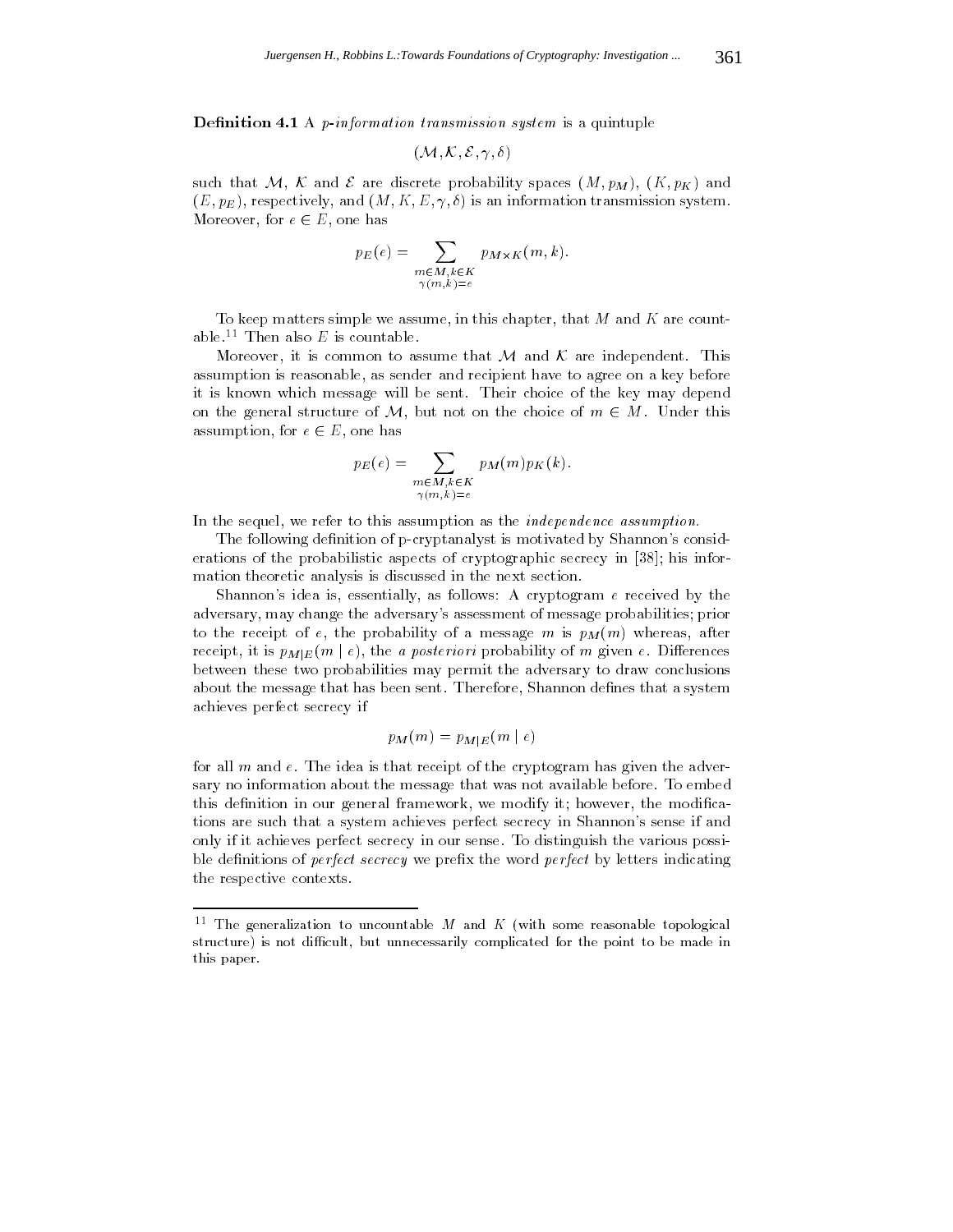**Definition 4.2** Let  $\mathfrak{I} = (\mathcal{M}, \mathcal{K}, \mathcal{E}, \gamma, \delta)$  be a p-information transmission system with  $|M| > 2$ . A p-cryptanalyst for 3 is a triple  $(\alpha_p, \mu_p, \nu_p)$  with  $\mu_p = p_E$  and

$$
v_{\rm p} = \begin{cases} \lambda e, N. \left[ \sum_{m \in N} 1 - |p_M(m) - p_{M|E}(m \mid e) | \right], & \text{if } p_E(e) > 0, \\ 0, & \text{if } p_E(e) = 0, \end{cases}
$$

where, for m 2 m and e  $2 = 1$  M  $E(W, \ldots, \ldots)$  is the probability of m given e.

With  $\mu_{\rm p}$  and  $v_{\rm p}$  as in Definition 4.2, one has  $\mu_{\rm p}(\text{dom}\alpha_{\rm p})=0$  if  $p_E(e)=0$ for all examples  $\mathcal{L}$  is the could be could be could be could be could be could be could be could be could be could be could be could be could be could be could be could be could be could be could be could be could be in principle – because of  $\alpha_p(e) \neq \emptyset$  – result from messages or keys which have probability  $\mathbf{P}(\mathcal{A})$  for  $\mathbf{P}(\mathcal{A})$  and  $\mathbf{P}(\mathcal{A})$  is and  $\mathbf{P}(\mathcal{A})$  is and  $\mathbf{P}(\mathcal{A})$  is and  $\mathbf{P}(\mathcal{A})$  is an and  $\mathbf{P}(\mathcal{A})$  is an analyzing the subset of  $\mathbf{P}(\mathcal{A})$  is a subset of  $\mathbf{$ 

$$
v_{p}(e)(\alpha_{p}(e)) = \sum_{m \in \alpha_{p}(e)} 1 - |p_{M}(m) - p_{M|E}(m | e)|.
$$

This value is derived from differences between the a priori and a posteriori probabilities of messages given the cryptogram e. It is equal to |M| when  $p_M(m)$ and  $p_{M|E}(m \mid e)$  are equal for all  $m \in M$ . It is smaller than |M| when  $p_M(m)$ and  $p_{M|E}(m \mid e)$  differ for some m. It is equal to 0 if and only if  $\alpha_{p}(e) = \emptyset$  or  $p_{E}(e) = 0$ . The case of  $|M| \leq 2$  is excluded to avoid the possibility that  $v_p(e)(\alpha_p(e))$  could be 0 with  $\alpha_p(e) \neq 0$  and  $p_E(e) > 0$ ; this is merely a technical restriction.

**Definition 4.3** A p-information transmission system  $\mathfrak{I} = (\mathcal{M}, \mathcal{K}, \mathcal{E}, \gamma, \delta)$  is said to *achieve p-perfect secrecy* if, for the p-cryptanalyst  $(\alpha_{p}^{n}, \mu_{p}, v_{p})$ , one has  $v_p(e)(M) = |M|$  for all  $e \in E$  with  $p_E(e) \neq 0$ .

**Remark 4.1** A finite p-information transmission system  $(M, K, \mathcal{E}, \gamma, \delta)$  achieves p-perfect secrecy if and only if it achieves perfect secrecy in the sense of Shannon.

Using Bayesian arguments,

$$
p_{M|E}(m | e) = \frac{p_{M \times E}(m, e)}{p_{E}(e)}
$$

assuming that  $p_E(e) \neq 0$ 

$$
= \frac{p_M(m) \cdot p_{E|M}(e \mid m)}{p_E(e)}
$$

and

$$
p_{E|M}(e \mid m) = \sum_{\substack{k \in K \\ \gamma(m,k)=e}} p_K(k)
$$

assuming that M and K are independent.

We now consider a specific p-information transmission system that also plays a key rôle in Shannon's analysis: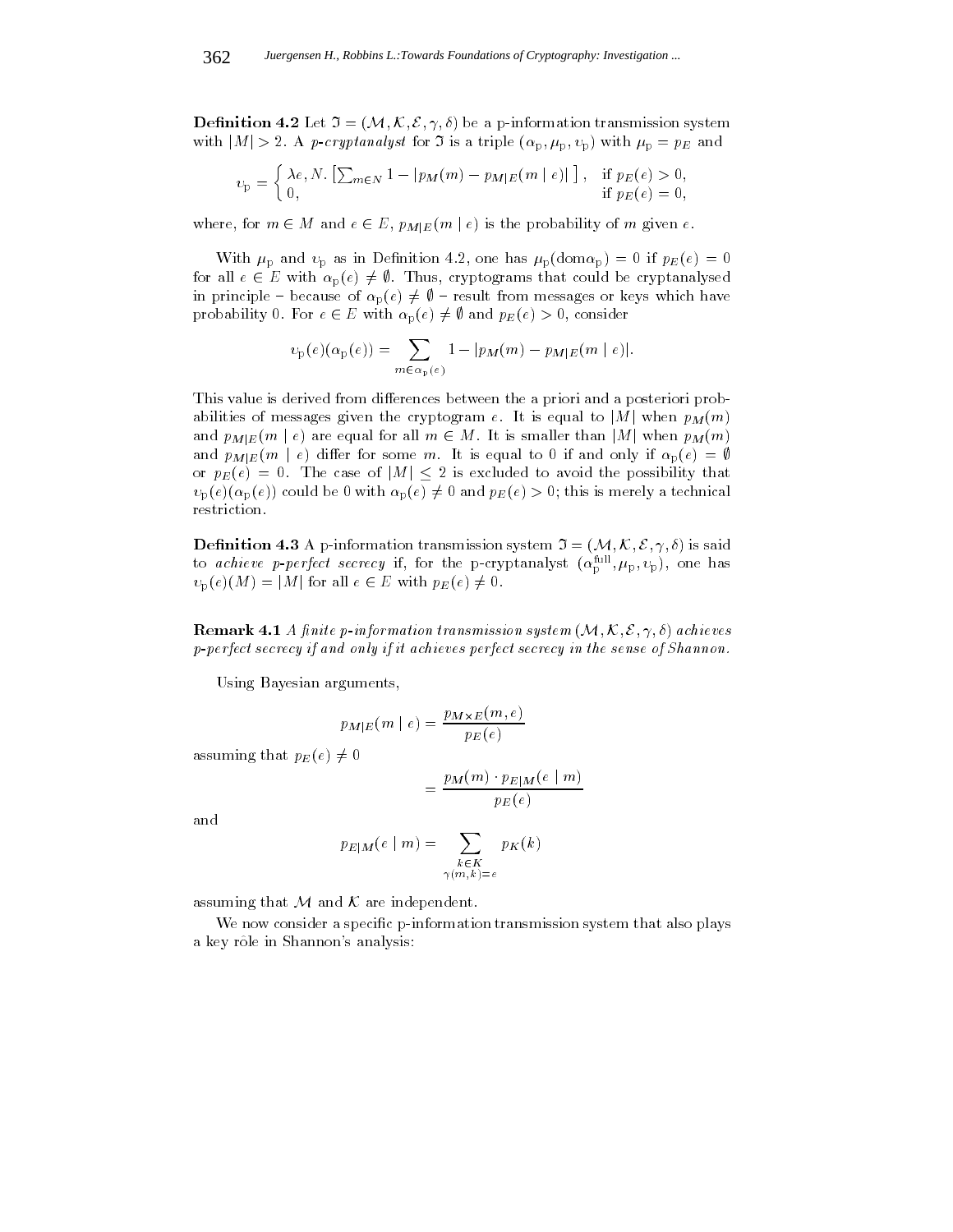Example 4.2 Modifying the system of Example 3.1, let us assume for the sake of simplification that all messages to be encoded have the same length  $n$ , that is  $M \equiv E \equiv K \equiv X$  where  $X = \{0, 1\}$ . Moreover, let  $p_K(\kappa) = 2$  for all  $\kappa \in F$ 2 K. For every message m 2 <sup>M</sup> and every cryptogram <sup>e</sup> 2 E, there is exactly one key  $\kappa \in \Lambda$  such that  $e = \gamma(m, \kappa)$ . Therefore,  $p_{E|M}(e | m) = 2$  and

$$
p_{M \times E}(m, e) = p_M(m) \cdot p_{E|M}(e \mid m) = p_M(m) \cdot 2^{-n}.
$$

Hence,

$$
p_E(e) = \sum_{m \in M} p_{M \times E}(m, e) = 2^{-n}.
$$

Therefore,

$$
p_{M|E}(m | e) = \frac{p_{M \times E}(m, e)}{p_{E}(e)} = p_{M}(m).
$$

As a consequence of Example 4.2, one obtains the following result, originally due to Shannon. This result is often referred to as a proof that the so-called one-time pad<sup>12</sup> achieves perfect secrecy.

 $\mathbf{P}$  representent in the  $\mathbf{v} = (v(t), v(t), v(t))$  be a p-information transmission system such that  $M = \frac{1}{2}$  and  $M = \frac{1}{2}$  and  $M = \frac{1}{2}$  and  $M = \frac{1}{2}$  are over, assume that  $M = \frac{1}{2}$  and  $M = \frac{1}{2}$ independent,  $p_{K}(\kappa) = \frac{1}{|K|}$  for all  $\kappa \in K$ ,  $\gamma$  and  $o$  are total, and that for every m 2 M and every e 2 E there is a unique k 2 K with  $\epsilon$  . Then I with  $\epsilon$ achieves p-perfect secrecy.

The reasoning leading to Definition 4.3 relies on the interpretation of the difference between the a priori and a posteriori probabilities as expressing information the adversary has obtained by receiving the encoded message. Thus, if  $p_M(m) = p_{M|E}(m \mid e)$ , the adversary has received no information about m from getting e.

Let us consider this argument in greater detail. Suppose the cryptanalyst receives a cryptogram which, after some effort, is made readable and exhibits a message of extreme importance - say, a nuclear attack is planned on the country for the next morning at 8 o' clock sharp; or terrorists plan to poison the water supply of a city; or a financial manager informs his confidents about the strategy to use for playing out one currency against another one  $\sim$ ; suppose the cryptananlyst also knows that a system like the above has been used to achieve perfect secrecy. Would the cryptanalyst discard the result of his analysis? Would he really say that any message could have resulted in that cryptogram and that he did not learn anything  $-$  because the probabilities did not change  $-$  and that, therefore, the result of his cryptanalysis was wrong or meaningless? Or would he not rather conclude that the sender used a weak key?

 $^{\circ -}$  As mentioned in Section 1, the literature uses two kinds of arguments for the unbreakability of the one-time pad. The second approach is analysed in Section 7 below.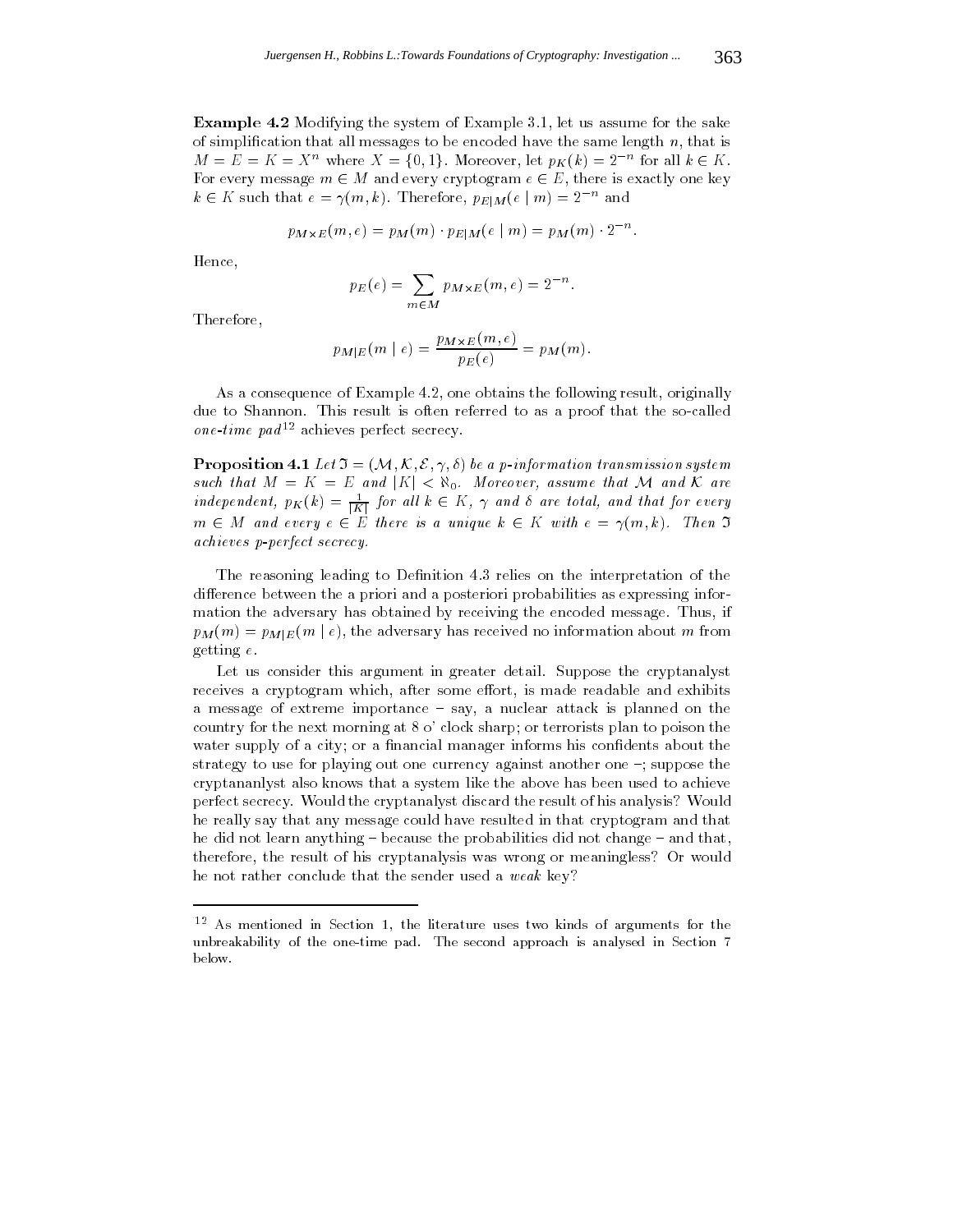One might argue that the cryptanalyst should assume that sender and recipient would use the system "properly," that is, avoid using weak keys.<sup>13</sup> But, what is a weak key? Beyond the operational definition  $-$  a key is weak if messages encrypted with it can be cryptanalysed  $(easily)$  – there is no definition of a weak key; there is definitely no mathematically satisfactory definition of a weak key. So, how is the sender to know whether a key to be used is weak? This is just a variant of the general dilemma of cryptography: sender and recipient believe their communication to be secret, while the cryptanalyst is eagerly reading it and not telling them about their vulnerabilities. In other words,

 $\bullet$  the definition of p-perfect secrecy, Definition 4.3, permits proving systems p-perfectly secret which have weak keys without providing a means to determine, a priori, which keys are weak.

Moreover, even if we do accept that sender and recipient use the system properly, that is, that the dramatic reading found of the cryptogram is indeed as likely or unlikely as any other reading, because its probability did not change, does not the contents of the reading render it too risky to discard? This suggests that

 risk rather than probability might be an appropriate measure of secrecy.  $C$  constructedy, consider the cryptographic system of  $\mathcal{L}_1$  and  $\mathcal{L}_2$  are  $\mathcal{L}_2$  . Let  $\mathcal{L}_3$ large. Clearly, there are many keys  $\kappa \in \Lambda$  such that, for many or even all  $\mathbf{C}$  messages m 2 Mi, the cryptogram k  $\mathbf{C}$  and  $\mathbf{C}$  are message. If the message are message. If the message are message. If the message are message. If the message are message. If the message are message. If sender happens to choose the key k  $\sim$  00 for example, then k  $\sim$  m.  $\sim$  m.  $\sim$  m.  $\sim$  m.  $\sim$  m.  $\sim$  m.  $\sim$  m. Should the cryptanalyst discard this?<sup>14</sup> And yet, the system achieves perfect secrecy according to Definition 4.3!

The cryptanalyst's dilemma can be explained as follows: While it may be extremely unlikely that a weak key has been used, he cannot ignore the result of his cryptanalysis if the consequences of doing so are disastrous. Hence,

 $\bullet$  the probability of successful cryptanalysis is insufficient as a cost measure when assessing secrecy.

In this respect, the situation in cryptography is not different from that in risk analysis in other areas: One has to assess the expected  $\cos t$ ,<sup>15</sup> not the probability. Moreover, the definition of perfect secrecy does not take into account that a cryptographic system may not be uniformly strong across all messages and keys. Hence,

 $\bullet$  local weaknesses  $-$  weak keys  $-$  need to be taken into account.

 $^\circ$  -fronically, if the sender avoids weak keys then the resulting system cannot be  $proven$ to achieve p-perfect secrecy, that is, perfect secrecy in the sense of Shannon any more. This is shown in Section 7 below.

 $^{\circ}$  . Of course there can be all kinds of additional psychological tactics that add another  $^{\circ}$ layer of confusion; but the underlying results remain the same.

 $\tilde{\ }$  . We use the word  $expected$  in the colloquial, not in the mathematical sense here. The difficulty stems from the interpretation of small probabilities and of probability 0. Because of its small probability the cost of disastrous event  $-$  like a nuclear accident - may not contribute much to the expected cost (in the mathematical sense); it may, however, be too high a price at all to let that event ever happen. This analogy should indicate that improbability alone is not sufficient to assess secrecy.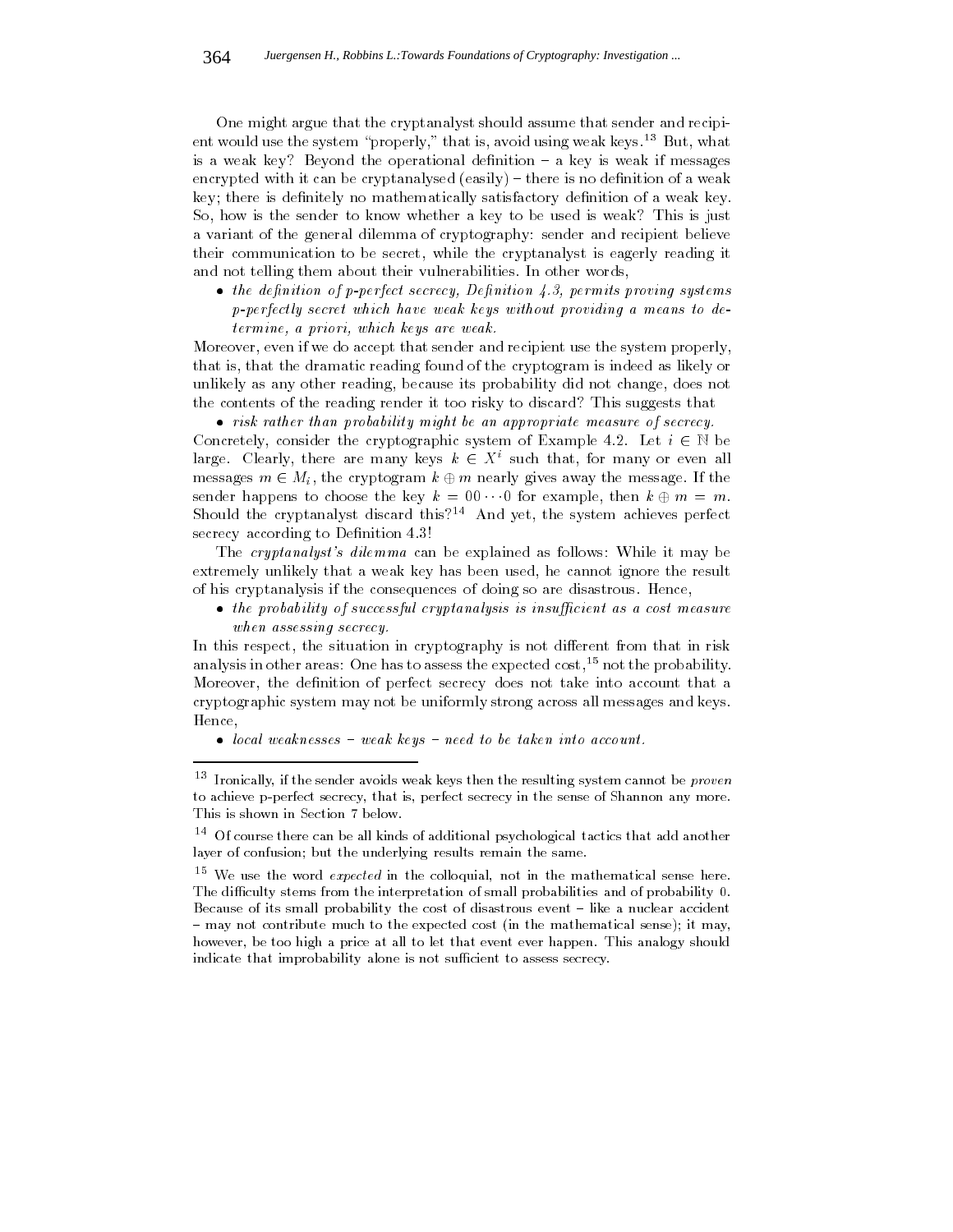The notion of weak key has, however, no rigorous definition in the cryptographic literature.

In the choice of  $v_{\rm p}$  in Definition 4.2, a specific method of comparing probability distributions was chosen. Many other methods would serve the same purpose, that is could be used instead of the expression

$$
p_M(m) - p_{M|E}(m \mid e)
$$

in the definition of  $v_p$ . A natural alternative is the *divergence* 

$$
p_M(m) \log \frac{p_M(m)}{p_{M|E}(m \mid e)}.
$$

Some details of the arguments change, but the essence remains the same, that is, systems which are breakable can be proven to provide perfect secrecy in the strict sense of the definition.

The information transmission system of Example 4.2 is often used to show, via Proposition 4.1, that the one-time pad, usually equated to the Vernam cipher, achieves perfect secrecy (for example [38]; [35], pp. 535-537; [18], pp. 22-23; [39], pp. 48-51). In the sequel we refer to this version of the one-time pad as the p-one-time pad. As mentioned in Section 1, there is another kind intuition about the one-time pad in the literature, to be called the r-one-time pad; that version is analysed in greater detail in Section 7 below. While not achieving perfect secrecy in the sense of Shannon it seems to be much closer to achieving true perfect secrecy. Combining Example 4.2 and Proposition 4.1, we obtain the following observation.

Corollary 4.1 The p-one-time pad achieves p-perfect secrecy; hence, it achieves perfect secrecy in the sense of Shannon.

### 5. Information Theoretic Aspects

In this section we formulate Shannon's unicity distance arguments ([38], [23], [28]) in our general framework.

**Definition 5.1** Let  $\mathfrak{I} = (\mathcal{M}, \mathcal{K}, \mathcal{E}, \gamma, \delta)$  be a p-information transmission system. An *i-cryptanalyst* for  $\Im$  is a triple  $(\alpha_p, \mu_i, v_i)$  with  $\mu_i = p_E$  and

$$
v_{\mathbf{i}} = \begin{cases} \lambda e, N. [1 + H_{M|e}(N | e)], & \text{if } N \neq \emptyset \text{ and } p_E(e) > 0, \\ 0, & \text{if } N = \emptyset \text{ or } p_E(e) = 0, \end{cases}
$$

where, for  $M \equiv M$  and e  $2 = 0$  with  $p \equiv Q$  (e)  $\ell = 0$ ,

$$
H_{M|e}(N \mid e) = -\sum_{m \in N} p(m \mid e) \log p(m \mid e).
$$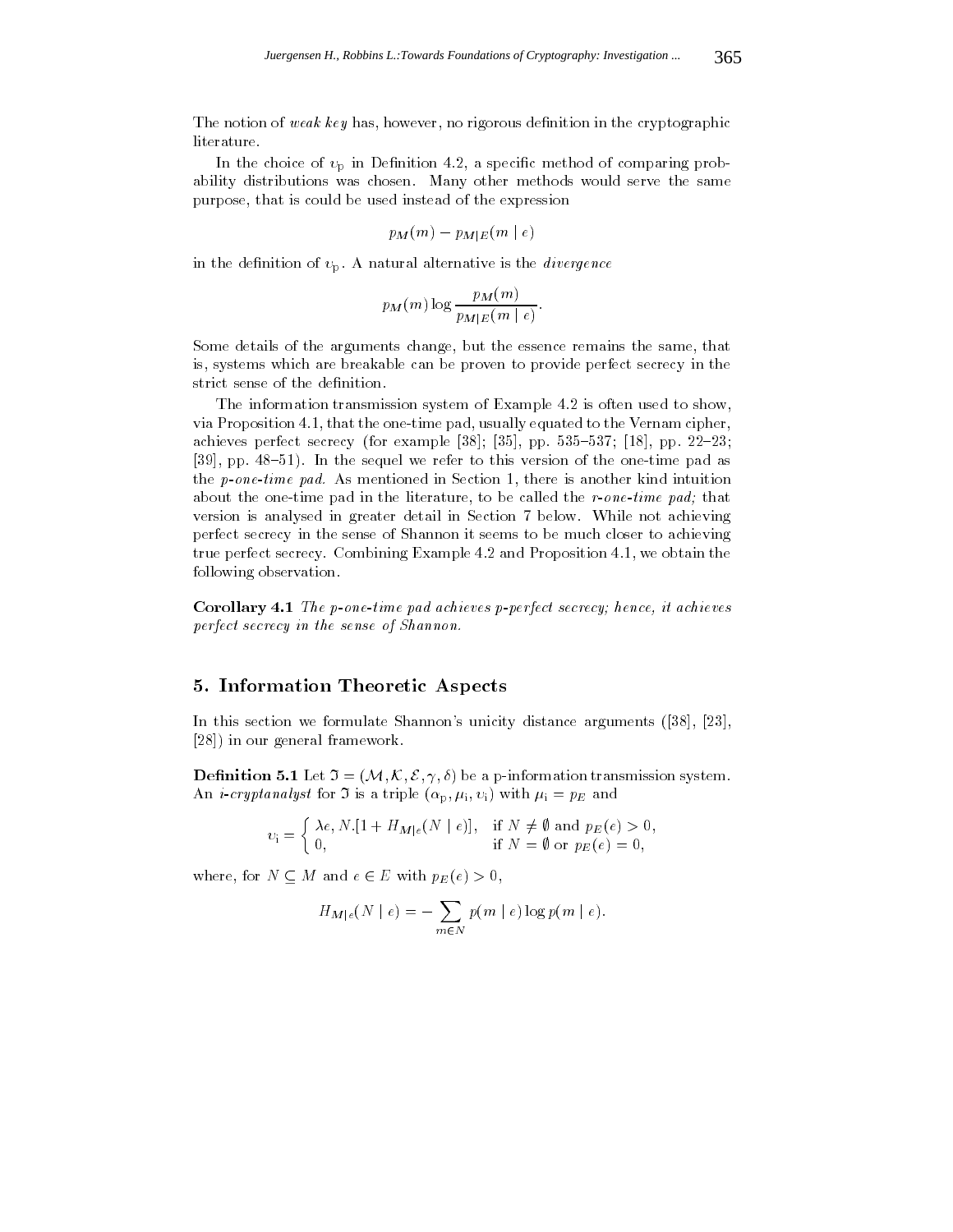In interpreting the unicity measure  $v_i(e)(\alpha_p(e))$  of an i-cryptanalyst we have to distinguish three cases as before: When  $v_i(e)(\alpha_p(e)) = 0$  then  $\alpha_p(e) = 0$  or pE(e) = 0. Otherwise, i (e)(p(e)) is at least 1. In this case, i (e)(p(e)) 1 measures the amount of uncertainty about the messages in  $\alpha_p(e)$  when the cryptogram e has been received by the adversary. If the value of  $v_i (e) (\alpha_p(e))-1$ is small then it is likely that the cryptogram  $e$  received by the i-cryptanalyst corresponds to only very few messages in  $\alpha_p(e)$  with high enough probability. With this interpretation, the following definition is quite natural.

**Definition 5.2** A p-information system  $\mathfrak{I} = (\mathcal{M}, \mathcal{K}, \mathcal{E}, \gamma, \delta)$  achieves *i-perfect secrecy* if, for the i-cryptanalyst  $(\alpha_{\rm p}^{\rm m}, \mu_{\rm i}, v_{\rm i})$ , one has

$$
v_{\rm i}(e)(M)=1+H_{M|e}(M\mid e)
$$

for all  $\epsilon = \epsilon$  is  $\epsilon$  if  $\epsilon$  is  $\epsilon$ .

The proof of Proposition 4.1, indicated in Example 4.2, can also be used to prove the following result.

**Proposition 5.1** Let  $\mathfrak{I} = (\mathcal{M}, \mathcal{K}, \mathcal{E}, \gamma, \delta)$  be a p-information transmission system such that  $M = K = E$  and  $|K| < \aleph_0$ . Moreover, assume that M and K are independent,  $p_{K}(\kappa) = \frac{1}{|K|}$  for all  $\kappa \in K$ ,  $\gamma$  and  $o$  are total, and that for every m 2 M and every e 2 E there is a unique k 2 K with e  $\mathcal{N}(m,n)$ . Then I will achieves i-perfect secrecy.

This implies that the i-cryptanalyst is in exactly the same dilemma as the p-cryptanalyst. What is he or she to do with a readable cryptogram knowing the system achieves i-perfect secrecy?

Instead of measuring secrecy in terms of  $\mu_i$  and  $v_i$ , Shannon [38] proposed to measure the overall secrecy achieved by a p-information transmission system in terms of the message equivocation (or key equivocation) given an arbitrary cryptogram. This measure, expressed in our framework, leads to the following definition.

**Definition 5.3** Let  $\mathfrak{I} = (\mathcal{M}, \mathcal{K}, \mathcal{E}, \gamma, \delta)$  be a p-information transmission system. A *u*-cryptanalyst for  $\mathfrak I$  is a triple  $(\alpha_p, \mu_u, \nu_u)$  with  $\mu_u = p_E$  and

$$
\upsilon_{\mathbf{u}} = \begin{cases} \lambda e, N.[1 + H_{M|E}(N | E)], & \text{if } N \neq \emptyset, \\ 0, & \text{if } N = \emptyset, \end{cases}
$$

where, for  $M = 2$  E, and e 2 E, and e 2 E, and e 2 E, and e 2 E, and e 2 E, and e 2 E, and e 2 E, and e 2 E, and e 2 E, and e 2 E, and e 2 E, and e 2 E, and e 2 E, and e 2 E, and e 2 E, and e 2 E, and e 2 E, and e 2 E, an

$$
H_{M|E}(N | E) = \sum_{e \in E} p_E(e) \sum_{m \in N} -p(m | e) \log p(m | e).
$$

Then *u-perfect secrecy* would be achieved when

$$
v_{\rm u}(e)(M) = 1 + H_{M|E}(M | E) = 1 + H_M(M).
$$

Note that u(e)(M) 1 = HMjE(M j E) is the message equivocation given an arbitrary cryptogram and, of course, does not depend on  $e$  at all. When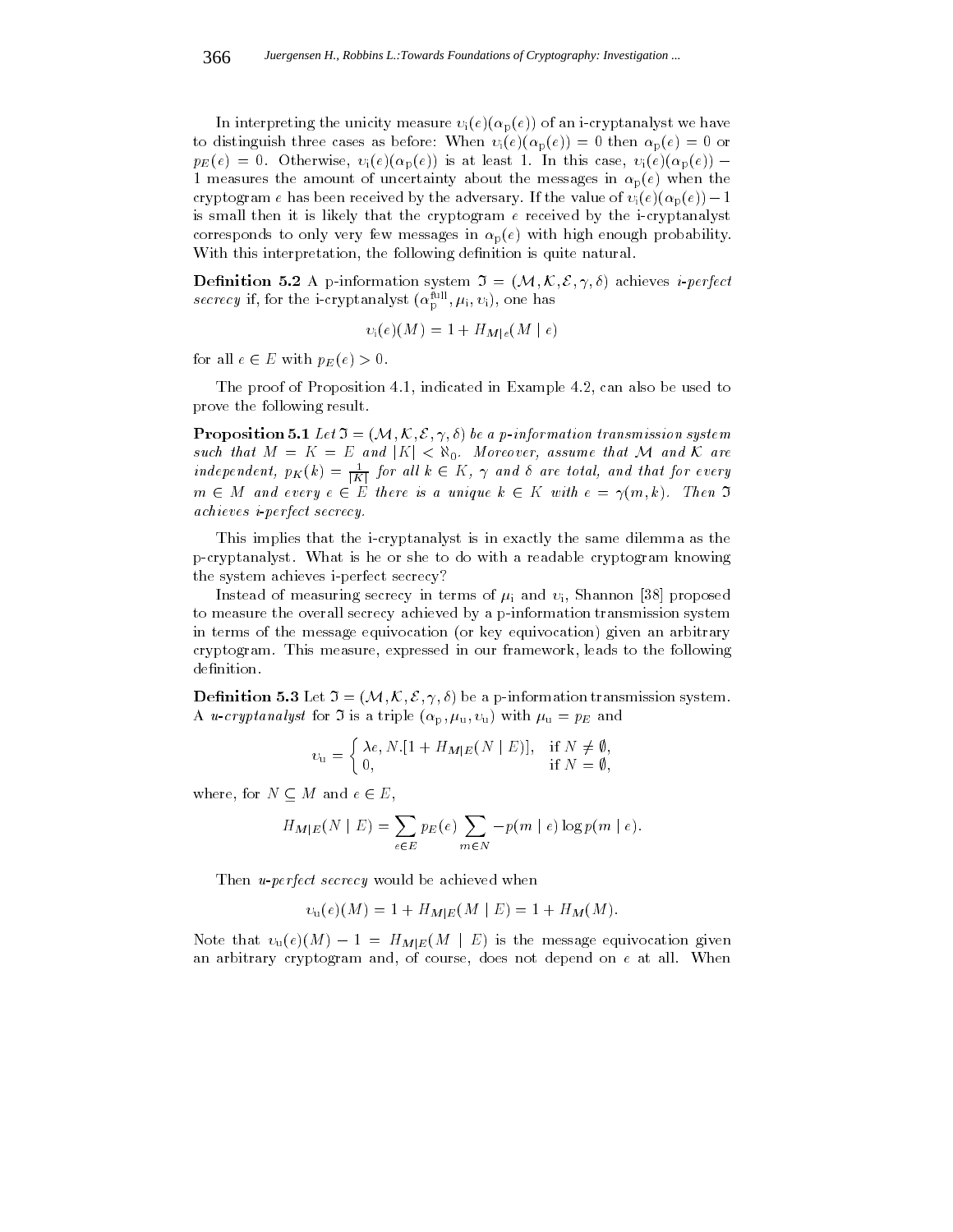this value is close to zero then, with high probability, the cryptanalyst will only have few possible messages associated with each cryptogram. As emphasized in [25] and [28], message equivocation, being an expectation, can only be used to measure lack of secrecy.

The unicity measures  $v_i$  and  $v_u$  reveal an important point - observed already by Shannon and probably even earlier. Cryptographic secrecy has three aspects:

- (1) A cryptogram may not be cryptanalysable in principle. This is captured in our  $\alpha_{\rm p}$  and  $\mu$ .
- (2) A cryptogram may be cryptanalysable, but lead to a large number of essentially different messages. We capture this case by  $v$  being large.
- (3) A cryptogram may be cryptanalysable and lead to a small number of inessentially different messages; this is captured by  $v_i$  being small.

Cases (1) and (2) have been adressed so far and will be re-visited in Section 7. Case (3), is considered in the next section.

## 6. Cryptography and Computational Complexity

In this section we consider the situation when, according to the unicity measure, a given information transmission system is weak. This means that, whenever  $\alpha_p(e) \neq \emptyset$  then  $\alpha_p(e)$  may be small and, therefore, the cryptanalyst would usually be quite certain about the original message. In this situation, one would have to rely on the access measure  $\mu$  to provide the required secrecy. This means that the set

$$
\{e \mid \alpha_{\rm p}(e) \neq \emptyset\}
$$

should be made small.

In this section, we assume that  $M, K$ , and E are represented over some fixed alphabet. Moreover, we assume that  $M$  and  $K$  are recursively enumerable and that  $\gamma$  and  $\sigma$  are partial recursive functions. Then also E and  $\alpha_{\rm p}^{\rm max}$  are recursively enumerable. Knowing the information transmission system in use, an adversary can, therefore, always obtain  $\alpha_{\rm p}^{\rm m}$  – at least in principle. With the probabilities given in a suitable constructive fashion, the cryptanalyst can also compute the access and unicity measures of a p-information system. However, this precomputation of all cryptogram-message pairs is extremely expensive computationally. Hence a concrete passive access potential  $\alpha_p$  will reflect the adversary's cost limitations – limitations of computational resources, required timeliness of cryptanalysis and so on; hence, such an  $\alpha_{\rm p}$  will usually be much smaller than  $\alpha_{_{\rm D}}$  . . .

In [27], the security of cryptographic systems is explored from the point of view of computational complexity, using the settings of the theory of recursive functions and of Blum's theory of complexity measures.<sup>16</sup> The security of a cryptographic system is measured there by three partial recursive functions  $-\chi$ ,  $\eta$ , and  $\chi'$ ;  $\chi$  is an upper bound on the complexity of encryption and decryption;  $\eta$ 

<sup>&</sup>lt;sup>16</sup> For a general introduction to recursive functions including Blum's complexity theory see [10]. Blum's complexity theory was first published in [7]. An analysis of cryptography using general complexity theoretic considerations is also given in [9].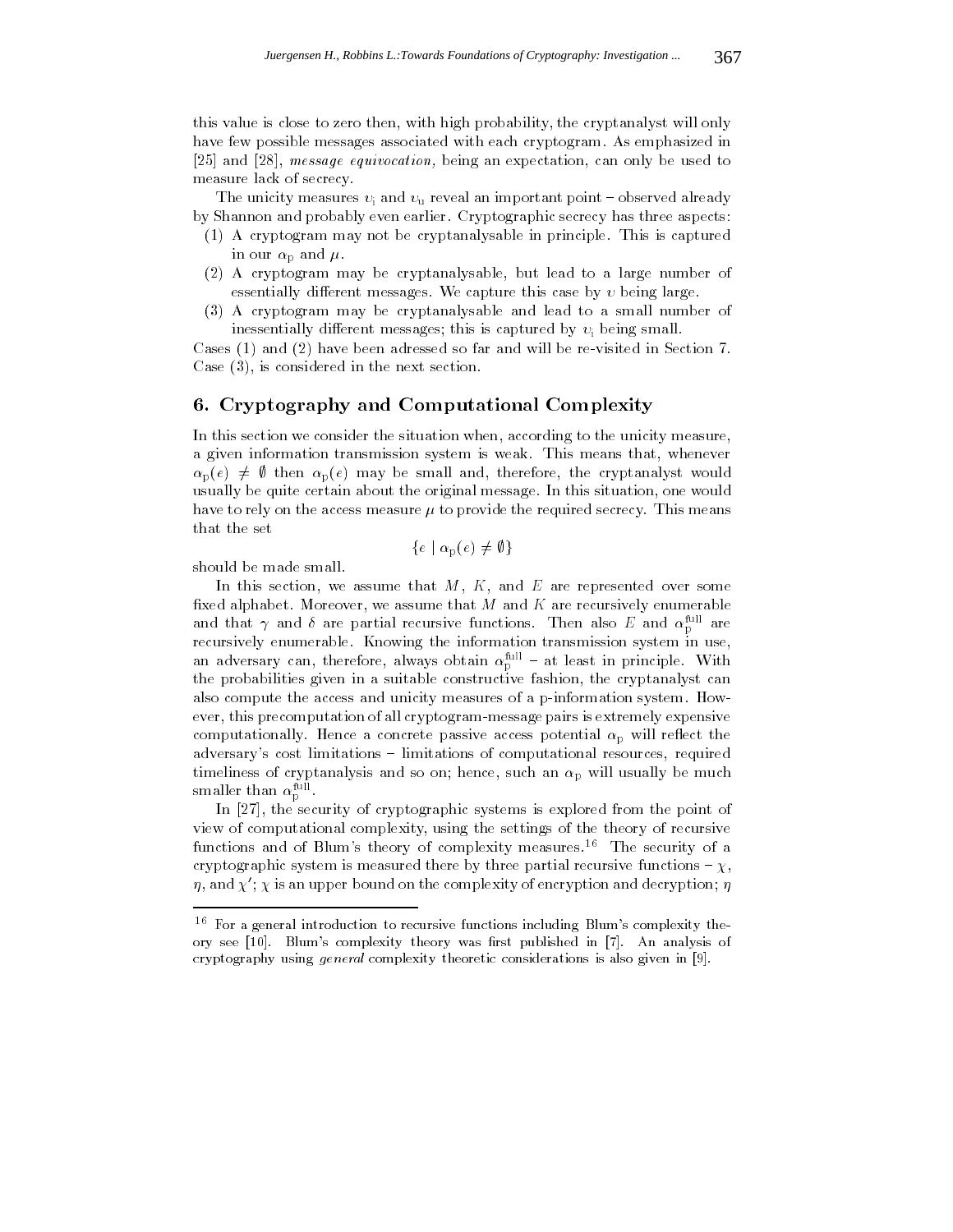is an upper bound on the complexity of cryptanalysis;  $\chi'$  is an uppper bound on the complexity of decryption by the cryptanalyst after cryptanalysis.<sup>17</sup> Under some natural assumptions one can show that  $\eta$  and  $\chi'$  need not be more than exponentially larger than  $\chi$  - this has been observed for the usual cases also in  $[9]$  and elsewhere and corresponds to the availability of the brute-force attack, that is, the attack of trying all possibilities. Moreover, the predicate of a given cryptographic system being  $(\chi, \eta, \chi')$ -secure is in the class  $\Pi_4$  of the arithmetic hierarchy and may even be  $\Pi_4$ -complete.<sup>18</sup>

Since providing the technical details would require too much space, we only outline the application of computational complexity theory in our general frame work and appeal to the intuition of the reader. For a given pair of partial recursive functions  $(\eta, \chi')$  we define  $\alpha_{p}^{\eta, \chi}$  to be the set of pairs  $(m \mid e) \in \alpha_{p}^{\text{run}}$ <br>such that the cryptanalyst's cost<sup>19</sup> for cryptanalysing *e* does not exceed  $\eta(e)$ , the result of the cryptanalysis yields a correct decryption algorithm  $\varphi'$  such that  $\varphi'(e) = m$  and the cost of applying  $\varphi'$  to e does not exceed  $\chi'(e)$ . Thus,  $\alpha_0^{n,X}$  is the set of all pairs  $(m \mid e) \in \alpha_p^{\text{max}}$  such that cryptanalysis is easy and leads to m - when measured by  $\eta$  and  $\chi'$ .

**Definition 6.1** Let  $\mathfrak{I} = (M, K, E, \gamma, \delta)$  be an information transmission system such that  $M, K$ , and E are recursively enumerable represented sets and such that  $\gamma$  and  $\delta$  are partial recursive functions. Then  $\mathfrak I$  is said to be a *computable* information transmission system.

**Definition 6.2** Let  $\mathfrak{I} = (M, K, E, \gamma, \delta)$  be a computable information transmission system and let  $\eta$  and  $\chi'$  be partial recursive functions<sup>20</sup>. An  $(\eta, \chi')$ -ccryptanalyst for  $\mathfrak I$  is a cryptanalyst  $(\alpha_{\mathrm{p}}^{\eta,\chi},\mu,\upsilon)$ .

In Definition 6.2, the parameters  $\mu$  and  $\nu$  can still be chosen freely: In particular, one could choose these based on cardinality or probability.

<sup>17</sup> This model takes into account that the legitimate users of the information transmission system and the adversary may have vastly different computational resources.

 $\lceil \cdot \rceil$  it is definitely not in a class lower than  $\lfloor \sqrt{2} \rfloor, \lfloor \sqrt{27} \rfloor.$ 

 $\tilde{\phantom{a}}$  Except in examples we have, so far, made no assumptions about the actual representation of messages, keys, and cryptograms. For recursion theoretic and complexity theoretic arguments, we have to fix a representation, for example that by strings (finite or infinite) over some alphabets. This is assumed in the sequel. Moreover, we assume that a cryptanalysis leads to an algorithm by which all cryptograms encoded using the same key can be decrypted. This is the definition used in [27], and it is in agreement with the intuition expressed in the cryptographic literature. Strictly speaking, using the arguments of Section 4, this intuition is risky. In the case of a very important message, as an adversary, one does not care at all whether one could also decrypt all other cryptograms resulting from using the same or an equivalent key. Further to this problem see [27].

 $20$  Once again, we appeal to the readers' intuition to fill in the details about domains and co-domains of these functions. These can be found in [27].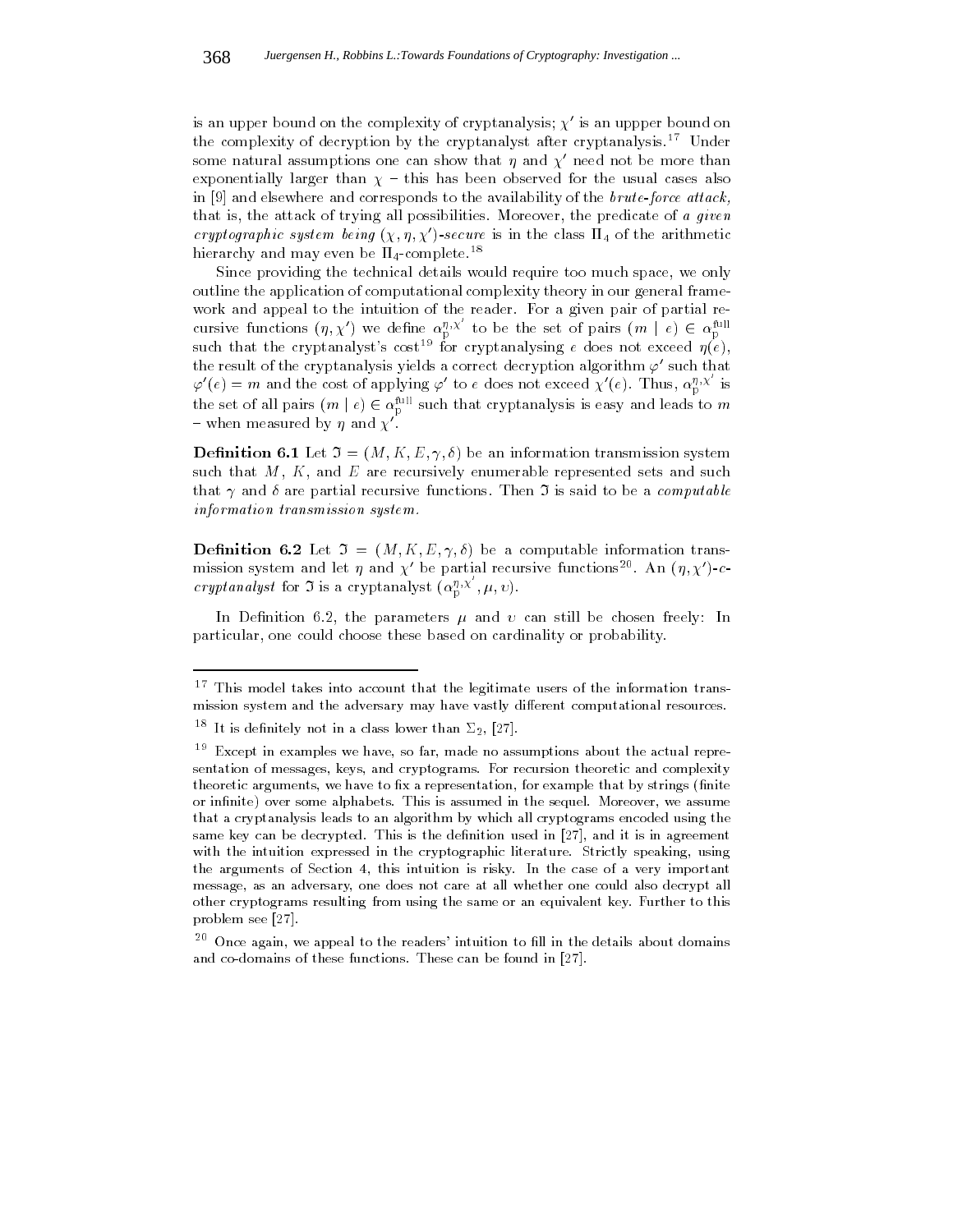**Definition 6.3** Let  $\mathfrak{I} = (M, K, E, \gamma, \delta)$  be a computable information transmission system, let  $\chi$ ,  $\eta$ , and  $\chi'$  be partial recursive functions, and let  $\mu$  be a passive access measure for  $\Im$ . Then  $\Im$  is said to achieve  $(\chi, \eta, \chi')$ -c-perfect secrecy with respect to  $\mu$  if the following conditions are satisfied:

(1) There are algorithms for  $\gamma$  and  $\delta$  the complexity of which is bounded by  $\chi$ . (2)  $\mu({e \mid \alpha_p^{\eta,\chi'}(e) = \emptyset}) = 0.$ 

In Definition 6.3, condition (2) may have vastly different meanings. If  $\mu$  is the cardinality then that condition implies that no cryptogram can be cryptanalysed within the given resource constraints; when  $\mu$  is probability then this is true only with probability 1. Thus,  $\mu$  serves as an additional parameter by which to express the degree of secrecy.

Basing the definition of *perfect secrecy* on complexity theory requires a relativization { with respect to the cost for authorized encryption and decryption, for cryptanalysis, and for unauthorized decryption. This relativization itself is quite acceptable in principle. However, even granted this setting, there may be no acceptable definition of perfect secrecy, for various reasons:

- Even relativized perfect secrecy is highly undecidable in general.
- Proofs of relativized perfect secrecy are extremely difficult  $[9]$ .
- Complexity bounds apply to *almost all cases* only.

These points seem to indicate that computational complexity may not be the right setting either in which to attempt a definition of *perfect secrecy*.

The last of these points, that complexity bounds are almost-always bounds only, introduces a technical mathematical problem and, as is well known, a cryptographic problem.

## 7. Cryptography and Program-Size Complexity

We have seen, so far, that according to the probabilistic definition of perfect secrecy, p-perfect secrecy, systems which have weak keys can be proven perfectly secret. The approaches using information theory or computational complexity, i-perfect or c-perfect secrecy, have similar deficiencies. To explore this issue further, we return to the single example of a cryptographic system universally believed to achieve intuitive perfect secrecy, the one-time pad.

In the cryptographic literature, the arguments for the strength of the onetime pad come in two variants which are sometimes even mixed. First, there is the p-one-time pad as introduced in Section 4. In this case, one has a system achieving p-perfect secrecy, that is, perfect secrecy in the sense of Shannon, but permitting weak keys. Second, a system is considered in which the keys are random strings and it is argued that the cryptograms will be random strings too, assuming that the messages are non-random ([37], p. 14, for example; implicitly also [34], p. 342); in this case, there will be no possibility of cryptanalytic attack. Note that in the second case the weak keys seem to have been eliminated.

We have already discussed the first approach. In this section we consider the second one. We do believe that, in essence, the arguments used to support the strength of the one-time pad in the second sense are intuitively valid. We show, however, that they are not correct mathematically. Moreover, we show that a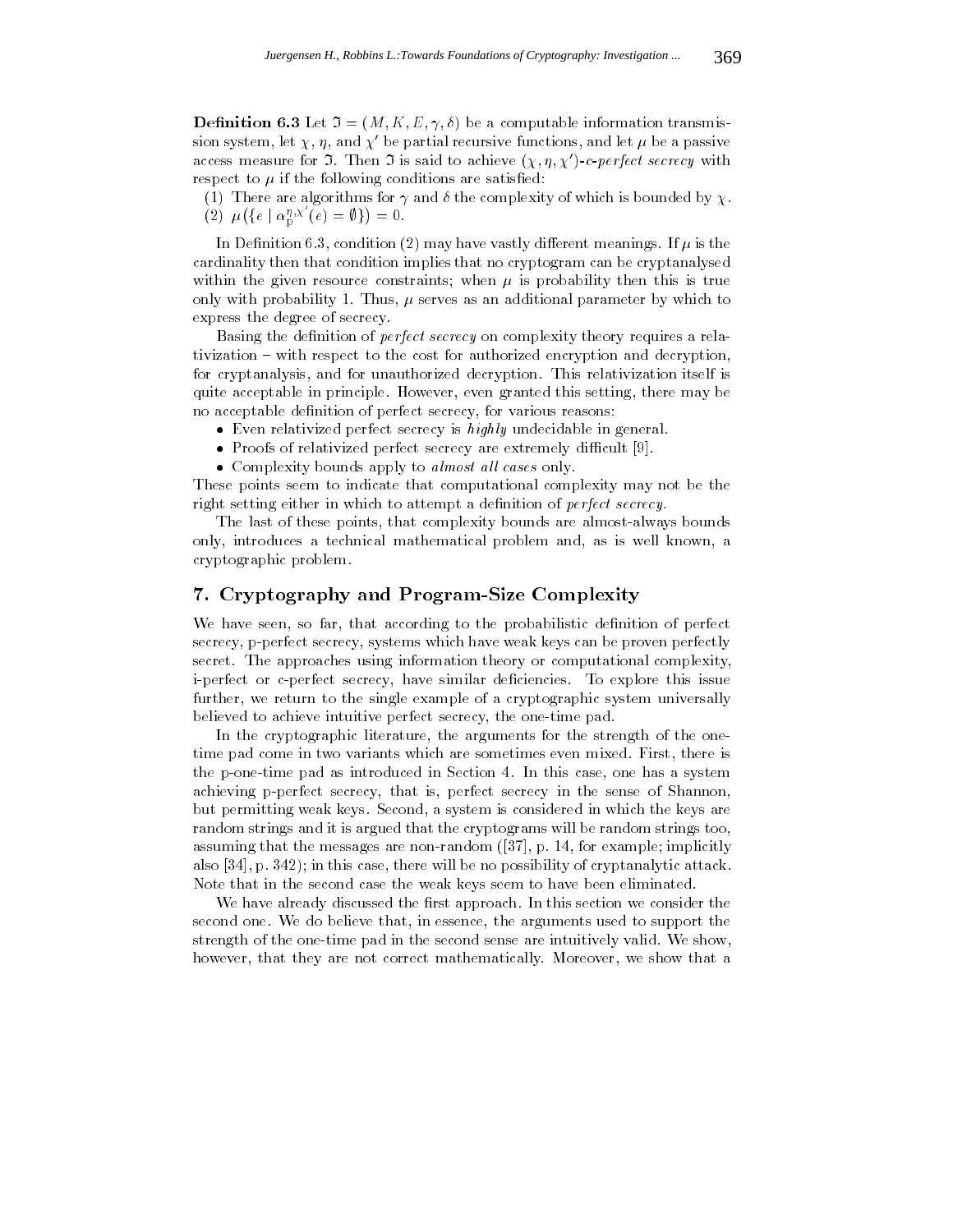one-time pad of the second kind does not achieve p-perfect secrecy, that is, does not achieve perfect secrecy in the sense of Shannon. As mentioned before, this does not mean that the one-time pad is bad – in particular the one of the second kind  $-$ , but that the definition of p-perfect secrecy does not capture the intuitive notion of perfect secrecy or unbreakability. We discuss the consequences of these findings in Section 8 below.

To make our presentation precise, we introduce some basic terminology from the theories of program-size complexity and algorithmic information (see [11] or [33]).

Let X be an alphabet with  $|X| > 1$  and let  $\varphi$  be a partial recursive function of  $\lambda$  into  $\lambda$  such that, for  $u, v \in \lambda$ , if  $\varphi$  is defined on both u and uv then v has length 0. For  $u \in X^*$ , let  $H_{\varphi}(u) = \min\{|v|\,| \, v \in X^*, \varphi(v) = u\}$  with  $H_{\varphi}(u) = \infty$ if there is no v with  $\varphi(v) = u$ .  $H_{\varphi}(u)$  is the  $\varphi$ -program-size complexity of u. The  $\varphi$ -program-size complexity<sup>21</sup> does not really depend on  $\varphi$  in the following sense: There is a partial recursive function  $\psi$  such that, for every  $\varphi$ , there is a constant  $c_{\psi,\varphi}$  satisfying  $H_{\psi}(u) \leq H_{\varphi}(u) + c_{\psi,\varphi}$  for all  $u \in \text{dom}\varphi$ . In the sequel, let  $\psi$ be an arbitrary but fixed function with this property and we write  $H$  instead of  $H_{\psi}$ . For  $u \in X$ ,  $H(u)$  is called the *program-size complexity*<sup>--</sup> of u.

For n 2 N, let

$$
\Sigma(n) = \max_{u \in X^n} H(u).
$$

Thus,  $\Sigma(n)$  is the maximal program size required to compute a string of length n. One can show that  $\Sigma(n)$  is equal to  $n + H(\text{str}(n))$  up to an additive constant, where  $str(n)$  is the *n*<sup>th</sup> string with respect to the quasi-lexicographic order on  $\Lambda$  .

**Definition** 7.1 Let  $t \in \mathbb{N}_0$ . A limite string  $u \in X$  is said to be *t*-random if  $\mathcal{N}(y) = \mathcal{N}(y)$  is the string upper string up in the string upper string up in the  $\mathcal{N}(y)$ 

Many definitions of randomness of strings in  $X^{\infty}$  exist in the literature (see  $[11]$  or  $[33]$ ). For *finite* strings, Definition 7.1, is the most convenient one in our context and, one could argue, the most adequate one in general [12].

The set of random strings of length  $n$  is non-empty for all  $n$ . More precisely,  $t_{\text{max}}$  is a complete c  $\epsilon$ , such that

$$
|\{u \mid u \in X^n, H(u) = \Sigma(n)\}| > |X|^{n-c}
$$

for all  $\sim$  2 N. On the other hand, for n large enough, there are also non-randomized strings of length  $n$ ; the strings  $0^{\circ}$ ,  $1^{\circ}$ , (01) $^{\circ}$  are such examples.

Typically, one assumes that messages are of comparatively low complexity  $$ at least non-random. To some extent, this corresponds to Shannon's assump-

 $^{\circ}$  –1 ne dennition we use is due to Unaitin [16]; see [11]. Alternative dennitions due to Kolmogorov [31] and others are less simple to use for our purposes.

 $^{-1}$  Note that, traditionally, program-size complexity is denoted by the symbol  $H$   $-$  as is information; the particular meaning of  $H$  should be clear from the context.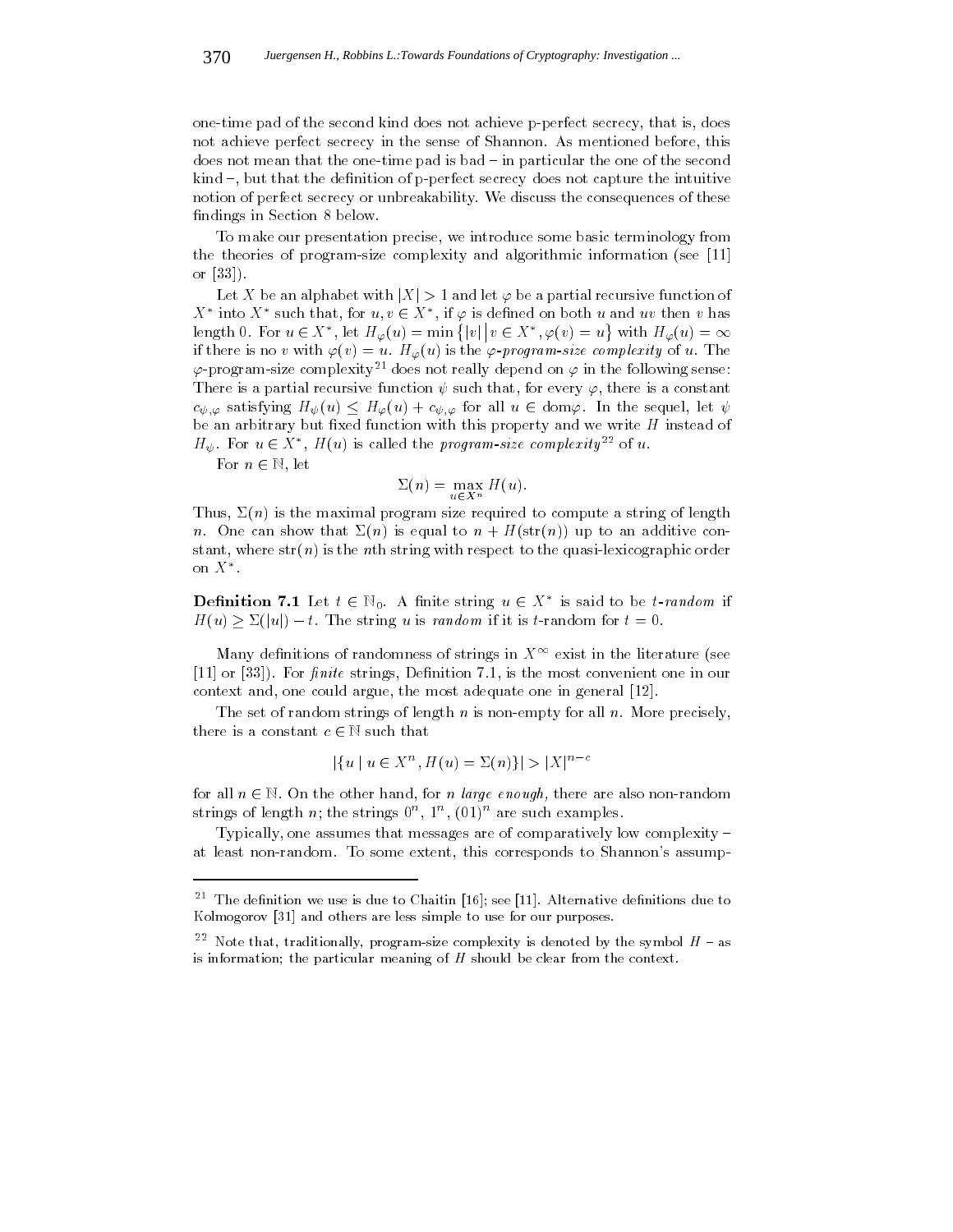tions about the stochastic properties of the message source (see [38] and [28] for details).23

On the other hand, it is a commonly accepted view that in a cryptographic system, to achieve a certain degree of secrecy, the cryptograms have to appear to be random strings – without any regularities or patterns that would permit the adversary to launch an attack with statistical methods (for example [34], p. 342; [8], p. 17; [2], p. 246; [3], p. 148; [19]; [14]). This intuition leads to the following variant of the one-time pad.

**Definition 7.2** Let K be the set of finite random strings over  $X = \mathbb{B}$ , let M be the set of finite non-random strings over X, let  $\gamma$  and  $\delta$  be the componentwise exclusive or operation, and let  $E = \gamma(M,K)$ . The information transmission system  $(M, K, E, \gamma, \delta)$  is called the *r-one-time pad.* 

The definitions of p-one-time pad and r-one-time pad can be generalized to the non-binary case and to infinite strings in the obvious fashion  $-$  in the spirit of Vernam's original definition.<sup>24</sup>

We now show that the r-one-time pad does not achieve perfect secrecy in the sense of Shannon. For this purpose, we need to consider probabilities on M and K. We fix n and consider only messages, keys, and cryptograms of length  $n$ . Thus, let  $M_n = M \sqcup \Lambda$ ,  $K_n = K \sqcup \Lambda$ , and  $E_n = E \sqcup \Lambda$ . We require, that all messages of length  $n$  have a strictly positive probability and that all keys of that length are equally likely. The former means that  $p_{M_n}(m) > 0$  for all  $m \in \mathbb{N}_n$ . The latter is expressed by  $p_{K_n}(\kappa) = |\Lambda_n|$  for all  $\kappa \in \Lambda_n$ . For large enough n the sets  $M_n$  and  $K_n$  are non-empty and, therefore, these assumptions are possible.

Proposition 7.1 For n 2 N, let In = (Mn; Kn; En; 
; ) be a p-information system such that  $p_{M_n}(m) > 0$  for all  $m \in M_n$  and  $p_{K_n}(k) = |\Lambda_n|$  for all  $k = 2$  Kn. Moreover, with  $k = 1$ 

$$
M = \bigcup_{n \in \mathbb{N}} M_n, \quad K = \bigcup_{n \in \mathbb{N}} K_n, \quad and \quad E = \bigcup_{n \in \mathbb{N}} E_n,
$$

assume that  $(M, K, E, \gamma, \delta)$  is the r-one-time pad. For almost all n, the system  $\mathfrak{I}_n$  does not achieve perfect secrecy in the sense of Shannon.

<sup>23</sup> This assumption is also made in [37], p. 14, for example.

 $^{-1}$  The history of the invention of the Vernam cipher is rather complicated. It seems that one of the crucial ideas, to use a key of a length comparable to the length of the message, was already around in 1914; its realization, to use a random key and to use it only once, and its implementation on a machine were proposed by Mauborgne and Vernam no later than 1917. A description of the system was first published in 1926 [40]. A similar system, for manual encryption, was invented in Germany by Kuntze, Schauffler, and Langlotz no later than 1921. For details see [29], pp. 397-403 and  $1043{-}1045$ ; [1], pp.  $109{-}111$ .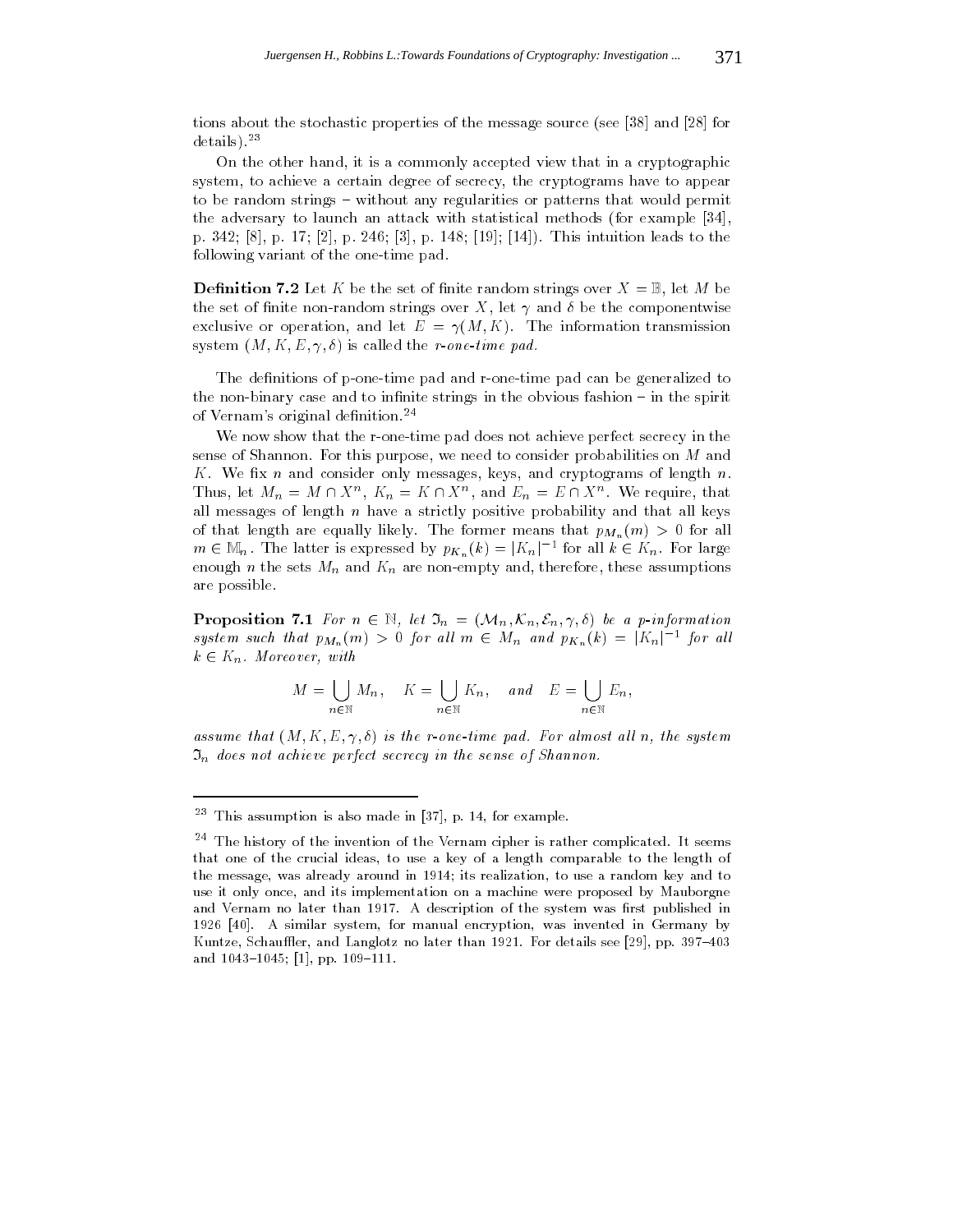$\Theta$  is a summer in the contract show that, for every example,  $\theta$  $t = \frac{1}{2}$  Mn such that, for all k 2 Kn, if  $\frac{1}{2}$  Kn, if  $\frac{1}{2}$  Kn, if  $\frac{1}{2}$  Kn, if  $\frac{1}{2}$  Kn, if  $\frac{1}{2}$ non-random then let  $m = e$ . This implies that  $\kappa = 0$ , hence  $\kappa \notin \Lambda_n$  if n is large enough enough enough is random, if executive  $\mathbf{r}_i$  enough enough enough enough executive  $\mathbf{r}_i$ all  $\epsilon$   $\alpha$ , is all in equation of the  $\epsilon$  m  $\epsilon$  and  $\epsilon$  are  $\epsilon$  of  $\epsilon$  and  $\epsilon$   $\alpha$  and  $\alpha$  $k \notin K_n$  if n is large.

 $\cdots$  consider  $\cdots$   $\cdots$   $\cdots$ 

$$
0 < p_{E_n}(e) = \sum_{m \in M_n} \sum_{\substack{k \in K_n \\ m \oplus k = e}} p_{M_n}(m) \cdot |K_n|^{-1} < |K_n|^{-1}.
$$

 $\blacksquare$  ...  $\blacksquare$  matrix

$$
p_{E_n|M_n}(e \mid m) = \begin{cases} 0, & \text{if } e \oplus m \notin K_n, \\ |K_n|^{-1}, & \text{otherwise.} \end{cases}
$$

Hence

$$
p_{M|E}(m \mid e) = \begin{cases} 0 < p_{M_n}(m), & \text{if } e \in m \notin K_n, \\ \frac{|K_n|^{-1} \cdot p_{M_n}(m)}{p_{E_n}(e)} > p_{M_n}(m), & \text{otherwise.} \end{cases}
$$

The crucial point in the proof of Proposition 7.1 is that there is a cryptogram e and a message m such that e message m is not a message m is not a result similar to the such similar to the s Proposition 7.1 can be proved under the much weaker assumption that there exists a  $2 \leq m \leq m$  m  $2 \leq m \leq m$  such that exists  $2 \leq m \leq m$  . In particular 2.1, for every  $2 \leq m \leq m$ long enough message m and cryptogram e, one has  $p(m) \neq p(m \mid e)$ . A bound on the length n for which  $\mathfrak{I}_n$  does not achieve perfect secrecy in the sense of Shannon can be inferred from the proof. The strings  $0^{\alpha}$  and  $e_10e_30e_50\cdots$  and similar ones must be non-random. This implies that  $n$  does not have to be extremely large.

The statement of Proposition 7.1 is counter-intuitive. Removing weak keys from the p-one-time pad, a common cryptographic practice to strengthen the system cryptographically, weakens the system in terms of Shannon's theory. If the cryptographic practice is right  $-$  and we certainly believe that  $-$  then the definition of perfect secrecy in the sense of Shannon, p-perfect secrecy, does not model what it claims to model.

**Definition 7.3** Let  $\mathfrak{I} = (M, K, E, \gamma, \delta)$  be a computable information transmission system. An r-cryptanalyst for  $\Im$  is a cryptanalyst  $(\alpha_p, \mu, v)$  such that  $\alpha_{\rm p} \subseteq \alpha_{\rm p} \in A_{\rm p}(\mathcal{I})$  where

$$
\alpha_{\mathrm{p}}^{\mathrm{r}}=\Big\{ (m \mid e) \ \Big| \ (m \mid e) \in \alpha_{\mathrm{p}}^{\mathrm{full}}, e \ \text{is non-random} \Big\}.
$$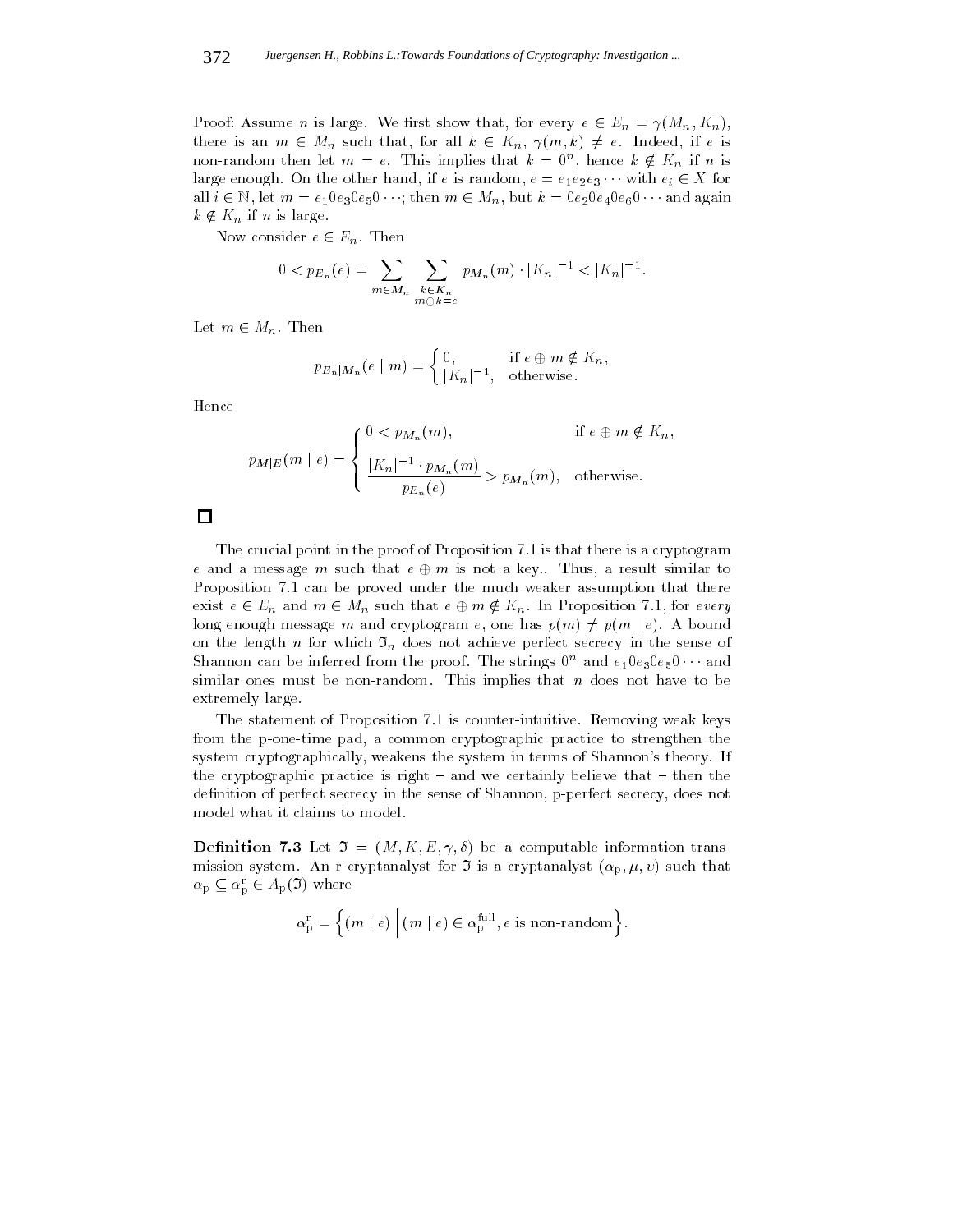Thus, for the r-cryptanalyst, only cryptograms which are non-random strings may permit access to the corresponding messages. Probability and cardinality are obvious candidates for  $\mu$  and  $\nu$ ; however, other outer measures can also be used.

We now turn to the definition of r-perfect secrecy.

**Definition 7.4** Let  $\mathfrak{I} = (M, K, E, \gamma, \delta)$  be a computable information transmisssion system and let  $\mu$  be an access measure. Then  $\mathfrak I$  is said to achieve r-perfect secrecy with respect to  $\mu$  if  $\mu(\text{dom}\alpha_{\rm p}^{\rm r}) = 0$ .

According to a quite common belief, if  $\mathfrak{I} = (M, K, E, \gamma, \delta)$  is an r-one-time pad, then  $\gamma(m, k)$  is a random string – or at least a pseudo-random string – for m 2 <sup>M</sup> and <sup>k</sup> 2 <sup>K</sup> (for example [37], pp. 13{14; [21], p 172; [20], p. 182; [2], pp. 243-246; [5], pp. 20-21; [3], p. 166; [32], p. 116). If every cryptogram is a random string, it would follow that the r-one-time pad achieves r-perfect secrecy with respect to  $\mu_{\text{min}}$ . We prove that this is not true, that is, the r-one-time pad has cryptograms which are non-random and even not pseudo-random.

Our next result states a lower bound on the program-size complexity of cryptograms obtained from one-time pad-like information transmission systems.

 $\mathbb{P}$  reposition  $\mathbb{P}$  . If  $\mathbb{P}$  is a fixed  $\mathbb{P}$  function such that w:[f (x; w)] is injective for al l x 2 <sup>X</sup> and extend <sup>f</sup> , componentwise, to a mapping of  $X \times X$  into  $X \times \text{Let } \kappa, m \in X$  such that  $H(m) \le H(\kappa) + c$  for some constant c and all  $\epsilon$  will ensure

$$
H(f(m,k)) \ge H(k) - H(m) + c'
$$

for some constant c-ana att i.

Proof: Given  $f(m, k)$  and m, one can determine k uniquely. Therefore,

$$
H(k) \le H(f(m,k)) + H(m) - c'
$$

for some constant c  $\blacksquare$ 

For  $\mathbf{r}_1$  ,  $\mathbf{r}_2$  , the operation is assumed that assumptions about f in Proposition tion  $\alpha$  is interpreted as the key for the key, m as the message, and message, and m  $\alpha$  m as the m the cryptogram, then the complexity of the cryptogram is bounded from below { only { by the complexity of the key minus the complexity of the message. The following example shows that this bound is tight, that is, in an extreme situation the program-size complexity H(m). The nearly assumption be nearly as  $\mathcal{N}(k)$  is a low as  $\mathcal{N}(k)$ 

 $\text{Example 7.1:}$  Let  $\begin{bmatrix} 0,1,1,1,1 \\ 0,1,1,1,1,1 \end{bmatrix}$  with  $\begin{bmatrix} 1 \\ 2 \end{bmatrix}$  is and let  $\begin{bmatrix} 0 \\ 2 \end{bmatrix}$ . We assume that *n* is large, greater than 1000, say. Let  $u \in \Lambda$  be random, and let  $v \in \Lambda$ be such that

$$
v_i = \begin{cases} -u_i & \text{(mod } n), & \text{if } i \text{ is even,} \\ 0, & \text{if } i \text{ is odd,} \end{cases}
$$

for in  $\mathcal{L} = \{ \mathcal{L} \mid \mathcal{L} \}$  where  $\mathcal{L} = \{ \mathcal{L} \mid \mathcal{L} \mid \mathcal{L} \}$  and variable under with  $\mathcal{L} = \{ \mathcal{L} \mid \mathcal{L} \}$  $T = T_{\text{max}} + T_{\text{max}} + T_{\text{max}} + T_{\text{max}} + T_{\text{max}} + T_{\text{max}} + T_{\text{max}} + T_{\text{max}} + T_{\text{max}} + T_{\text{max}} + T_{\text{max}} + T_{\text{max}} + T_{\text{max}} + T_{\text{max}} + T_{\text{max}} + T_{\text{max}} + T_{\text{max}} + T_{\text{max}} + T_{\text{max}} + T_{\text{max}} + T_{\text{max}} + T_{\text{max}} + T_{\text{max}} + T_{\text{max}} + T_{\text{max}} + T_{\text{max}} + T_{\text{max}} + T_{$  $\left(\frac{n}{2}\right) + c_v$  for some constant  $c_v$ . Thus, v is non-random. Now 

$$
v_i \oplus u_i = \begin{cases} 0, & \text{if } i \text{ is even,} \\ u_i, & \text{if } i \text{ is odd,} \end{cases}
$$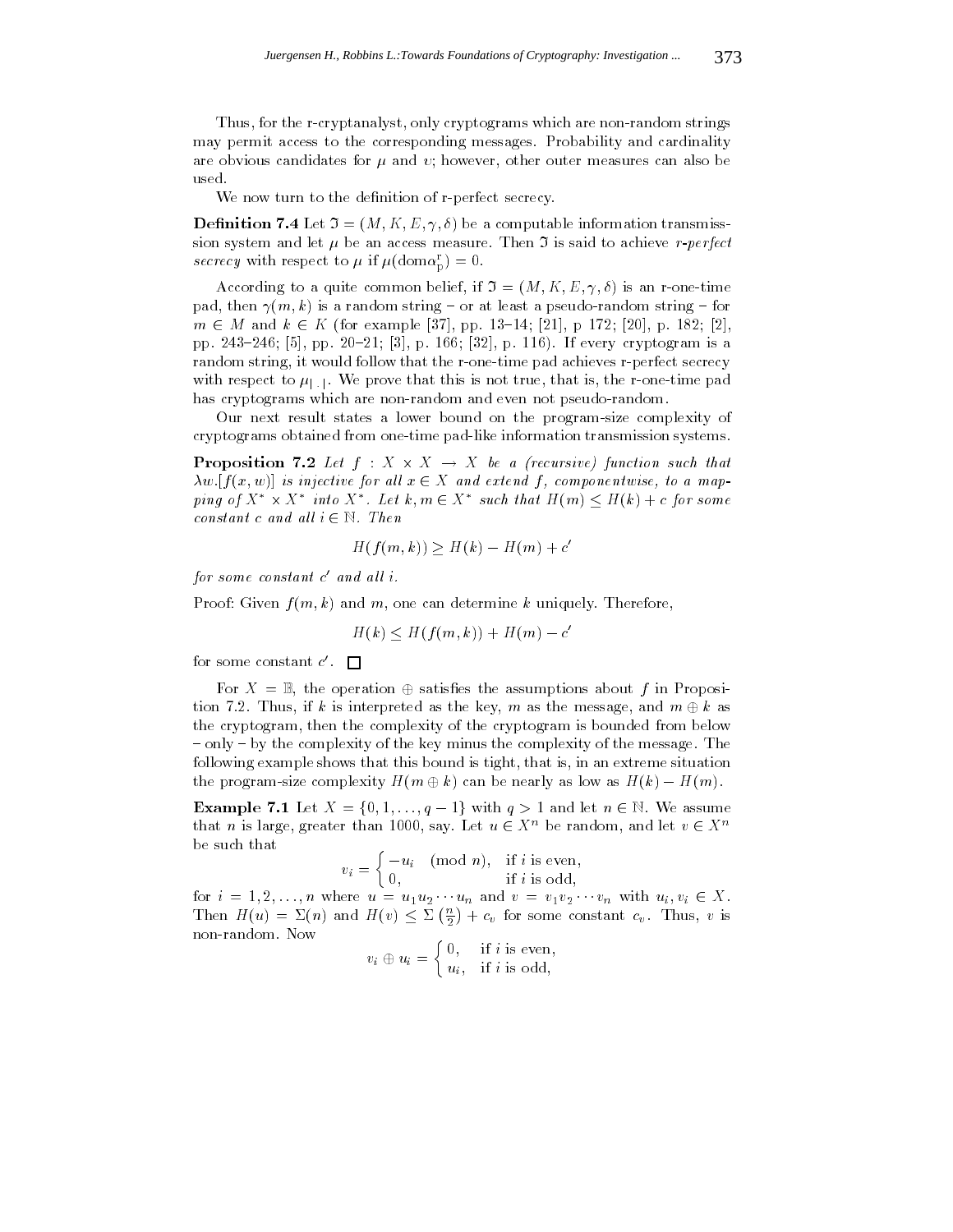and, therefore, H(u  $\sim$  v)  $\sim$  v)  $\sim$  v2.  $\left(\frac{n}{2}\right) + c$  for some constant c.

The example shows not only that the bound of Proposition 7.2 is tight, but also, that the componentwise combination of a random and a non-random sequence need not be random, not even pseudo-random, at all; and this happens even with such a simple function as the exclusive or for the binary alphabet.

**Proposition 7.3** Let  $\mu$  be an access measure for the r-one-time pad. If  $\mu$  is such that  $\mu(E_0)=0$  implies  $E_0=\emptyset$  for  $E_1\subseteq E$ , then the r-one-time pad does not achieve r-perfect secrecy with respect to  $\mu$ .

Proof: As shown in Example 7.1, dom $\alpha_{\rm p}^{\rm r} \neq \emptyset$ . By the assumption about  $\mu$ ,  $\mu(\text{dom}\alpha_{\rm p}^{\rm r}) > 0.$   $\Box$ 

Thus, the second common argument used to show that the one-time pad achieves perfect secrecy is mathematically incorrect. Of course, our counterexample is rather articial; the message is random in every second position.

Proposition 7.3, relies on the assumption that  $\mu(E') = 0$  implies  $E' = \emptyset$ . This assumtion is satisfied by  $\mu_{\text{min}}$ , that is cardinality. If we use the probability  $p_E$ instead, then  $\mu(\text{dom}\alpha_{\text{D}}^{r}) = 0$  only means that non-random cryptograms appear with probability 0. We believe this could be possible to achieve in the limit as p-perfect secrecy and the p-one-time pad apply again.

As a consequence of Proposition 7.2 one can indeed find an information transmission system that nearly achieves r-perfect secrecy as follows.

 $\mathbb{P}$  representent  $\mathbb{P}$  is a set of an arbitrary, but joint constant, and let  $\mathbb{P}$  . For n  $\epsilon_{\mu}$ , let  $\epsilon_{\mu}$  be the set of random strings over  $\epsilon_{\nu}$ , and let

$$
M_n = \{u \mid u \in X^n, H(u) \le c\}.
$$

Let

$$
K = \bigcup_{n \geq N} K_n \text{ and } M = \bigcup_{n \geq N} M_n,
$$

and let

$$
\mathfrak{I}=(M,K,E,\gamma,\delta)
$$

be the information transmission system with  $\gamma$  and  $\delta$  the componentwise exclusive or and  $E = \gamma(M, K)$ . Then every  $e \in \text{dom}\alpha_{\bar{p}}$  is c-random.

 $P$  is a constant m  $C$  map and  $R$   $C$  is  $R$  for  $\mathcal{P}$  is a constant  $P$  and  $\mathcal{P}$ 

$$
H(m \oplus k) \ge \Sigma(n) - H(m) \ge \Sigma(n) - c
$$

using the assumption that H(m)  $\lambda$  and the fact that H(m)  $\lambda$  and  $\lambda$ . H(m)  $\lambda$  $T$  and  $T$  and  $T$  and  $T$  and  $T$  and  $T$  and  $T$  and  $T$ 

The restriction  $\mathcal{L}$  and  $\mathcal{L}$  are  $\mathcal{L}$  and  $\mathcal{L}$  all mass  $\mathcal{L}$  and  $\mathcal{L}$  are  $\mathcal{L}$  and  $\mathcal{L}$  are  $\mathcal{L}$  and  $\mathcal{L}$  are  $\mathcal{L}$  and  $\mathcal{L}$  are  $\mathcal{L}$  and  $\mathcal{L}$  are  $\mathcal{L}$  and  $\mathcal{$ It says that all messages in the system can be computed using programs that are no longer than c bits. Moreover, c should be small for the system to achieve the promised degree of secrecy in a practically relevant way; in particular, c needs to be small if secrecy is to be afforded for values of  $n$  which are realistically small.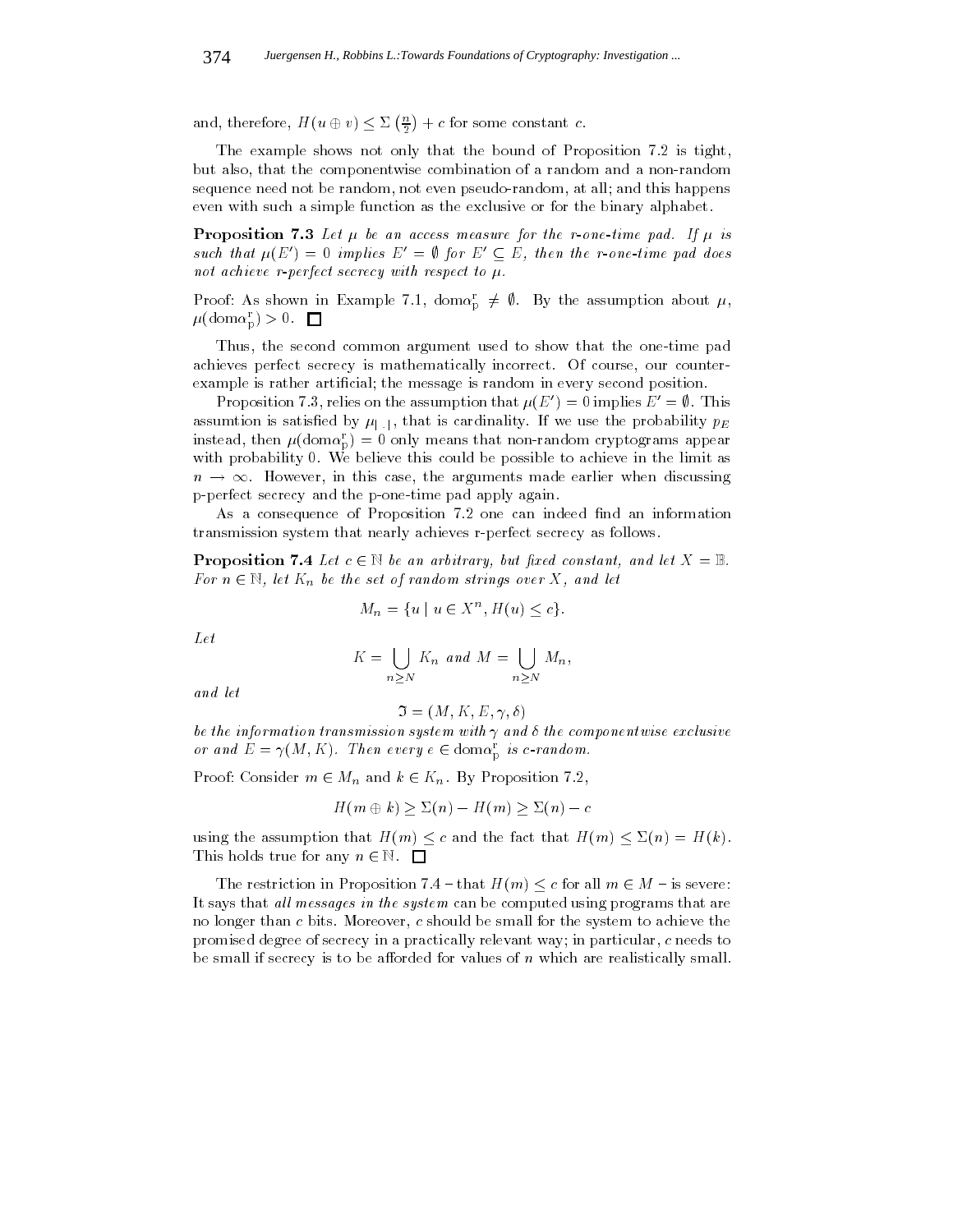Such a bound on c could imply, however, that the message space  $M$  becomes unusably small.

There is, however, another potential problem with the concept of r-perfect secrecy or that of c-r-perfect secrecy suggested by Proposition 7.4: For every constant  $c \in \mathbb{N}_0$  and every  $v \in \Lambda$  there exist  $u, w \in \Lambda$  such that uvw is c-random (see [11], Theorem  $5.47$ ). This is not surprising at all; it but indicates that the definition of the r-one-time pad, Definition  $7.2$ , still permits the presence of keys that contain long cryptographically weak substrings. Moreover, these are by no means rare, but appear with a relative frequency which is very close to their a priori probability.<sup>25</sup> Thus, as in the case of the p-one-time pad, the r-one-time pad itself cannot, in principle, rule out that keys with theoretical weaknesses are used.

## 8. Conclusions

A mathematical definition  $S$  of *perfect secrecy* must satisfy at least the following two conditions:

- (1) If a system  $\mathfrak I$  can be proven to achieve perfect secrecy according to  $\mathbb S$ , then it has no cryptographic weakness.
- (2) If a system  $\mathfrak I$  is cryptographically unbreakable then it can be proven to achieve perfect secrecy according to S.

By these standards, the notion of p-perfect secrecy fails condition (1); if one accepts that the r-one-time pad achieves perfect secrecy  $-$  and no reason has been given to doubt this  $-$  then the notion of r-perfect secrecy fails condition  $(2)$ .

For a definition  $S$  of perfect secrecy, failing to satisfy condition (1) is more serious than failing to satisfy condition (2); in the former case, a system with cryptographic weakness may be classied as being highly secure, in fact unbreakable; in the latter, a truly unbreakable system may just not be provably unbreakable.

The evidence accumulated in this paper seems to indicate that, so far, there is no mathematically rigorous definition of perfect secrecy which would satisfy the conditions listed above. We have exposed the shortcomings of four natural candidates for such a definition using vastly different approaches, based on ideas drawn from probability theory, information theory, the theory of computational complexity, and the theory of program-size complexity.

There seem to be only three fundamental issues that cause these difficulties:

- (1) The presence of weak keys and the lack of a rigorous denition of the notion of weak key.
- (2) The absence of a representation of risk to compensate for an otherwise too optimistic assessment based on low probabilities or on probabilities which are 0.
- (3) The fact that complexity theoretic statements usually hold only for almost  $all \ldots$

<sup>25</sup> For a detailed analysis, see [11], Chapter 5.6.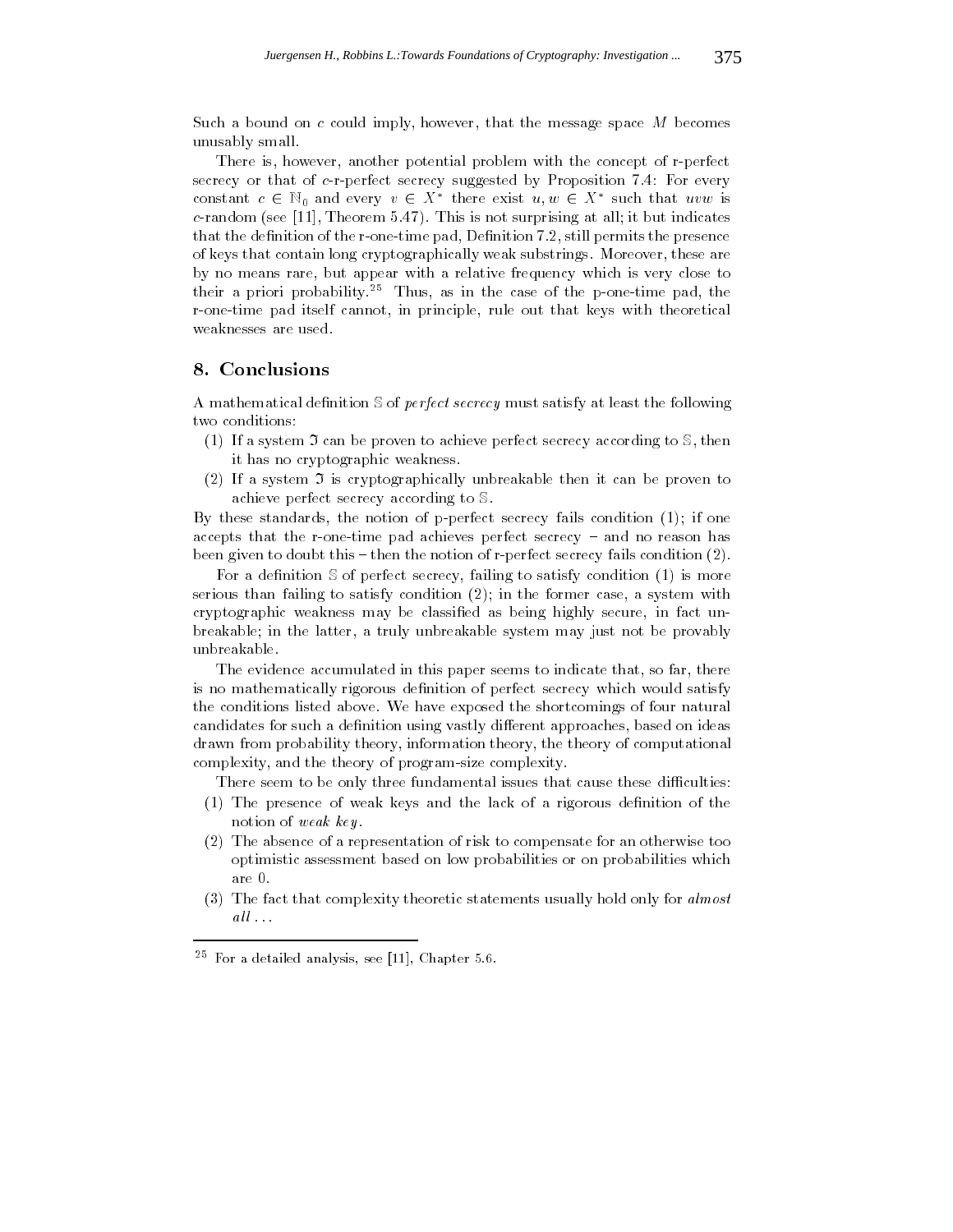It has been argued that avoidance of weak keys should be treated as a key management issue which has nothing to do with the cryptographic system itself. We disagree. Perfect secrecy is meant to be a predicate asserting the cryptographic strength of a system, and that assessment should take into account which keys are actually used and how they are actually used. Otherwise, the key manage ment may completely spoil the achievable degree of secrecy. Indeed, when the weak keys are eliminated from the one-time pad, the resulting system no longer achieves perfect secrecy (Proposition 7.1). One could argue that we have eliminated too many or too few or the wrong kind of keys; however, the loss of perfect secrecy is just a consequence of the fact that some keys have been eliminated - and a single one would have been sufficient. On the other hand, the removal of weak keys seems to strengthen the system's achievable secrecy, an assessment that  $-$  it seems  $-$  cannot be expressed using Shannon's definition of secrecy.

In fact, Proposition 7.1 suggests that, rather than treat the weak keys as a key management issue, one ought to deal with weak keys in the evalution of the cryptographic system itself. There is no rigorous definition of the notion of weak key. We have shown that using only random strings as keys  $-$  as is often suggested in the literature for the one-time pad – does not achieve the secrecy claimed and, moreover, does not rule out the presence of weak parts in keys.

It seems, a definition of the notion of *weak key* may have to be formulated in conjunction with that of secrecy, both based on the intuitive operational concepts these notions convey.

One can also argue that events which lead to insecurities  $-$  usage of weak keys – occur with such a small probability that, by all practical standards, the possibility of these events can be ignored. This is probably true when little is at stake. If, however, unauthorized information access can lead to truly vast  $d$ amage  $-$  say, the crash of the world's financial system or loss of life  $-$  then the assessment cannot be purely based on probability. These considerations suggest that a mathematical model of secrecy also needs to take risk factors into account.

It may well be that a definition of  $perfect\;sec\;recy$  satisfying the two conditions listed at the beginning of this section is impossible. It may also be, that for any such definition there is no cryptographic system achieving perfect secrecy. It seems that the approach to take now is to replace the notions of perfect secrecy and weak key by formal notions of level of secrecy and level of weakness of a key.

Finally, in the literature one frequently finds the argument that, for a cryptogram to offer no point of attack, the cryptogram should be or look random. In the sense that a random string would offer no point of attack this is true; the converse, however, is not true in this simplicity. One could, for instance, use an error-correcting block code for the transmission of the cryptogram. For the adversary, the encoded cryptogram is the real cryptogram, that is, as far as the mathematical model is concerned, the cryptogram contains redundancy and is non-random. In general, a cryptogram may contain two kinds of information for the adversary: Useless information, that has nothing to do whith the original message  $-$  the information coming from the error-correcting code; useful infor-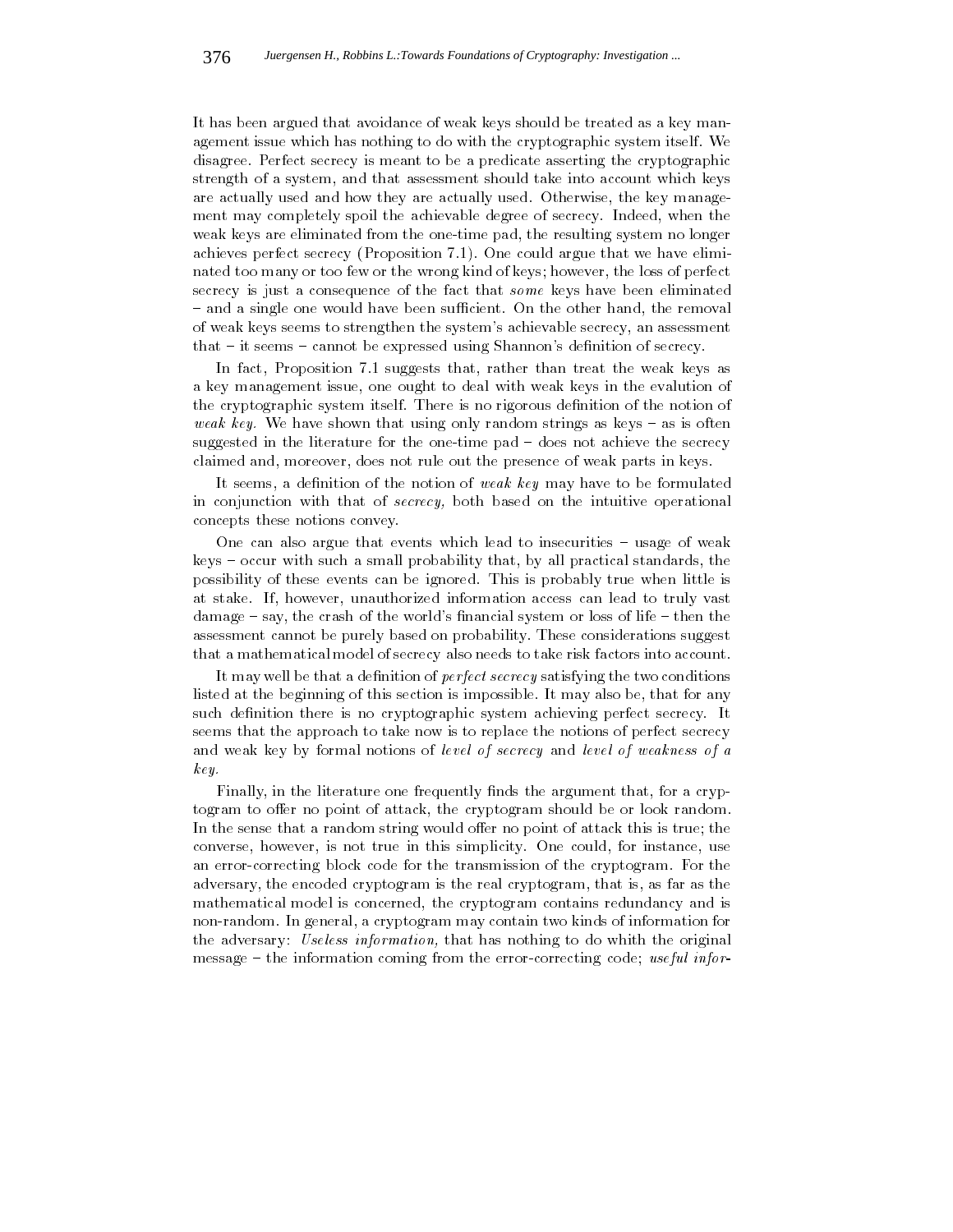*mation* giving clues about the message. For the cryptanalyst  $-$  and for secrecy  $theory - these$  may be difficult to distinguish.

It is our hope that this paper will initiate a re-examination of the discussion about a general theory of secrecy systems, incorporating not only considerations from probability theory and information theory, but also looking at issues for which the theories of computational complexity and program-size complexity may provide an appropriate setting. We have developed a small general formal framework, in which aspects of secrecy can be expressed uniformly, thus making it easier to relate various approaches to each other. In the spirit of Shannon's foundational work, we believe that some such general formal frame work – whether this or another better one – is required to make *proofs* about secrecy achieved by information transmission systems possible.

# References

- 1. F. L. Bauer: Kryptologie, Methoden und Maximen. Springer-Verlag, Berlin, 1994.
- 2. B. Beckett: Introduction to Cryptology. Blackwell Scientific Publications, Oxford, 1988.
- 3. H. Beker, F. Piper: Cipher Systems The Protection of Communications. Northwood Publications, London, 1982.
- 4. T. A. Berson: Long key variants of des. In D. Chaum, R. L. Rivest, A. T. Sherman (editors): Advances in Cryptology - Proceedings of CRYPTO '82. 311{313, New York, 1983. Plenum Press.
- 5. T. Beth, P. Heß, K. Wirl: Kryptographie. Teubner, Stuttgart, 1983.
- 6. G. R. Blakley, I. Borosh: Rivest-shamir-adleman public key cryptosystems do not always conceal messages. Comp. & Maths. with Appls. <sup>5</sup> (1979), 169-178.
- 7. M. Blum: A machine-independent theory of the complexity of recursive functions. J. Assoc. Comput. Mach.  $14$  (1967), 322-336.
- 8. A. Bosselaers, B. Preneel (editors): Integrity Primitives for Secure Information Systems. Final Report of RACE Integrity Primitives Evaluation RIPE-RACE 1040. Springer-Verlag, Berlin, 1995.
- 9. G. Brassard: A note on the complexity of cryptography. IEEE Trans. Inform. Theory IT-25 (1979), 232-233.
- 10. C. Calude: Theories of Computational Complexities. North-Holland, Amsterdam, 1988.
- 11. C. Calude: Information and Randomness  $-$  An Algorithmic Perspective. Springer-Verlag, Berlin, 1994.
- 12. C. Calude: What is a random string? J. UCS  $1$  (1995), 48-66.
- 13. C. Calude, H. Jurgensen: Randomness-preserving transformations. Manuscript, 32 pp., 1995.
- 14. J. M. Carroll, M. Kantor: Evaluating cryptographic strategies. In W. Caelli (editor): Computer Security in the Age of Information.  $119-134$ . Elsevier Science Publishers B.V.(North-Holland), 1988.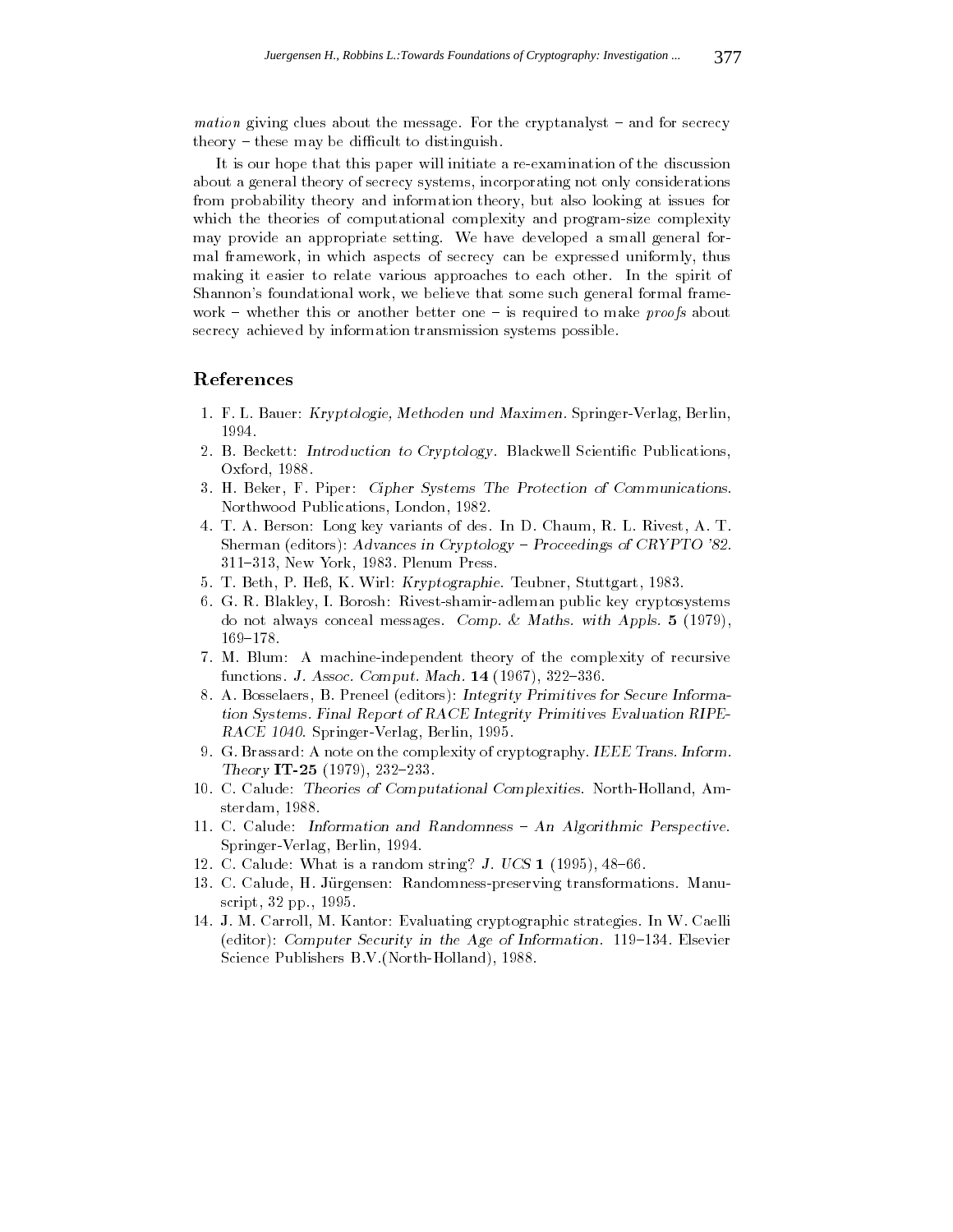- 15. G. J. Chaitin: Information, Randomness and Incompleteness. Papers on Algorithmic Information Theory. World Scientific, Singapore, second ed., 1987, 1990.
- 16. G. J. Chaitin: On the length of programs for computing finite binary sequences: Statistical considerations. J. Assoc. Comput. Mach. <sup>16</sup> (1969), 145-159. Reprinted in  $[15]$ , 239-255.
- 17. D. W. Davies: How to use the des safely. In J. B. Grimson, H.-J. Kugler (editors): Computer Security: The Practical Issues in a Troubled World -Proceedings of the Third IFIP International Conference on Computer Security. 371-378, Amsterdam, 1985. North-Holland.
- 18. D. E. Denning: Cryptography and Data Security. Addison-Wesley Publishing Company, Reading, MA, 1982.
- 19. E. Fischer: A theoretical measure of cryptographic performance. Cryptologia  $5(1)$  (1981), 59-62.
- 20. C. C. Foster: Cryptanalysis for Microcomputers. Hayden Book Company, Inc., Rochelle Park, NJ, 1982.
- 21. L. C. Guillou, M. Davio, J.-J. Quisquater: Public-key techniques: Randomness and redundancy. Cryptologia  $13(2)$  (1989), 167-189.
- 22. P. R. Halmos: Measure Theory. Springer-Verlag, Berlin, 1974.
- 23. M. E. Hellman: An extension of the Shannon theory approach to cryptography. IEEE Trans. Inform. Theory  $IT-23$  (1977), 289-294.
- 24. B. S. K. Jr., R. L. Rivest, A. T. Sherman: Is des a pure cipher? (results of more cycling experiments on des) (preliminary abstract). In G. Goos, J. Hartmanis (editors): Advances in Cryptology - Proceedings of CRYPTO '85. 212-222, Berlin, 1986. Springer-Verlag.
- 25. H. Jürgensen: Language redundancy and the unicity point. Cryptologia 7  $(1983), 37-48.$
- 26. H. Jurgensen, S. Konstantinidis: Codes. In G. Rozenberg, A. Salomaa (editors): Handbook of Formal Language Theory. Springer-Verlag, Berlin, to appear.
- 27. H. Jurgensen, M. Kunze: A complexity-theoretic approach to cryptography. Manuscript, 43 pp.
- 28. H. Jurgensen, D. Matthews: Some results on the information theoretic analysis of cryptosystems. In D. Chaum (editor): Advances in Cryptology, Proceedings of CRYPTO 83, Santa Barbara, 1983. 303-356, New York, 1984. Plenum Press.
- 29. D. Kahn: The Codebreakers. Macmillan Publishing Co., New York, 1967.
- 30. L. R. Knudsen: New potentially 'weak' keys for des and loki (extended abstract). In A. D. Santis (editor): Advances in Cryptology  $-$  Proceedings of EUROCRYPT '94. 419-424, Berlin, 1995. Springer-Verlag.
- 31. A. N. Kolmogorov: Three approaches for defining the concept of 'information quantity'. Problemy Peredachi Informatsii 1 (1965), 3-11, in Russian.
- 32. J. C. Lagarias: Pseudorandom number generatos in cryptography and number theory. In C. Pomerance (editor): Proceedings of Symposia in Applied Mathematics Cryptology and Computational Number Theory, 42. 115-143,